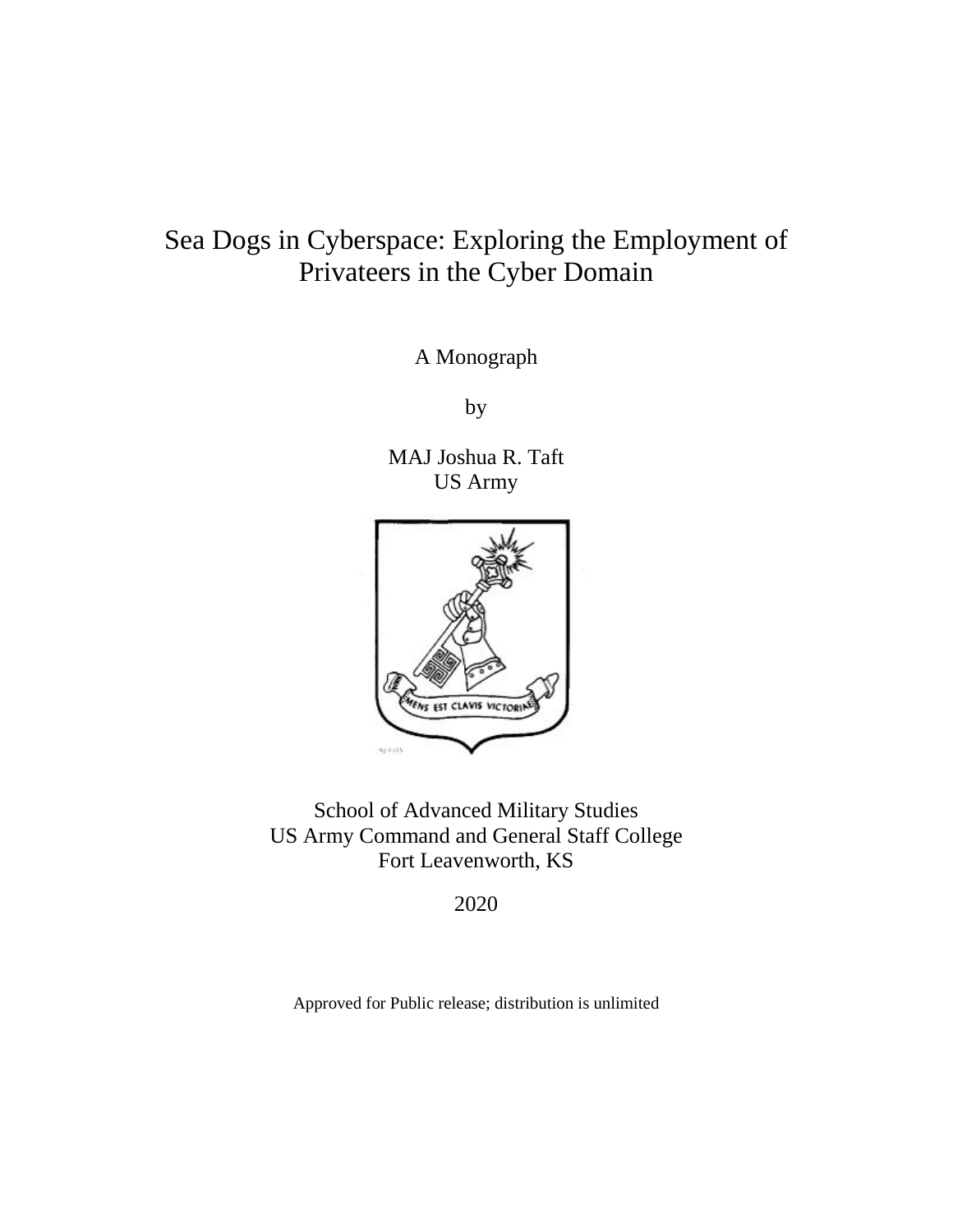## **REPORT DOCUMENTATION PAGE**

*Form Approved*

*OMB No. 0704-0188*

| Approved for Public Release; Distribution is Unlimited.<br><b>13. SUPPLEMENTARY NOTES</b>                                     |  |  |                 |  |                                                              |
|-------------------------------------------------------------------------------------------------------------------------------|--|--|-----------------|--|--------------------------------------------------------------|
| <b>12. DISTRIBUTION / AVAILABILITY STATEMENT</b>                                                                              |  |  |                 |  | <b>NUMBER(S)</b>                                             |
| Advanced Military Studies Program, School of Advanced Military Studies.                                                       |  |  |                 |  | <b>11. SPONSOR/MONITOR'S REPORT</b>                          |
| Fort Leavenworth, Kansas 66027-2301<br>9. SPONSORING / MONITORING AGENCY NAME(S) AND ADDRESS(ES)                              |  |  |                 |  | <b>10. SPONSOR/MONITOR'S</b><br><b>ACRONYM(S)</b>            |
| 7. PERFORMING ORGANIZATION NAME(S) AND ADDRESS(ES)<br>U.S. Army Command and General Staff College<br><b>ATTN: ATXL-SWD-GD</b> |  |  |                 |  | 8. PERFORMING ORG REPORT<br><b>NUMBER</b>                    |
|                                                                                                                               |  |  |                 |  | <b>5f. WORK UNIT NUMBER</b>                                  |
| 6. AUTHOR(S)<br>MAJ Joshua R. Taft                                                                                            |  |  |                 |  | <b>5d. PROJECT NUMBER</b><br><b>5e. TASK NUMBER</b>          |
| Sea Dogs in Cyberspace: Exploring the Employment of Privateers in the Cyber<br>Domain                                         |  |  |                 |  | <b>5b. GRANT NUMBER</b><br><b>5c. PROGRAM ELEMENT NUMBER</b> |
| 28-06-2019<br><b>4. TITLE AND SUBTITLE</b>                                                                                    |  |  | Master's Thesis |  | <b>JUN 2019-MAY 2020</b><br><b>5a. CONTRACT NUMBER</b>       |
| 1. REPORT DATE (DD-MM-YYYY)                                                                                                   |  |  | 2. REPORT TYPE  |  | 3. DATES COVERED (From-To)                                   |

(U) (U) (U) (U)  $^{40}$  (914) 438-4628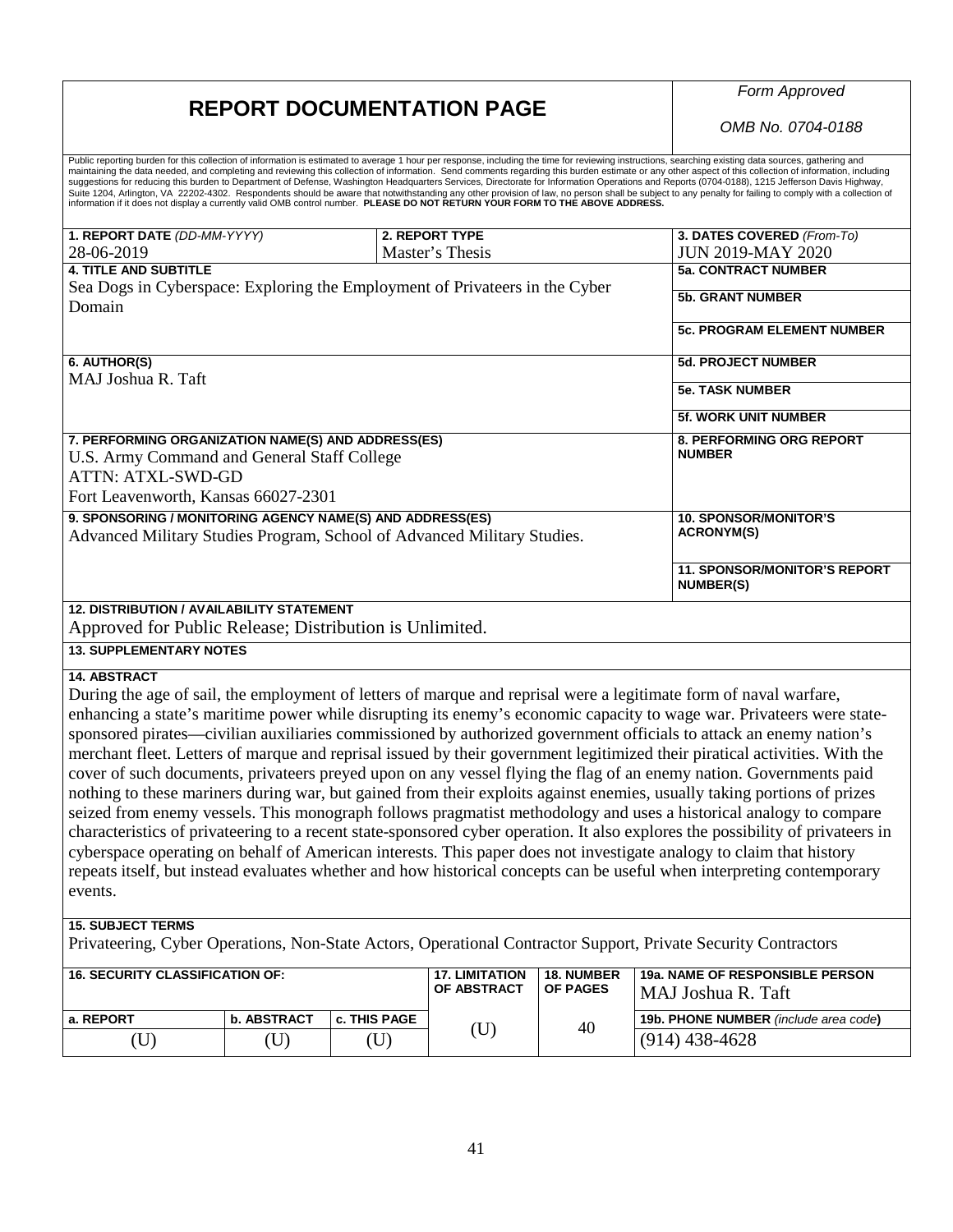## Monograph Approval Page

| Name of Candidate:                     | MAJ Joshua R. Taft  |                                                                                        |
|----------------------------------------|---------------------|----------------------------------------------------------------------------------------|
|                                        | <b>Cyber Domain</b> | Monograph Title: Sea Dogs in Cyberspace: Exploring the Employment of Privateers in the |
| Approved by:                           |                     |                                                                                        |
| Adam D. Lowther, PhD                   |                     | , Monograph Director                                                                   |
| Leroy B. Butler, LtCol                 |                     | , Seminar Leader                                                                       |
| Brian A. Payne, COL                    |                     | , Director, School of Advanced Military Studies                                        |
| Accepted this 21st day of May 2020 by: |                     |                                                                                        |
| Prisco R. Hernandez, PhD               |                     | , Acting Director, Office of Degree Programs                                           |

The opinions and conclusions expressed herein are those of the student author and do not necessarily represent the views of the US Army Command and General Staff College or any other government agency. (References to this study should include the foregoing statement.)

Fair use determination or copyright permission has been obtained for the inclusion of pictures, maps, graphics, and any other works incorporated into this manuscript. A work of the US government is not subject to copyright, however further publication or sale of copyrighted images is not permissible.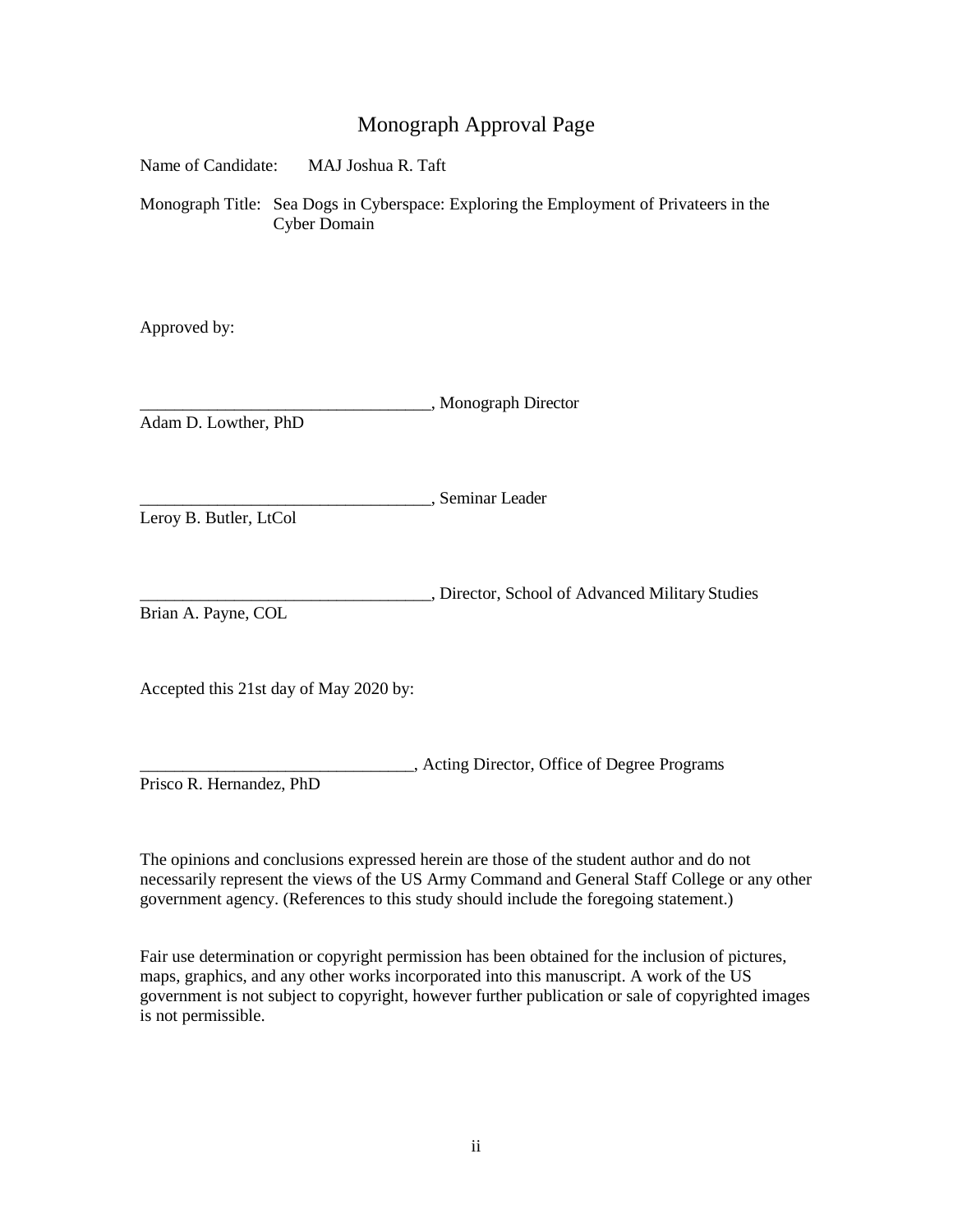## Abstract

Sea Dogs in Cyberspace: Exploring the Employment of Privateers in the Cyber Domain, by MAJ Joshua R. Taft, 40 pages.

During the age of sail, the employment of letters of marque and reprisal were a legitimate form of naval warfare, enhancing a state's maritime power while disrupting its enemy's economic capacity to wage war. Privateers were state-sponsored pirates—civilian auxiliaries commissioned by authorized government officials to attack an enemy nation's merchant fleet. Letters of marque and reprisal issued by their government legitimized their piratical activities. With the cover of such documents, privateers preyed upon on any vessel flying the flag of an enemy nation. Governments paid nothing to these mariners during war, but gained from their exploits against enemies, usually taking portions of prizes seized from enemy vessels.

This monograph follows pragmatist methodology and uses a historical analogy to compare characteristics of privateering to a recent state-sponsored cyber operation. It also explores the possibility of privateers in cyberspace operating on behalf of American interests. This paper does not investigate analogy to claim that history repeats itself, but instead evaluates whether and how historical concepts can be useful when interpreting contemporary events.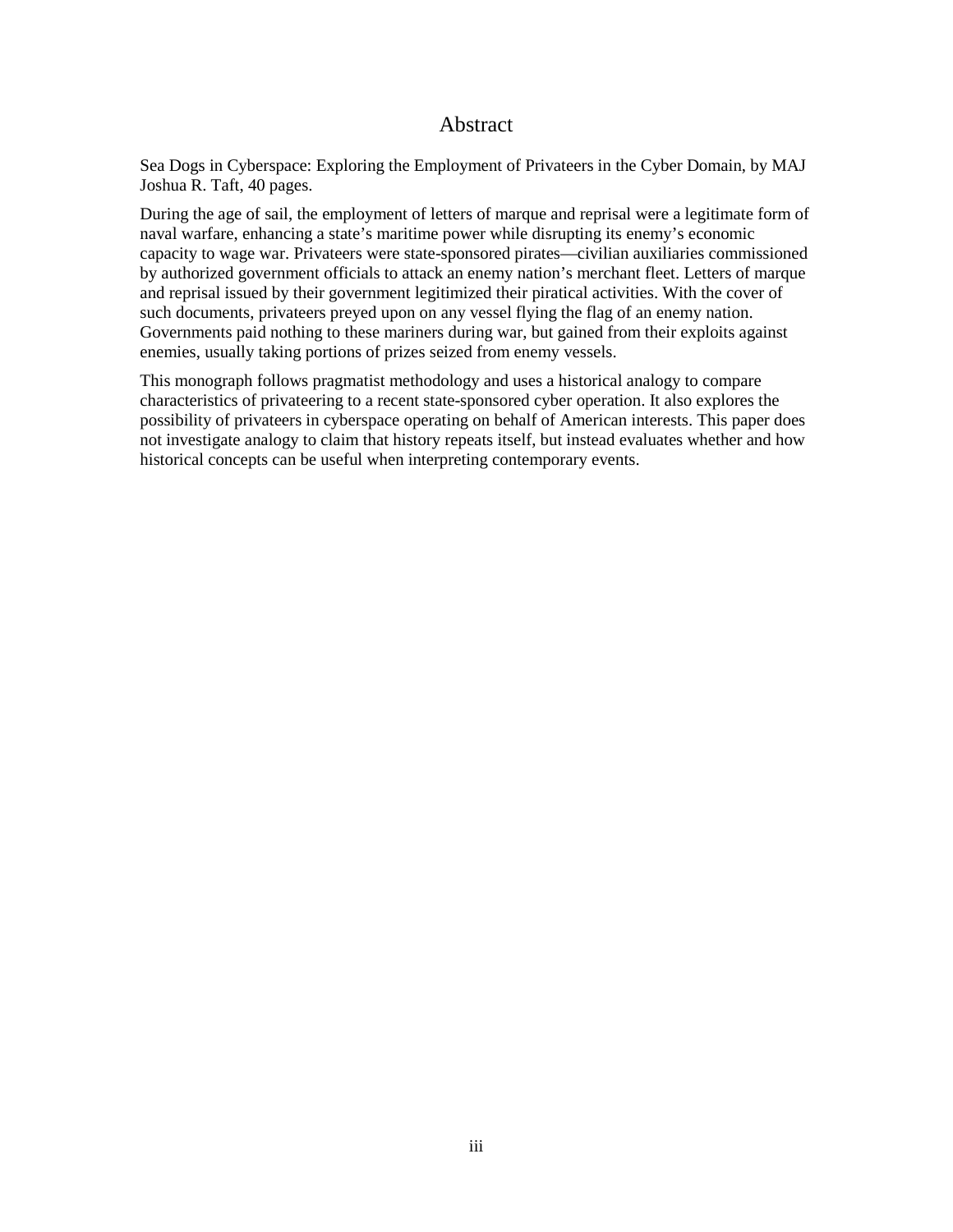## Contents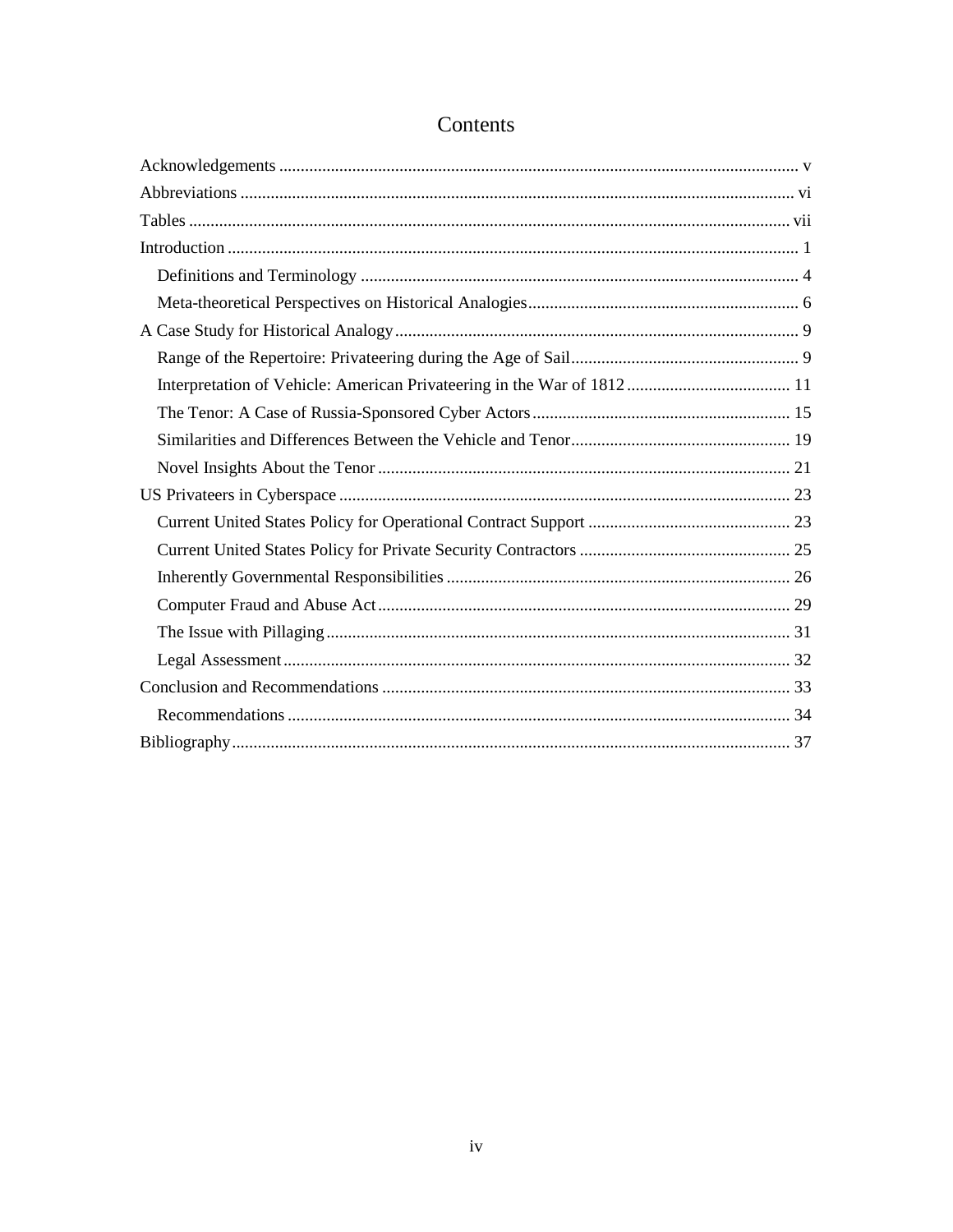## Acknowledgements

<span id="page-5-0"></span>I would like to thank my wife and love of my life, Macarena, for her unwavering support, understanding, and patience throughout my tenure at AMSP. You are my rock, and I would not have completed this project without you. Secondly, I would like to thank my parents, Cathey and Stephen Taft, whose unrelenting encouragement throughout my military career continues to push me to discover new goals and achieve new limits. To LtCol Bryant Butler and Dr. Adam Lowther, thank you for your professional conversations and feedback, both of which made this monograph possible. Finally, to my classmates in AMSP Seminar 4, thank you for continuing to push me to become a better student and officer throughout this academic year.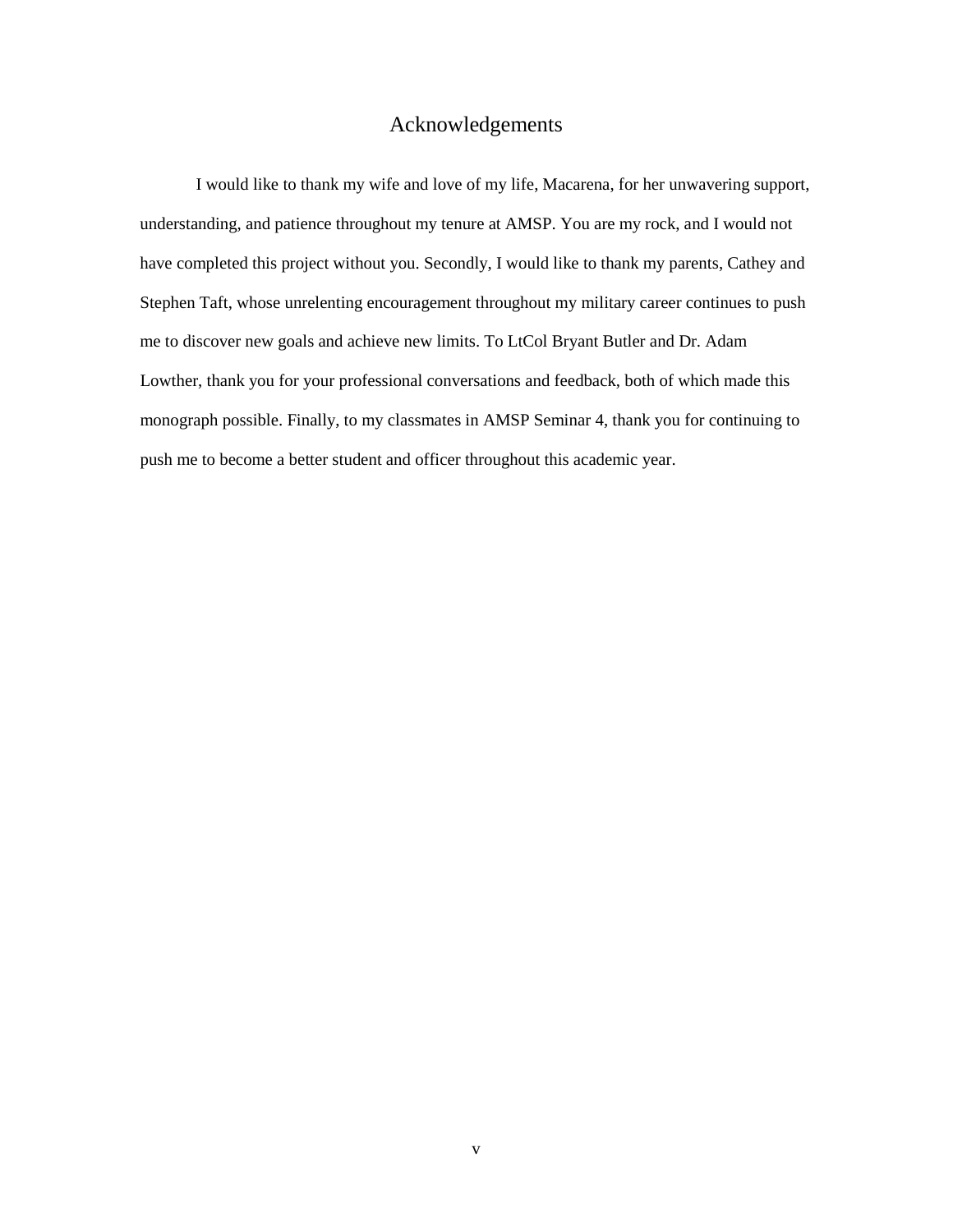## Abbreviations

<span id="page-6-0"></span>

| <b>AMT</b>   | <b>Account Management Tool</b>                    |
|--------------|---------------------------------------------------|
| AOR          | Area of Responsibility                            |
| <b>CAAF</b>  | Contractors Authorized to Accompany the Force     |
| <b>CFAA</b>  | Computer Fraud and Abuse Act                      |
| <b>CFR</b>   | United States Code of Federal Regulations         |
| <b>CJCSI</b> | Chairman of the Joint Chiefs of Staff Instruction |
| DoD          | Department of Defense                             |
| <b>DODI</b>  | Department of Defense Instruction                 |
| <b>FSB</b>   | <b>Russian Federal Security Service</b>           |
| <b>ICC</b>   | <b>International Criminal Court</b>               |
| <b>IHL</b>   | <b>International Humanitarian Law</b>             |
| JP           | <b>Joint Publication</b>                          |
| <b>NCMF</b>  | <b>National Cyber Mission Force</b>               |
| <b>NGO</b>   | Nongovernmental Organizations                     |
| <b>OCS</b>   | <b>Operational Contract Support</b>               |
| <b>PSC</b>   | <b>Private Security Contractors</b>               |
| <b>UDB</b>   | <b>User Database</b>                              |
| <b>US</b>    | <b>United States</b>                              |
| <b>USC</b>   | <b>United States Code</b>                         |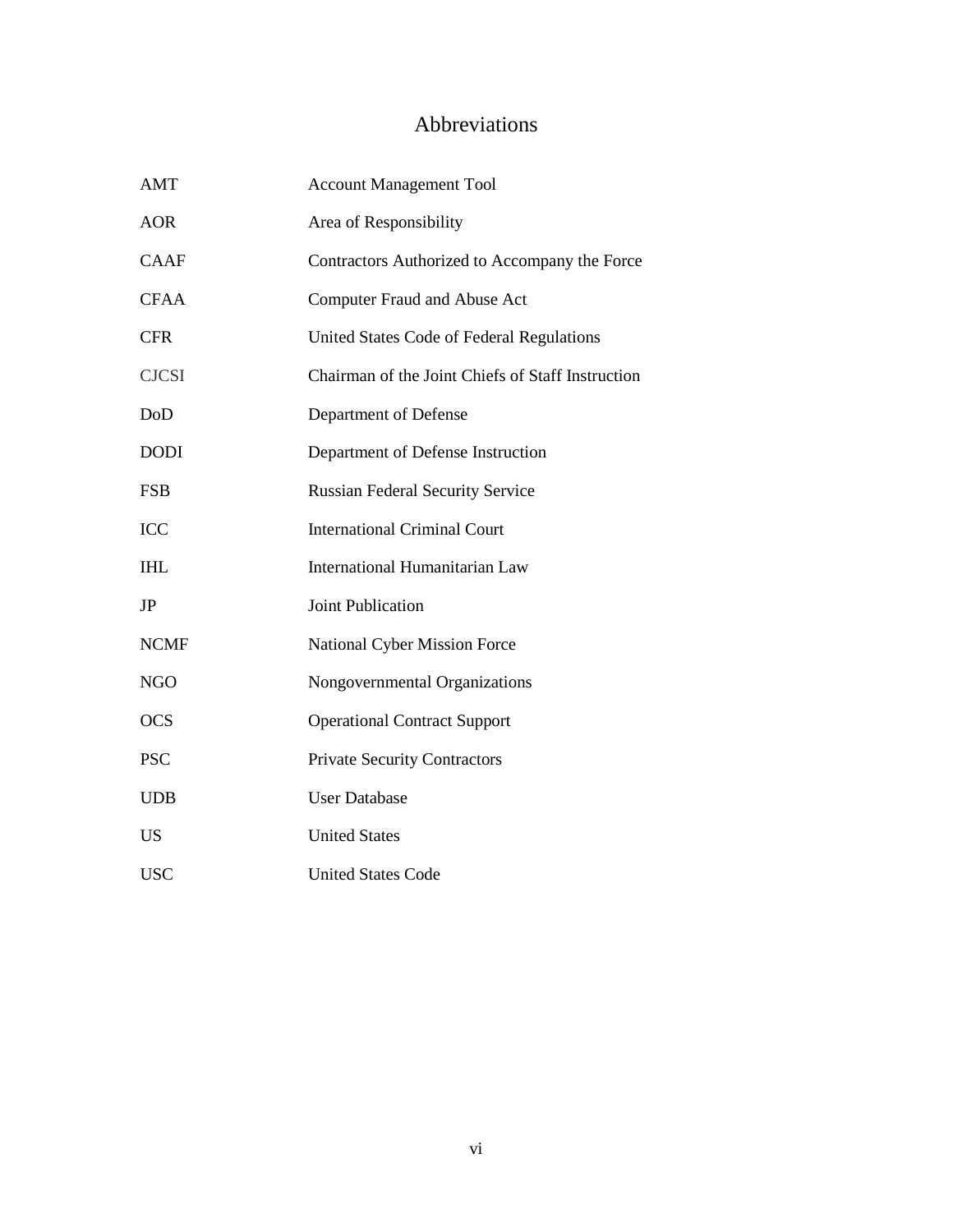# Tables

<span id="page-7-0"></span>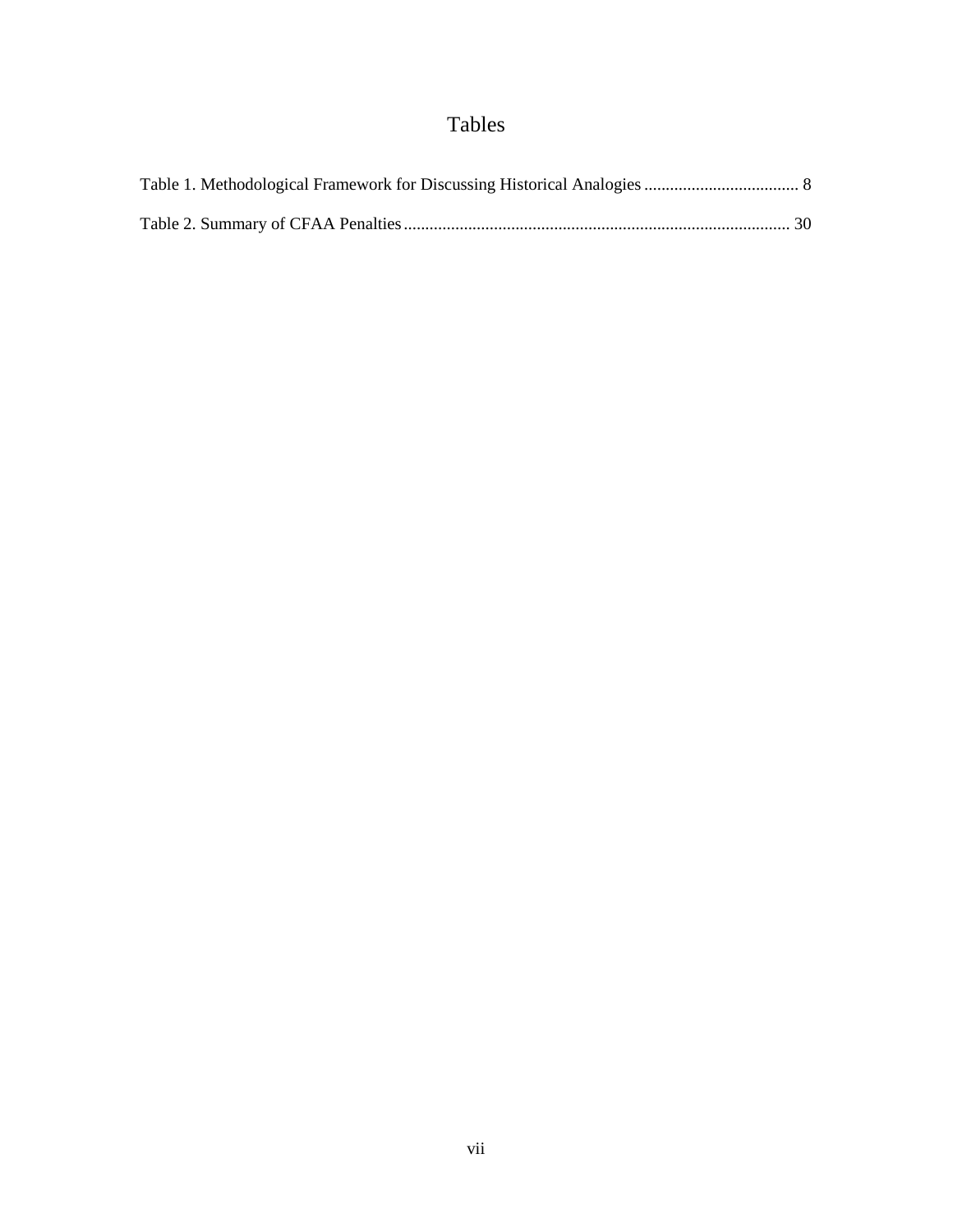## Introduction

<span id="page-8-0"></span>On September 26, 1580, Sir Francis Drake returned to Plymouth, England, after circumnavigating the world. With permission from Queen Elizabeth via her vice-chamberlain, Sir Christopher Hatton, Drake had originally embarked not to gain national prestige or flaunt England's maritime ability, but to intercept precious minerals and jewels from the Spanish Empire.<sup>1</sup> As his sailors rejoiced upon their arrival to England and unloaded their plunder, the value of their stolen riches was tallied. Drake amassed 160,000 Elizabethan pounds during his three-year voyage—almost half a billion pounds in today's currency, and Queen Elizabeth used part of the bounty to pay off England's debt.<sup>2</sup>

Sir Francis Drake was one of England's most famous "sea dogs:" privateers hired by the Crown to raid Spanish colonial holdings along the western coast of South America. Between the late sixteenth and mid-nineteenth centuries, a period also referred to as the age of sail, privateers were state-sponsored pirates: civilian auxiliaries commissioned by authorized government officials to attack an enemy nation's merchant ships. A letter of marque issued by their government legitimized their piratical activities.<sup>3</sup> With the cover of such documents, privateers were free to prey on any vessel flying the flag of an enemy nation, seizing cargo and vessels as prizes of war, and later dividing those prizes amongst themselves and their issuing state.

During the reign of Queen Elizabeth I, England's maritime position in the world depended on privateers, and privateers made up the nucleus of the Royal Navy. It was natural for the Queen to employ her ships in commerce while the realm was at peace as it was for ship

<sup>1</sup> David Hume, *The History of England* (Indianapolis, IN: Liberty Fund, Inc., 1983), 185.

<sup>&</sup>lt;sup>2</sup> "The Circumnavigation, 1577-1580," 2019, The Golden Hind, accessed November 30, 2019, https://goldenhind.co.uk/the-circumnavigation.html.

<sup>3</sup> James A. Wombwell, *The Long War Against Piracy: Historical Trends*, Occasional Paper 32 (Fort Leavenworth, KS: Combat Studies Institute Press, 2010), 3.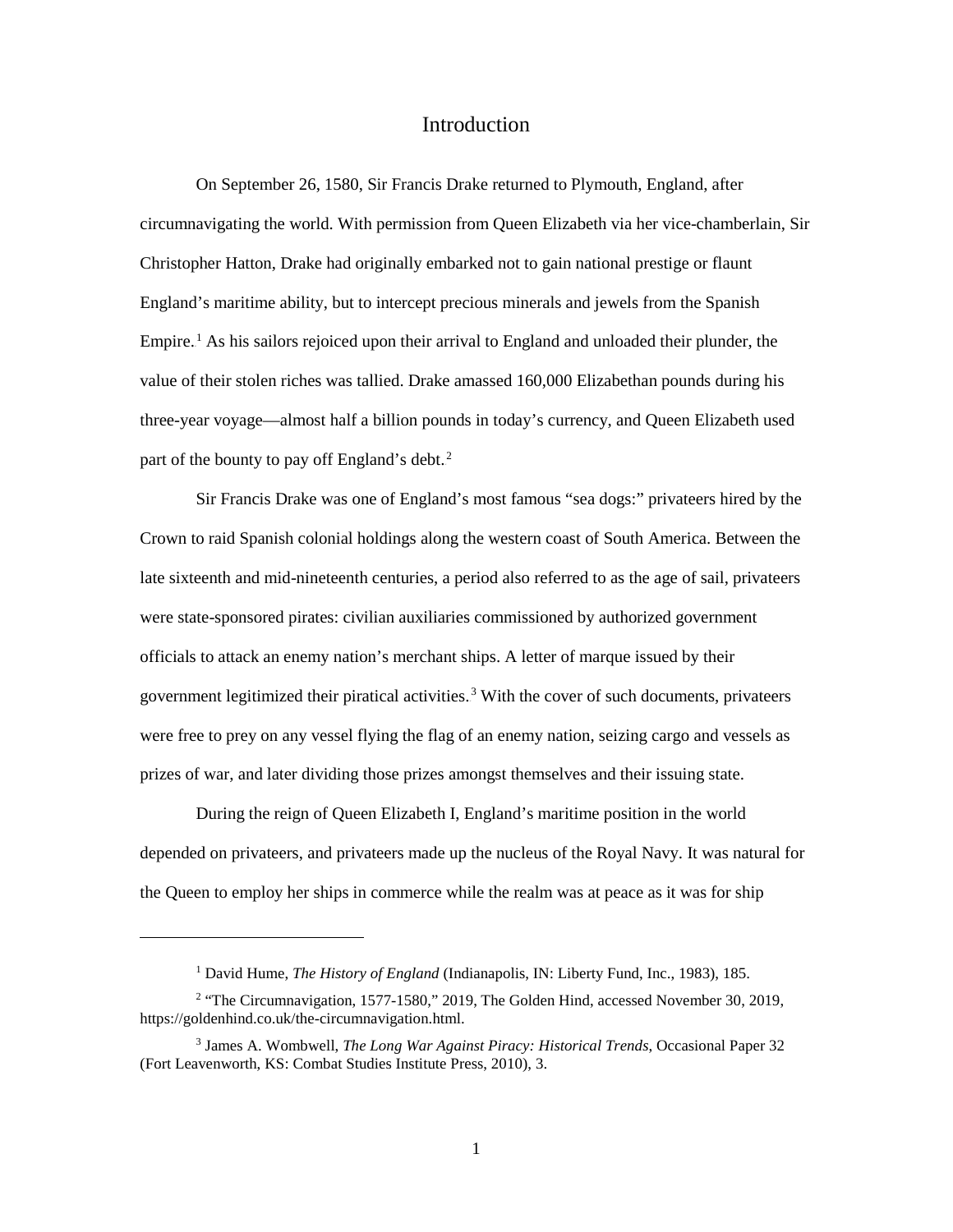owners to accept a charter-party from the admiralty at the outbreak of war.<sup>4</sup> The mercantile marine formed what now is called a naval reserve. Queen Elizabeth actively endorsed privateering during her reign since the crown paid nothing to these mariners during war but gained from their exploits against England's enemies.

When the founding fathers wrote the US Constitution in the eighteenth-century, they intended to have letters of marque and reprisal to supplement the US Navy. Letters of marque are expressly granted in Article 1, Section 8 of the Constitution: "The Congress shall have the power ... to declare war, grant letters of marque and reprisal."<sup>5</sup> Even during the American Revolution, the Continental Congress issued 1,738 letters of marque to vessels bearing over 15,803 guns and crewed by over 60,245 seamen to attack the Royal Navy and British commerce vessels.<sup>6</sup> After the war, the authors of the Constitution knew that only by hiring a privateer force during a time of war would the fledgling United States stand a chance against stronger European powers along the Atlantic coast.

During the age of sail, letters of marque and reprisal were a legitimate form of naval warfare, enhancing a state's sea power and disrupting an enemy's economic capacity to wage war. Privateering remained a component of naval warfare until the nineteenth-century. The practice ceased with the enactment of the *Paris Declaration Respecting Maritime Law* during the Congress of Paris of 1856; however, a similar behavior may have recently appeared in the modern era within the cyber domain.<sup>7</sup> Elements of naval warfare during the age of sail may

<sup>4</sup> Julian Corbet, *Sir Francis Drake* (1890; repr., Coppell, TX: CreateSpace Independent Publishing Platform, 2016), 9.

<sup>5</sup> US Constitution, art. 1, sec. 8.

<sup>6</sup> Donald Grady Shomette, *Privateers of the Revolution: War on the New Jersey Coast, 1775-1783* (Atglen, PA: Schiffer Publishing, 2016), 11.

<sup>7</sup> Alexander Tabarrok and Alex Nowrasteh, "Privateers! Their History and Future," *Fletcher Security Review* 2, no. 1 (January 2015): 57.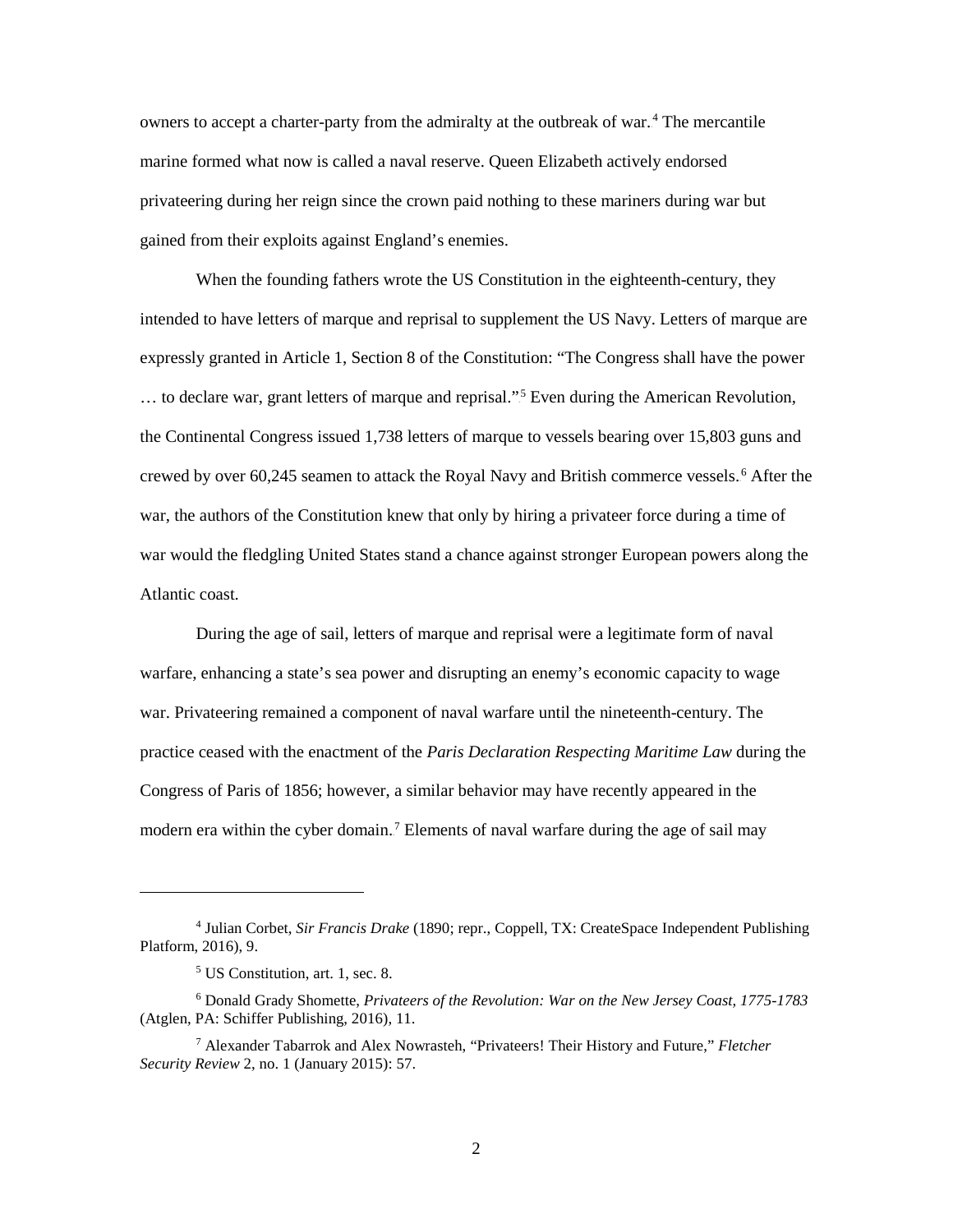illustrate similarities to contemporary operations in cyberspace, particularly the employment of cyber actors by states to pursue state objectives.

John Gaddis proposes that those who seek a better understanding of the world depend on metaphors, the recognition of patterns, and the realization that something is "like" something else.<sup>8</sup> This monograph compares characteristics of privateering during the age of sail to apply "like" concepts in the cyber domain. This monograph aims to explore how the conceptual understanding of privateers and their relationships to the state generates new understandings of contemporary cases of state-sponsored offensive cyber operations. It then explores the possibility of privateers in cyberspace operating on behalf of American interests.

The argumentative approach of this monograph is analogical. Following the work of Markus Kornprobst, this monograph follows pragmatist methodology to pursue the use of a historical analogy. An analogy can be defined as "a comparison of two otherwise unlike things based on the resemblance of a particular aspect."<sup>9</sup> This paper does not investigate analogy to claim that history repeats itself, but demonstrates how historical concepts can be useful when interpreting contemporary events. This monograph will then apply this methodological framework, created by Kornprobst, against two historical case studies with the first focused on identifying those characteristics of historical maritime privateering, and secondly, applying these characteristics to a recent state-sponsored cyber operation.

Four sections comprise this monograph. The first section of this work is the introduction, which seeks to provide context for this examination, while also introducing key concepts. The introduction also outlines the purpose of the study, definitions, and terminology, and describes the

<sup>8</sup> John Gaddis, *Landscape of History: How Historians Map the Past* (New York: Oxford University Press, 2004), 2. Gaddis refers to a literary devise of metaphor, which is a type of an analogy; however, the other analogous literary devise actually associated with the comparison of two "like" things is the simile.

<sup>9</sup> *Merriam-Webster Dictionary*, s.v. "Analogy," accessed January 20, 2020, https://www.merriamwebster.com/dictionary/analogy.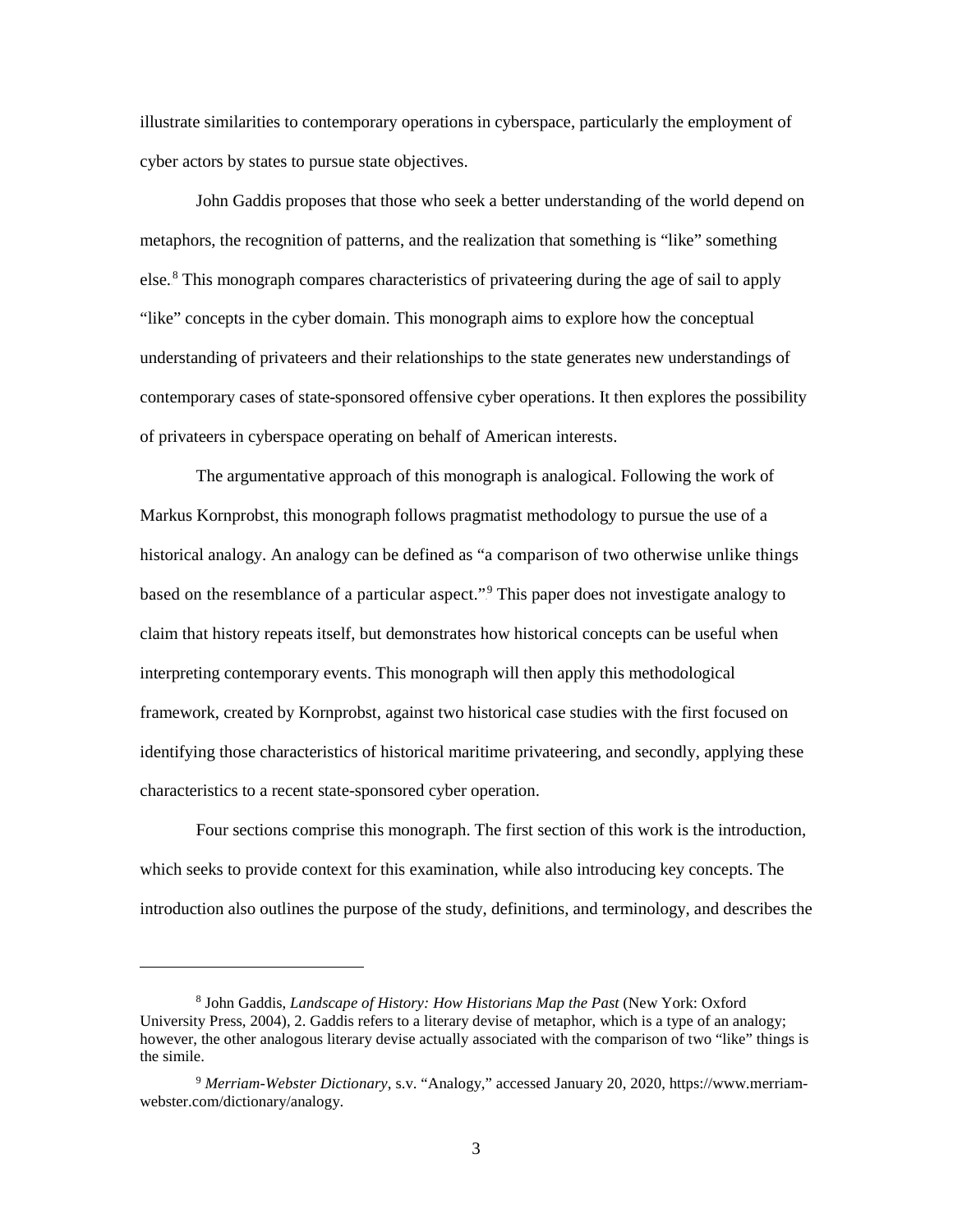methodology used for this research. The second section consists of an analogical case study, which compares American privateering during the War of 1812 to a contemporary case of Russiasponsored cyber operations. The third section expounds upon American privateering and analyzes the feasibility of executing cyber privateering operations today. The fourth section concludes the investigation and proposes recommendations for further research.

#### <span id="page-11-0"></span>Definitions and Terminology

To avoid confusion and provide a common understanding, this research outlines definitions of several key concepts discussed throughout the paper. Joint Publication (JP) 3-32, *Joint Maritime Operations*, defines the maritime domain is the oceans, seas, bays, estuaries, islands, coastal areas, and the airspace above these, including the littorals.<sup>10</sup> This monograph identifies privateers as civilian auxiliaries commissioned by authorized government officials to attack an enemy nation's merchant ships. Governments commissioned privateers through *letters of marque*, which allowed specified individuals to commit what would otherwise be considered criminal acts against targets of specified nationalities for particular offenses.<sup>11</sup> Pirates, on the other hand, preyed on ships from all states for personal gain.<sup>12</sup> The primary difference between privateers and pirates is their ultimate purpose. Since privateers were state-sanctioned, their goal was to protect or strengthen their nation by weakening its enemies' merchant fleets and commercial power.<sup>13</sup>

Joint doctrine defines cyberspace as a global domain within the information environment consisting of the interdependent networks of information technology infrastructures and resident

<sup>10</sup> US Department of Defense, Joint Staff, Joint Publication (JP) 3-32, *Joint Maritime Operations*  (Washington, DC: Government Printing Office, 2018), I-5.

<sup>11</sup> Wombwell, *The Long War Against Piracy*, 3.

<sup>12</sup> Wombwell, *The Long War Against Piracy*, 9.

<sup>13</sup> Wombwell, *The Long War Against Piracy*, 10.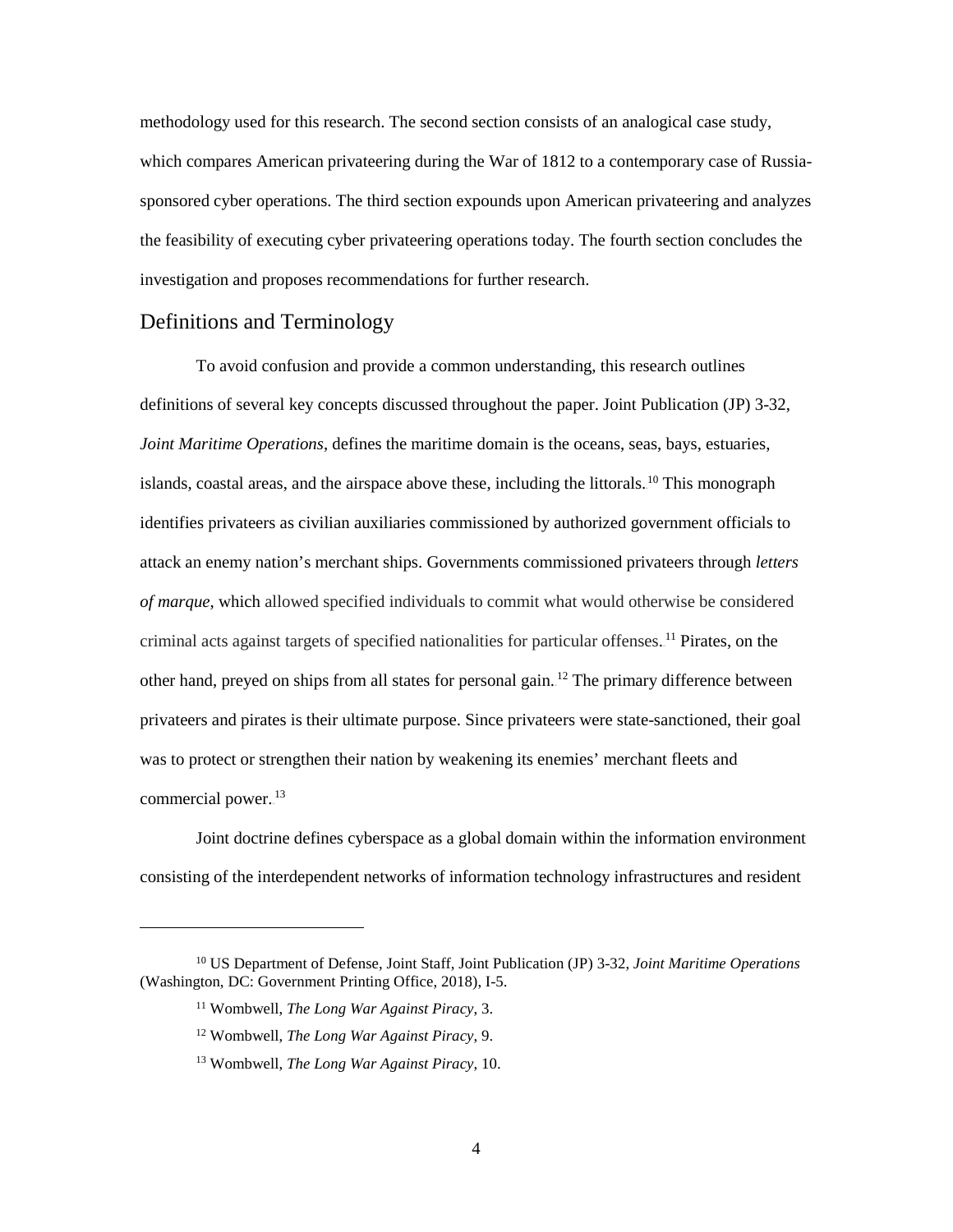data, including the internet, telecommunications networks, computer systems, and embedded processors and controllers.<sup>14</sup> Cyberspace operations are the employment of cyberspace capabilities where the primary purpose is to achieve objectives in or through cyberspace.<sup>15</sup> Offensive cyber operations are cyberspace operations missions intended to project power in and through foreign cyberspace through actions taken in support of CCDR or national objectives.<sup>16</sup>

Cyberspace exploitation actions include military intelligence activities, maneuvers, information collection, and other enabling actions required to prepare for future military operations. Cyberspace exploitation includes activities to gain intelligence and support operational preparation of the environment for current and future operations through measures such as gaining and maintaining access to networks, systems, and nodes of military value; maneuvering to positions of advantage; and positioning cyberspace capabilities to facilitate follow-on actions.<sup>17</sup> Unlike cyberspace exploitation actions, which often remain clandestine to be effective, cyberspace attack actions will be apparent to system operators or users, either immediately or eventually, since they remove some user functionality.<sup>18</sup> Cyberspace attack actions create noticeable denial effects in cyberspace or manipulation that leads to denial effects in the physical domains. $19$ 

- <sup>18</sup> US Joint Staff, JP 3-12 (2018), II-7.
- <sup>19</sup> US Joint Staff, JP 3-12 (2018), II-7.

<sup>14</sup> US Department of Defense, Joint Staff, *DOD Dictionary of Military and Associated Terms* (Washington DC, Government Printing Office, 2020), 55.

<sup>15</sup> US Department of Defense, Joint Staff, Joint Publication (JP) 3-12, *Cyberspace Operations* (Washington, DC: Government Printing Office, 2018), I-1.

<sup>16</sup> US Joint Staff, JP 3-12 (2018), xi.

<sup>17</sup> US Joint Staff, JP 3-12 (2018), II-6.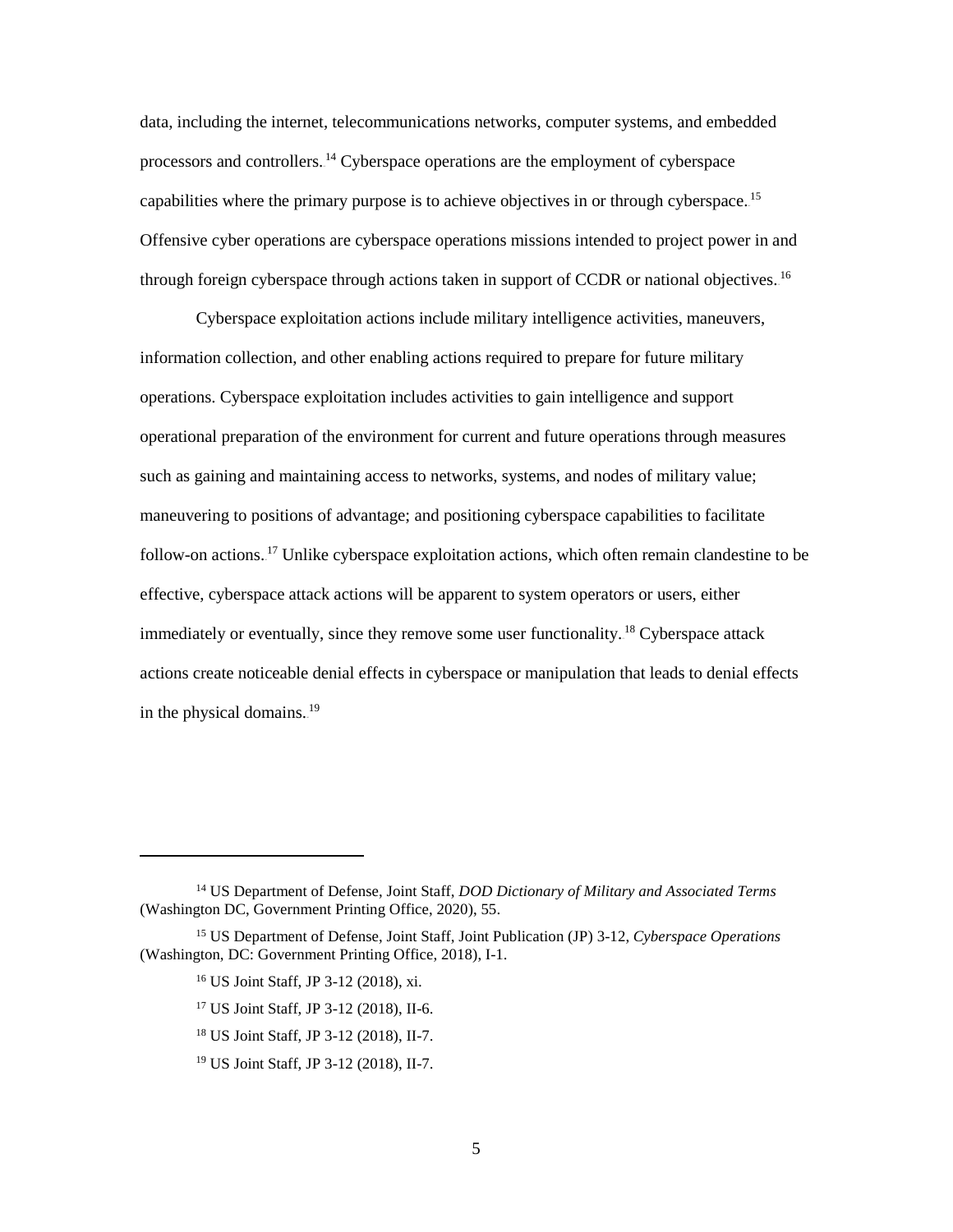Nation-state threats are potentially the most dangerous because of nation-state access to resources, personnel, and time that may not be available to other actors.<sup>20</sup> Nation-states may conduct operations directly or may outsource them to third parties, including front companies, patriotic hackers, or other surrogates, to achieve their objectives.<sup>21</sup> This monograph identifies these third parties as semi-state actors. Non-state threats are formal and informal organizations not bound by national borders, including legitimate nongovernmental organizations (NGOs) and illegitimate organizations such as criminal organizations, violent extremist organizations, or other enemies and adversaries.<sup>22</sup>

#### <span id="page-13-0"></span>Meta-theoretical Perspectives on Historical Analogies

Kornprobst argues that a set of key epistemological assumptions underpin any argument about the usefulness of a historical analogy. He offers three points of view to interpret historical analogies: positivist, post-structuralist, and pragmatist. He contends that the pragmatist perspective is best suited for meta-theoretically sound scrutiny of the usefulness of a particular historical analogy.

Positivists use historical analogies to describe, explain, and predict an objective reality.<sup>23</sup> They believe that the discovery of the truth is possible through correct research methods.<sup>24</sup> This causes several problems when using historical analogies from a positivist research perspective. First, an analogical comparison must involve two very different situations that are not strictly comparable, and second, the data that is relied upon is often produced by actors that do not share

<sup>20</sup> US Joint Staff, JP 3-12 (2018), II-11.

<sup>21</sup> US Joint Staff, JP 3-12 (2018), II-11.

<sup>22</sup> US Joint Staff, JP 3-12 (2018), II-11.

<sup>23</sup> Markus Kornprobst, "Comparing Apples and Oranges? Leading and Misleading Uses of Historical Analogies," *Millennium: Journal of International Studies* 36, no. 1 (2007): 33.

<sup>24</sup> Kornprobst, "Comparing Apples and Oranges," 33.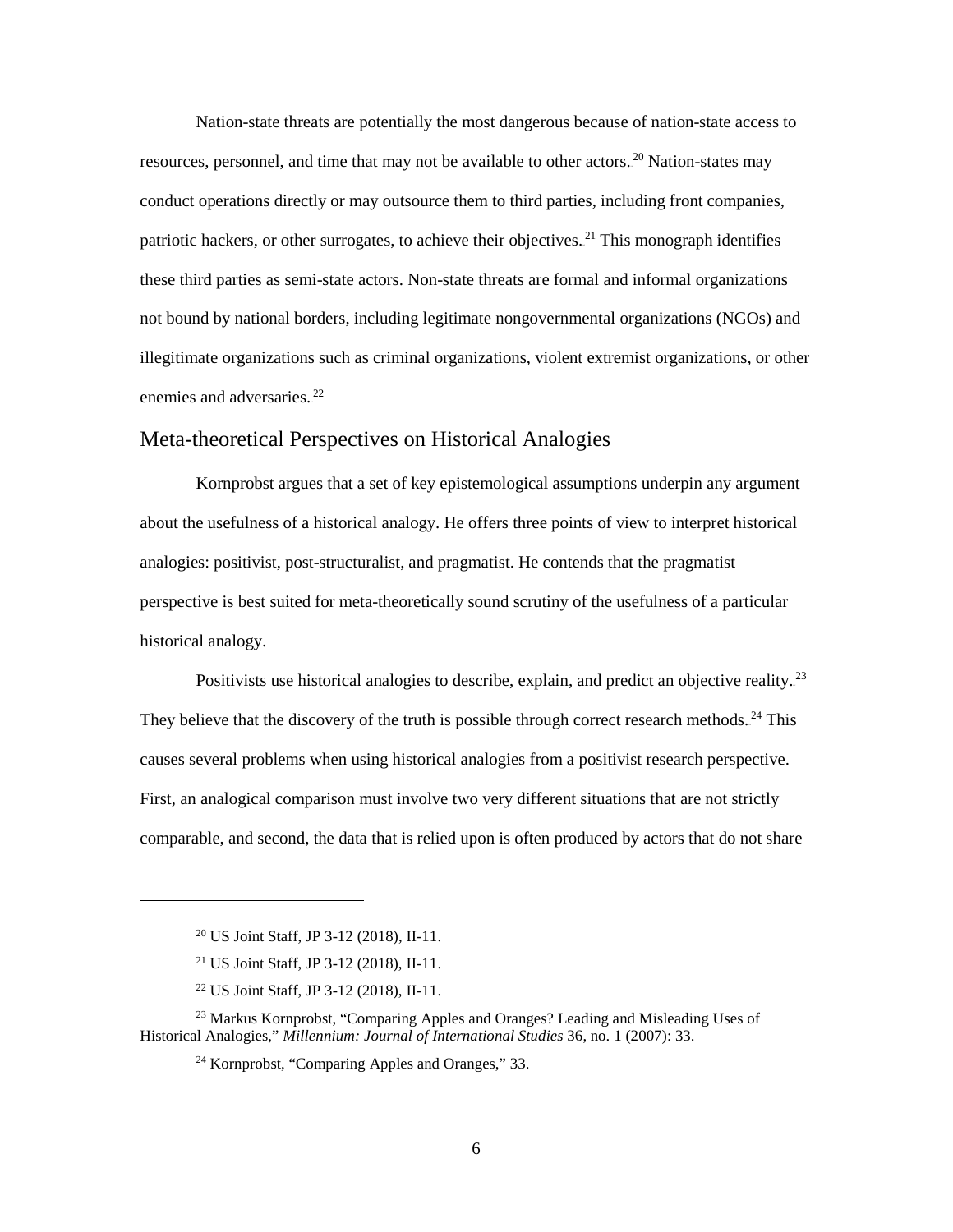a positivist rule-set for producing the research.<sup>25</sup> Kornprobst contends that the positivist view is problematic because the actual historical fact is the basis from which to build the analogy.

Post-structuralists do not experience this difficulty, though they face other problems. They avoid endorsing particular historical analogies or aspects of them as a useful vocabulary to make sense of the world. Their emphasis is not on making the world intelligible but on deconstructing dominant ways of how the world is made intelligible.<sup>26</sup> For post-structuralists, inquiry lies in the deconstruction of dominant discourses, often using genealogy to do so.<sup>27</sup> Genealogical accounts use analogies as "tools for denaturalizing discursive constructs," divesting from broader, contextual evidence that may provide insight to adjudicate between plausible and implausible analogies.<sup>28</sup> For pro-structuralists, historical analogies are tools for critique, not building blocks of an alternative picture about the world.<sup>29</sup>

Pragmatists, in contrast to positivists, reject claims of objective truth, and in contrast to post-structuralists, are concerned with introducing new analogies that help make the world more intelligible. To pragmatists, the purpose of the inquiry is the generation of useful knowledge.<sup>30</sup> Analogies can be used to gain a better understanding of the world. Useful knowledge is not objectively true, but through open debate and agreement, it comes to constitute a working truth.<sup>31</sup> The pragmatist understanding matches the concepts provided in this monograph. Kornprobst asserts that a historical analogy consists of two building blocks: tenor and vehicle. He claims that

<sup>25</sup> Kornprobst, "Comparing Apples and Oranges," 33-34.

<sup>26</sup> Kornprobst, "Comparing Apples and Oranges," 34.

<sup>27</sup> Kornprobst, "Comparing Apples and Oranges," 34.

<sup>28</sup> Kornprobst, "Comparing Apples and Oranges," 34.

<sup>29</sup> Kornprobst, "Comparing Apples and Oranges," 34.

<sup>30</sup> Kornprobst, "Comparing Apples and Oranges," 34.

<sup>31</sup> Kornprobst, "Comparing Apples and Oranges," 34.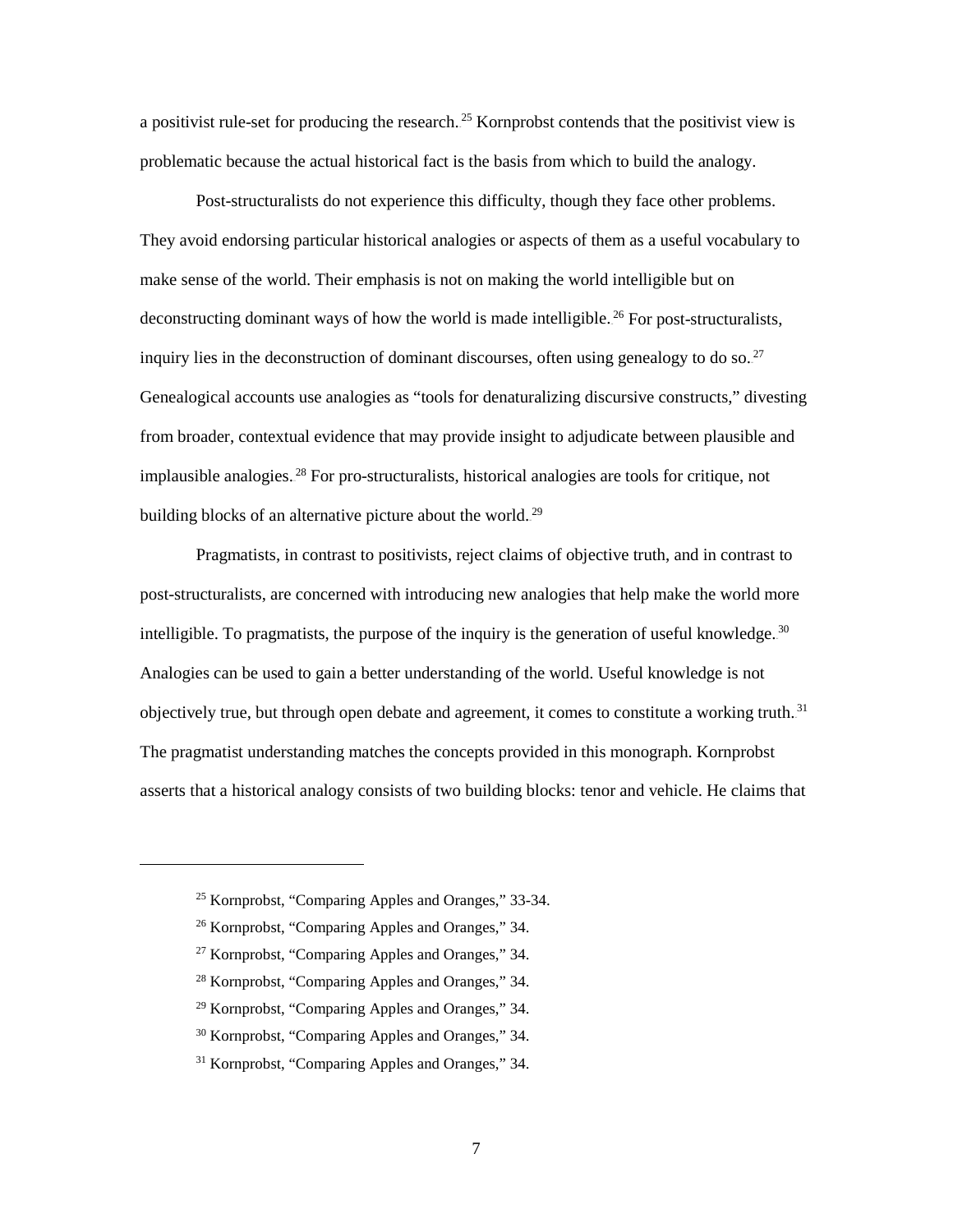the tenor is "the phenomenon that we want to make intelligible to ourselves."<sup>32</sup> The vehicle is an interpretation of a historical event, series of events, or era.<sup>33</sup> The vehicle is selected from a more considerable repertoire of vehicles.<sup>34</sup> The historical analogy makes sense of the tenor in light of the vehicle by equating the former and the latter in a more or less qualified manner. This monograph uses a recent Russia-sponsored cyber operation as its tenor. The vehicle consists of American privateering characteristics during the War of 1812. Building upon a pragmatic epistemological stance, this monograph uses Kornprobst's methodological framework for discussions about historical analogies, see [table 1.](#page-15-0) The framework consists of four questions:

- 1. What is the range of the repertoire of historical interpretations from which a particular phenomenon is selected as vehicle?
- 2. How is the vehicle interpreted?
- 3. What are the similarities and differences between vehicle and tenor?
- 4. How does the vehicle help us see the tenor in a new light?<sup>35</sup>

<span id="page-15-0"></span>



*Source:* Markus Kornprobst, "Comparing Apples and Oranges? Leading and Misleading Uses of Historical Analogies," *Millennium: Journal of International Studies* 36, no. 1 (2007): 40.

<sup>32</sup> Kornprobst, "Comparing Apples and Oranges," 31.

<sup>33</sup> Kornprobst, "Comparing Apples and Oranges," 31.

<sup>34</sup> Kornprobst, "Comparing Apples and Oranges," 37.

<sup>35</sup> Kornprobst, "Comparing Apples and Oranges," 33.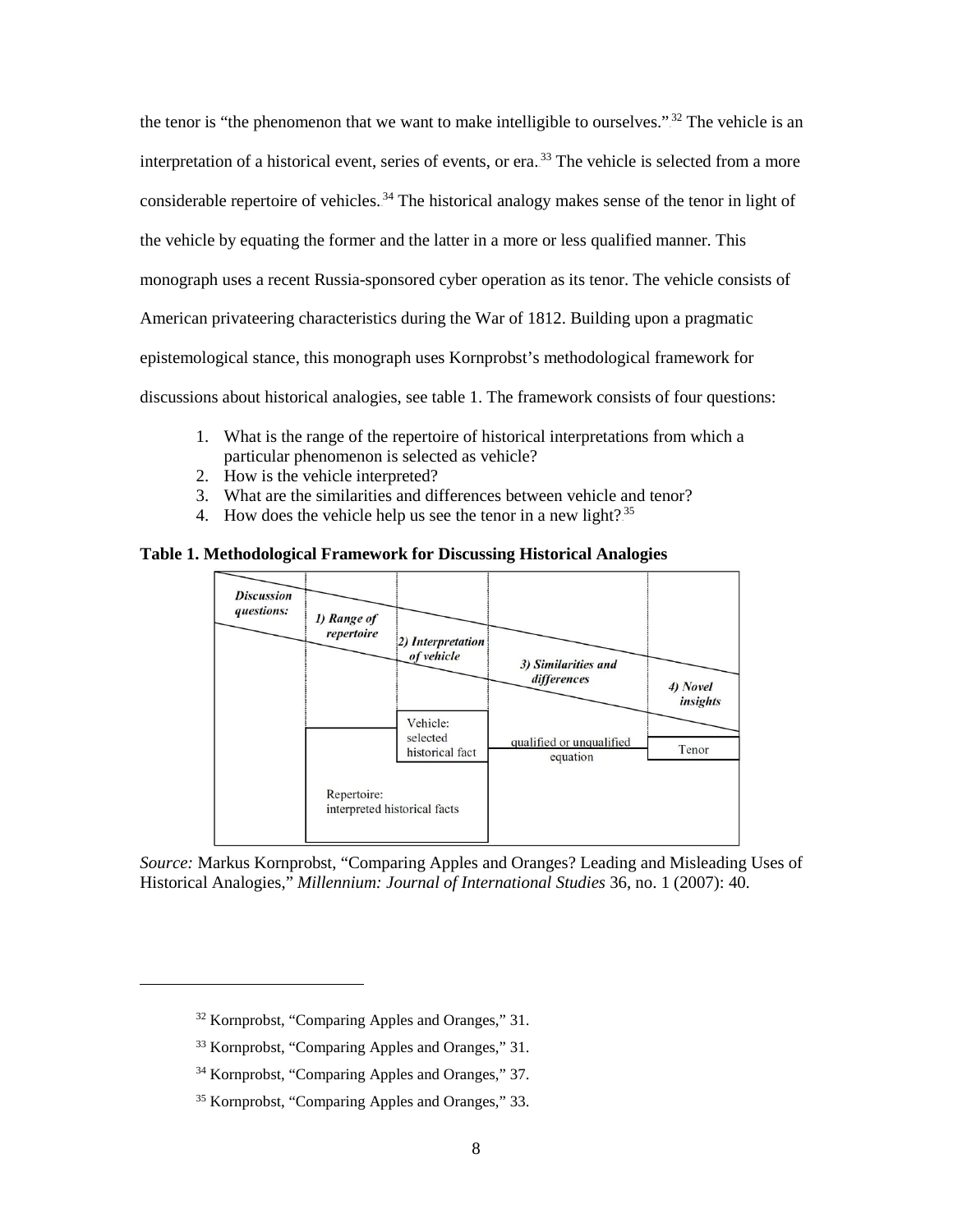### A Case Study for Historical Analogy

### <span id="page-16-1"></span><span id="page-16-0"></span>Range of the Repertoire: Privateering during the Age of Sail

The range of the repertoire for this study encompasses privateering during the age of sail. Although privateering provided those involved with the opportunity to obtain wealth, and from the perspective of the state, the primary objective was to weaken its enemies. Privateering complemented mercantilist theory since the destruction of enemy merchant ships reduced competition and, therefore, improved the nation's opportunity for garnering wealth.<sup>36</sup> Adam Smith postulates in *The Wealth of Nations* that "fleets and armies are maintained, not with gold or silver, but with consumable goods. The nation which, from the annual produce of its domestic industry, from the annual revenue arising out of its lands, labor, and consumable stocks, has the wherewithal to purchase those consumable goods in distant countries, can maintain foreign wars there."<sup>37</sup> Smith believed that the ability of a nation to wage war depended on its productive capacity.

Bryan Mabee argues in "Pirates, Privateers and the Political Economy of Private Violence" that piracy and privateering during the age of sail flourished due to the politicaleconomic usefulness of the actors. Pirates and privateers were embedded in a broader political economy of violence which needed and actively promoted "private" violence in a broader pursuit of power, both by newly forming states that relied on naval power and by economic actors who

<sup>36</sup> Corbet, *Sir Francis Drake*, 9.

<sup>&</sup>lt;sup>37</sup> Edward Mead Earl, "Adam Smith, Alexander Hamilton, Fredrich List: The Economic Foundations of Military Power," in *Makers of Modern Strategy from Machiavelli to the Nuclear Age*, ed. Peter Paret (Princeton, NJ: Princeton University Press, 1986), 221-222.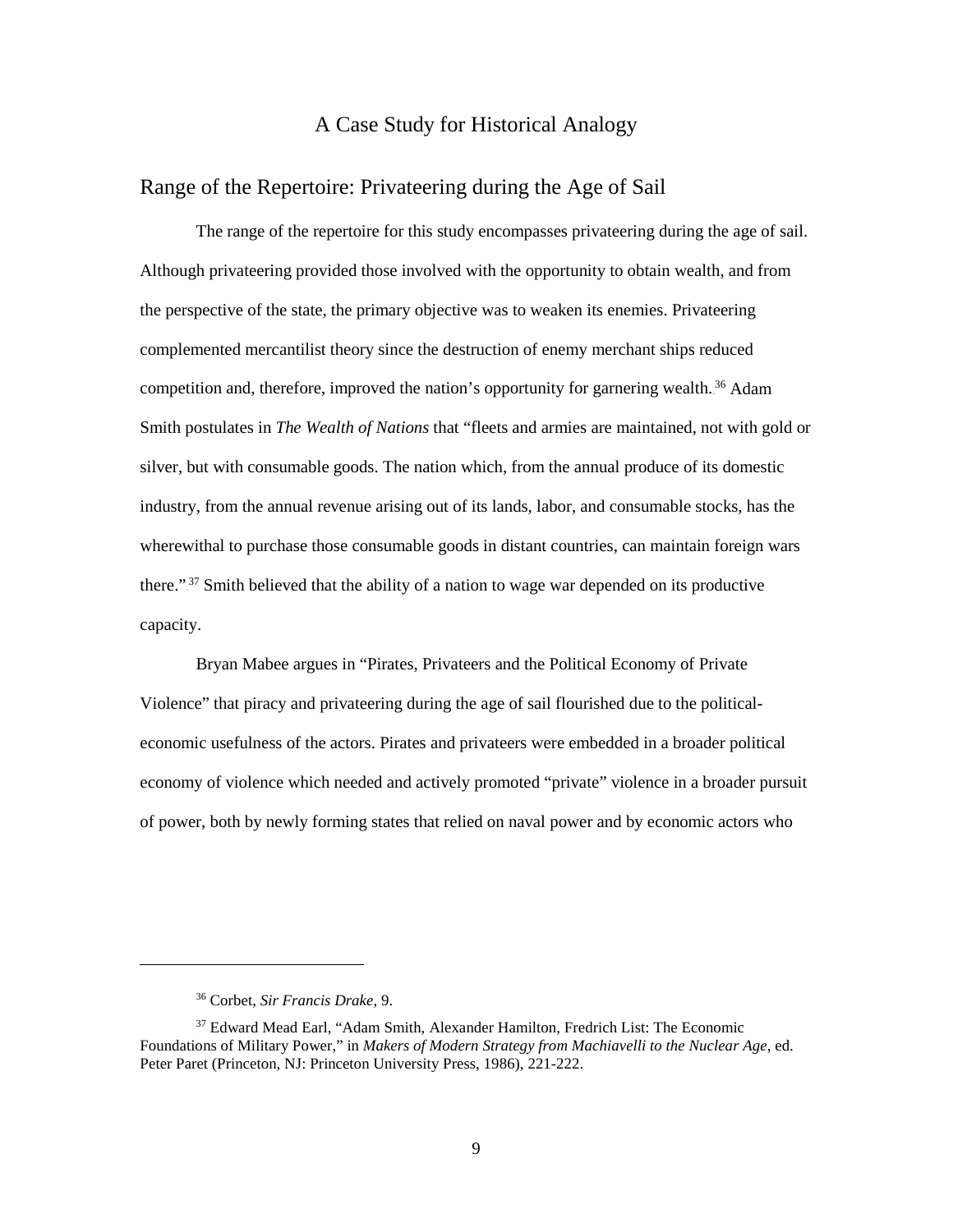relied on violence as a form of protection.  $38$  In the emerging European naval forces, these two aspects went hand in hand, as forms of a mercantilist driven state-building.

Mabee contends that the delegitimization of privateering is the consequence of a number of interlinked political-economic trends, such as the development of public protection of merchant shipping (through the growth of centralized navies), the move away from trade monopolies to inter-imperial trade, and, the gradual development of capitalism and industrialism.<sup>39</sup> To Mabee, the embedding of privateering in a logic of state-building manifested by a mercantilist global economy where plunder and predation were part of the logic of war, but also part of the logic of commerce. $40$ 

During the 1880s, Captain Alfred Mahan developed a sea power theory to emphasize the United States' potential in the maritime domain. Mahan recognized America's potential to attain great power status at sea and identified the characteristics required to develop and maintain effective maritime operations. The first chapter of *Influence of Sea Power Upon History, 1660- 1783*, describes how standing navies existed to protect national commercial interests at sea. Mahan argues that states established navies to protect maritime commerce between coastal bases and colonies abroad.<sup>41</sup> He describes that a commerce-destroying, or *guerre de course*, on the sea was an aspect of maritime warfare that weakened an enemy's economic objectives.<sup>42</sup> Guerre de *course* was directed against usually defenseless merchant vessels by a small amount of military

<sup>38</sup> Bryan Mabee, "Pirates, Privateers and the Political Economy of Private Violence," *Global Change, Peace & Security* 21, no 2 (June 2009): 140, accessed January 20, 2020, https://www.doi.org/ 10.1080/14781150902871994.

<sup>&</sup>lt;sup>39</sup> Mabee, "Pirates, Privateers and the Political Economy of Private Violence," 140.

<sup>40</sup> Mabee, "Pirates, Privateers and the Political Economy of Private Violence," 140.

<sup>41</sup> Alfred Thayer Mahan, *The Influence of Sea Power Upon History, 1660-1783* (Boston, MA: Little, Brown and Company, 1890), 26, accessed November 23, 2019, http://www.gutenberg.org/files/ 13529/13529-h/13529-h.htm.

<sup>42</sup> Mahan, *The Influence of Sea Power Upon History*, 8.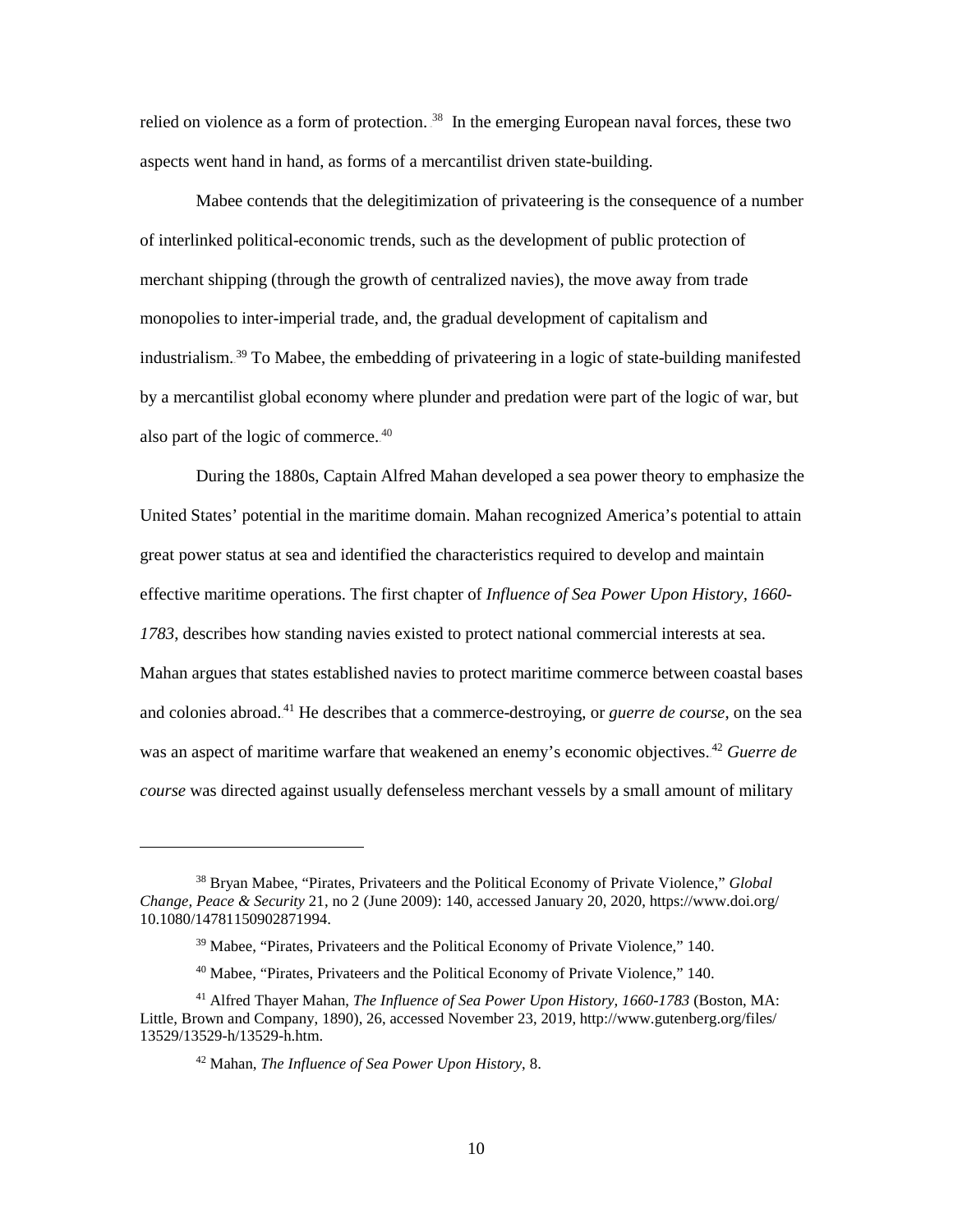force. Nearby ports and harbors provided refuge to would-be privateers to attack these commercial vessels. Navies provided the support to protect these defenseless ships at sea..<sup>43</sup>

In *The Jeune École: The Strategy of the Weak*, Arne Roksund argues that destruction or capture of the enemy's trade was nothing new to maritime warfare. To destroy the enemy's trade has been a critical objective for belligerents since at least the fifteenth-century.<sup>44</sup> The motives were often to cut off supplies essential for the enemy's ability to wage war or to secure them for oneself to improve one's fighting capability.<sup>45</sup> Arne describes that commerce raiding could be conducted in two principally different ways: either the belligerents could organize parts of their navy into squadrons that raided enemy commerce, or this work could be contracted out to private entrepreneurs. He explains that often commerce raiding was conducted by both naval and private raiders.<sup>46</sup> Guerre de course was often an option that governments fell back on if the state faced superior opposition against its foe on the sea. $47$ 

## <span id="page-18-0"></span>Interpretation of Vehicle: American Privateering in the War of 1812

The vehicle in this study is American privateering during the War of 1812. During this period, privateering was governed by a substantial system of legislation enforced through admiralty courts, prize courts, and bonds. These special mechanisms allowed private means to be dedicated to public wars. Under the "war powers" of Article I, Section 8, Clause 11, the framers of the US Constitution granted Congress the power "to declare war, grant letters of marque and reprisal, and make rules concerning captures on land and water."<sup>48</sup> In essence, letters of marque

<sup>45</sup> Roksund, *The Jeune École*, 34.

<sup>43</sup> Mahan, *The Influence of Sea Power Upon History*, 30.

<sup>44</sup> Arne Roksund, *The Jeune École: The Strategy of the Weak* (Leiden, Netherlands: Brill Academic Publishers, 2007), 34, accessed December 20, 2019, http://ebookcentral.proquest.com/lib/carlebooks/detail.action?docID=468356/.

<sup>46</sup> Roksund, *The Jeune École*, 35.

<sup>47</sup> Roksund, *The Jeune École*, 34.

<sup>48</sup> US Constitution, art. 1, sec. 8, cl. 11.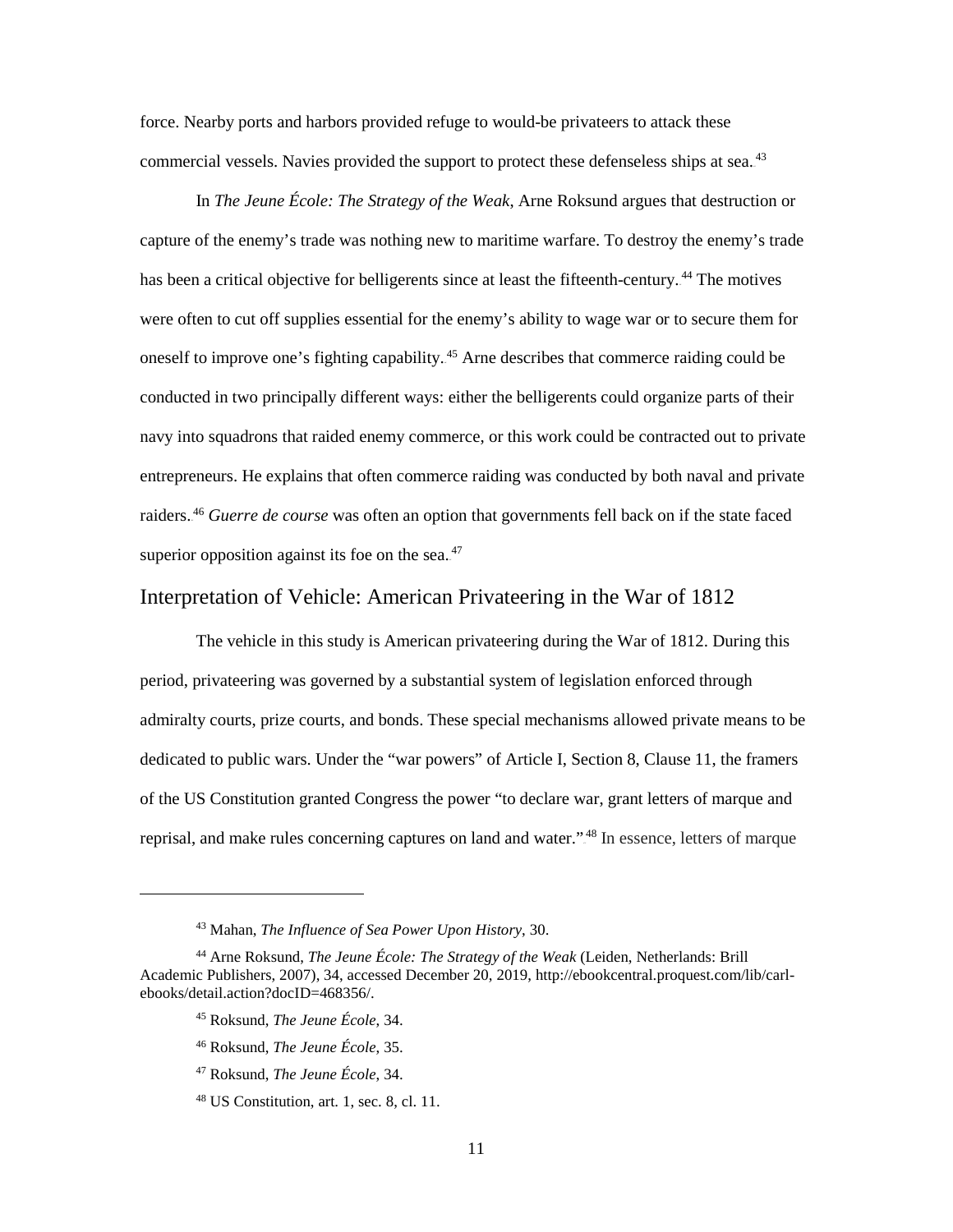allowed specified individuals to commit what would otherwise be considered criminal acts (piracy) against targets of specified nationalities for particular offenses. They also restricted the time, place, and manner of the authorized "reprisal." As a fledgling nation, the US Government lacked funds with which to build a large navy and relied on privateers to protect its coasts and trade routes. International disputes required the United States to invoke forms of economic sanctions, including the granting of authority through letters of marque and reprisal to protect its maritime commercial enterprise. Because of this, privateering was critical for the American effort during the war.

Congress declared war on Great Britain on June 18, 1812, and began to issue letters of marque and reprisal.<sup>49</sup> On June 26, 1812, Congress followed its declaration of war with greater detail on how privateers would be regulated.<sup>50</sup> During this period, acquiring a privateer's license, called a commission, was the first step required by law in outfitting a privateer. Without a commission and oversight by a court, the privateer could not sell its prizes. A privateer's license was recognized as valid by courts throughout the world.

When a privateer captured a valuable prize, it was operated by a prize master and crew and instructed to set sail for the nearest friendly port. From the moment a prize arrived, its new owners were subject to rules regulating how they profited from the ship and its holdings. The privateer relied on the captured ship's papers, and the court would question the prize's captured

<sup>49</sup> Annals of Congress, 12th Cong., 1st sess.,1812, pt. Appendix: 2322-2323, accessed January 22, 2020, http://memory.loc.gov/cgi-

bin/ampage?collId=llac&fileName=024/llac024.db&recNum=570&itemLink=

r%3Fammem%2Fhlaw%3A%40field%28DOCID%2B%40lit%28ac0241%29%29%230240594&linkText= 1. The act referenced in this note, An Act Declaring War Between the United Kingdom of Great Britain and Ireland and the Dependencies Thereof, and the United States of America and Their Territories, is the authoritative guidance by the 12th Congress to issue commissions of marque and reprisal to private, armed United States vessels during this conflict with Great Britain and associated states.

<sup>&</sup>lt;sup>50</sup> Annals of Congress, 12th Cong., 1st sess.,1812, pt. Appendix: 2327-2328. The act referenced in this note, An Act Concerning Letter-of-Marque, Prizes, and Prize Goods, explains the legal details and procedures for documenting and managing those agents who would be issued Letters-of-Marque.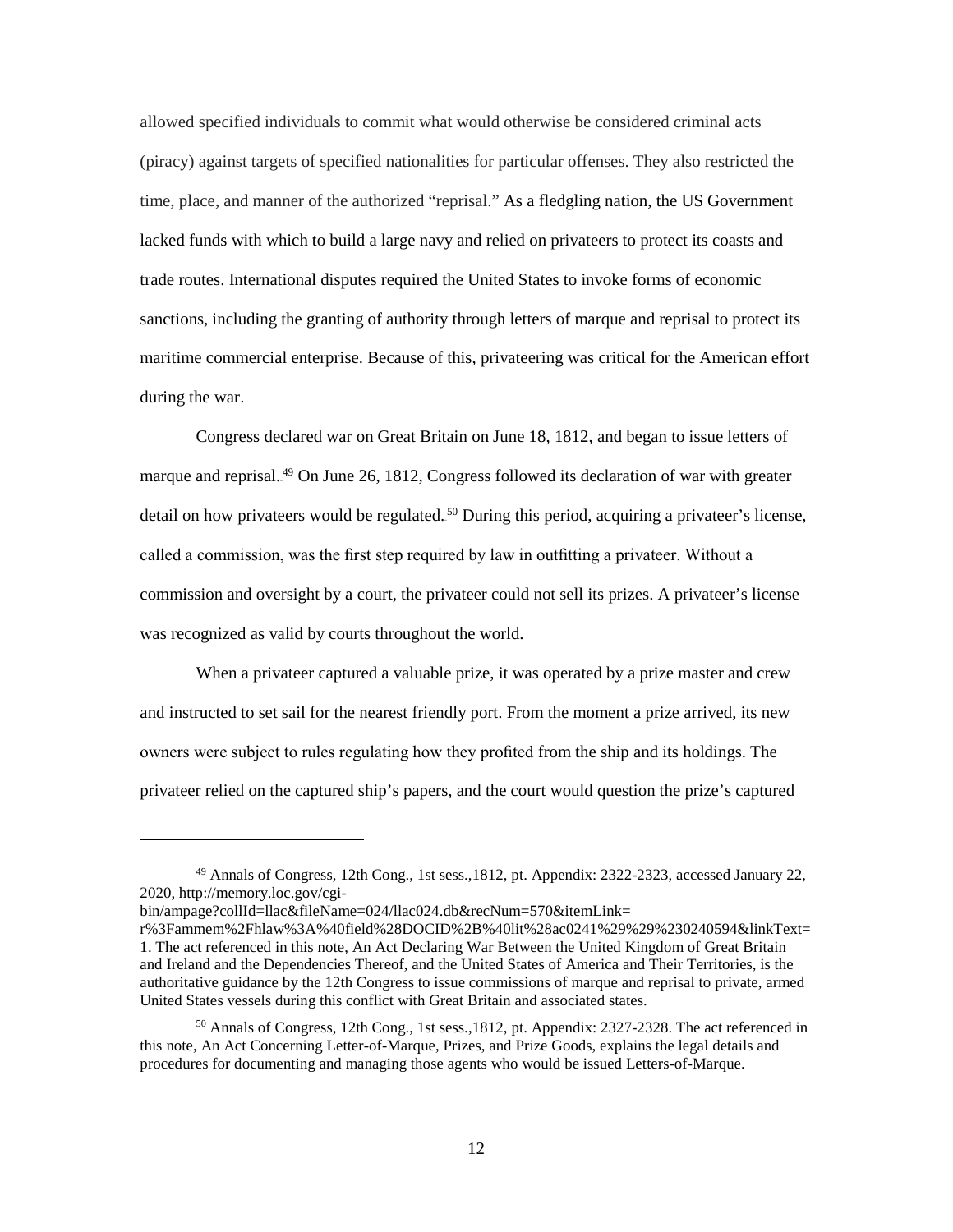officers, crew, and passengers.<sup>51</sup> If the prize was found to be lawful, the court could order the owners of the privateer to pay restitution to those harmed by the capture.<sup>52</sup> Taxes, duties, and payments to auctioneers typically absorbed half the value of a prize, but the crew could still profit handsomely. While privateering was a high-risk, high-reward profession for crew members, a privateering venture's financial backers could obtain consistent returns.

Congress required privateers to respect the persons, property, and ships of neutral nations and legislated to incentivize the proper treatment of neutrals.<sup>53</sup> Privateers often were required to pay a performance bond, a financial instrument whereby the purchaser forfeits the value if he violates the rules of the agreement. The performance bond ensured that privateers would follow the rules laid down by Congress and the law of nations or face a sizeable financial penalty—the value of the bond.<sup>54</sup> Also, the privateering ship itself was a form of collateral that could be sold by the courts to pay an adverse judgment.<sup>55</sup> The letter of marque contained regulations and articulated the recipient's duties and responsibilities; the bond linked the recipient's profit motivation to those obligations.

If the crew was short and the prize was far from a friendly port, the privateer could ransom the captured ship back to its captain, who would agree on behalf of the prize's owners to pay the ransom at a later date. The privateer would then release the prize and crew with papers that guaranteed the prize's safety if intercepted by another American privateer. The ransom took the form of a bond—a promise from the owners of the ship to the privateer, with the captain of

<sup>&</sup>lt;sup>51</sup> Tabarrok and Nowrasteh, "Privateers! Their History and Future," 56.

<sup>52</sup> Annals of Congress, 12th Cong., 1st sess.,1812, pt. Appendix: 2327-2328.

<sup>53</sup> Annals of Congress, 12th Cong., 1st sess.,1812, pt. Appendix: 2327-2328.

<sup>54</sup> Tabarrok and Nowrasteh, "Privateers! Their History and Future," 56.

<sup>55</sup> Tabarrok and Nowrasteh, "Privateers! Their History and Future," 56.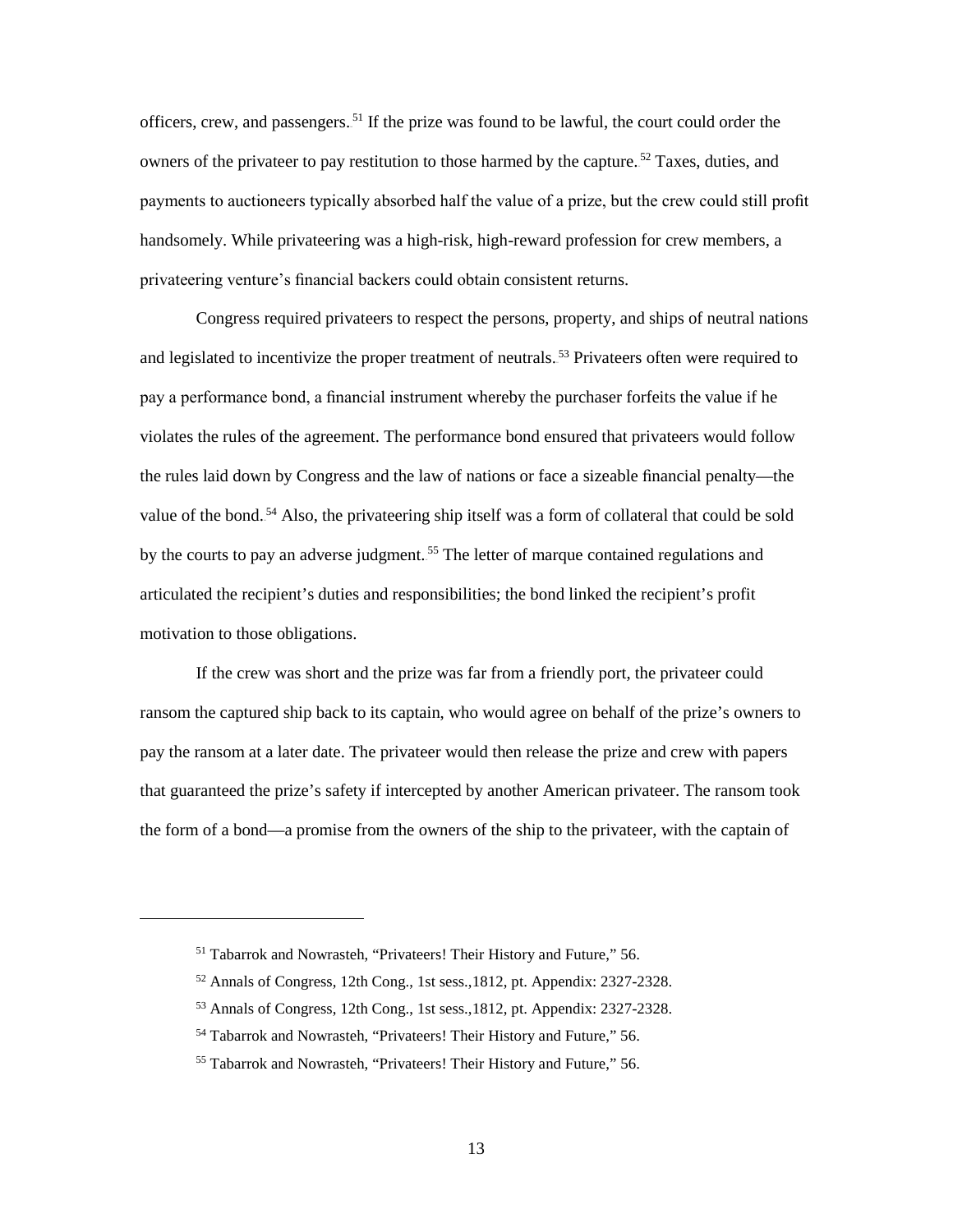the merchant ship as the surety.<sup>56</sup> Ransoms were contracts enforceable in courts. If a merchant refused to pay a ransom, his ship could be legally seized by the privateer in foreign ports through a process called repossession.<sup>57</sup> Privateers often took a hostage, usually the captain of the ship or another officer, who would be released after the ransom was paid.<sup>58</sup> For privateers, the reliability of ransom as a business option reduced the relative attractions of violence, mitigating the loss of life, and the destruction of property. Those same benefits also accrued to enemy merchants, who easily preferred ransom costs to the destruction of property.

A privateer would parole a vessel of too low a commercial value to be worth sending back to port as a prize, allowing the crew of the captured ship to go free along with prisoners from previous prizes. The advantages of parole were many. For privateers, granting parole could increase the length and range of cruises. For enemy merchants, parole decreased the costs of being captured but still imposed a significant burden. States, however, had to balance the greater freedom afforded its privateers versus the fact that parole did not decrease the supply of sailors available to the enemy.<sup>59</sup>

The vehicle provides valuable insight into the conceptual understanding of privateers and their relation to the state. This monograph deduces three fundamental relationships from American privateering operations during the War of 1812: (1) privateering allowed the US Government to recruit skilled personnel to enhance its maritime capability against enemies; (2) privateering was an economic venture, diminishing the commerce capacity of a declared enemy state, while incentivizing the privateer and the United States with potential profit from prizes and

<sup>56</sup> Tabarrok and Nowrasteh, "Privateers! Their History and Future," 56.

<sup>57</sup> Tabarrok and Nowrasteh, "Privateers! Their History and Future," 56.

<sup>58</sup> Tabarrok and Nowrasteh, "Privateers! Their History and Future," 56.

<sup>59</sup> Tabarrok and Nowrasteh, "Privateers! Their History and Future," 57.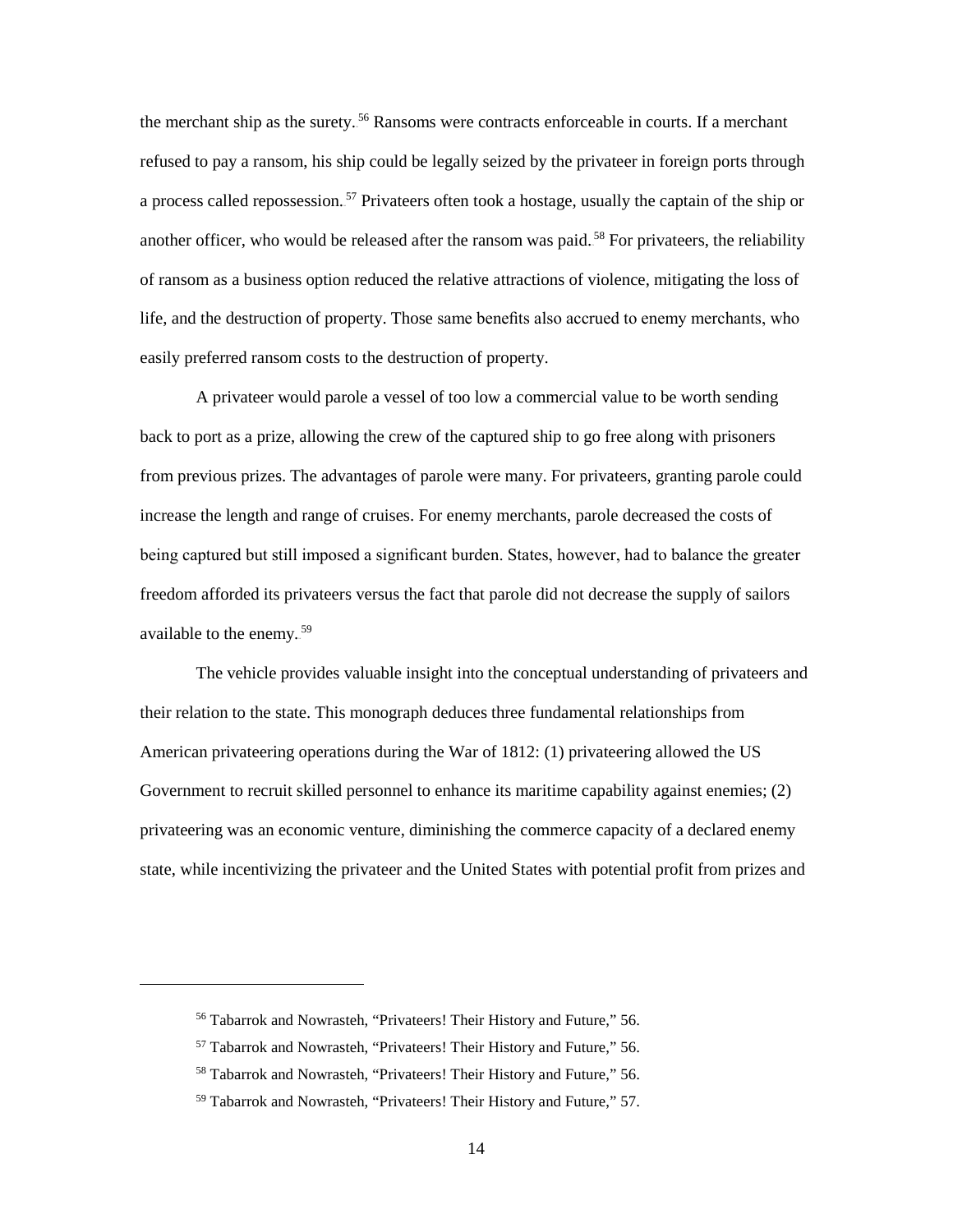tax revenue; and (3) the state provided the administrative processes to commission privateers and arbitrate the prizes. This paper will use these characteristics to evaluate the tenor.

## <span id="page-22-0"></span>The Tenor: A Case of Russia-Sponsored Cyber Actors

For years, American intelligence officials tracked numerous Russian state-sponsored hacking units as they successfully penetrated the computer networks of critical infrastructure operators across North America and Europe.<sup>60</sup> Research has uncovered several sub-pockets of the cybercriminal underworld that could not continue to exist, were there not, at least tacit, support from Russian state officials.<sup>61</sup> Many analysts have pointed to the political enablement of Russian cybercrime. Supporting evidence for this is how cybercriminals have become active in Russian political interests and engage in selective targeting, deliberately avoiding touching on Russian law enforcement interests.<sup>62</sup> A recent indictment by the US Justice Department documents a joint operation between Russian government officials and Russian hackers that closely resembles privateering-like structures.

In 2017, the US Justice Department indicted Russian Federal Security Service (FSB) officers Dmitry Aleksandrovich Dokuchaev and Igor Anatolyevich Sushchin, as well as career cybercriminals, Alexsey Alexseyevich Belan and Karim Baratov, for hacking Yahoo Inc. and

<sup>60</sup> Andrew E. Kramer, "How Russia Recruited Elite Hackers for Its Cyberwar," *The New York Times*, December 29, 2016, accessed November 30, 2019., https://www.nytimes.com/2016/12/29/ world/europe/how-russia-recruited-elitehackers-for-its-cyberwar.html/.

<sup>61</sup> Mark Galeotti, *Crimintern: How the Kremlin Uses Russia's Criminal Networks in Europe*, (London, UK: European Council on Foreign Relations, 2017), 2, accessed January 20, 2020, https://www.ecfr.eu/publications/summary/crimintern\_how\_the\_kremlin\_uses\_russias\_criminal\_netw orks\_in\_europe.

 $62$  Nikolas K. Gvosdev, "The Bear Goes Digital: Russia and Its Cyber Capabilities," in *Cyberspace and National Security Threats, Opportunities, and Power in a Virtual World*, ed. Derek S. Reveron (Washington, DC: Georgetown University Press, 2012), 180.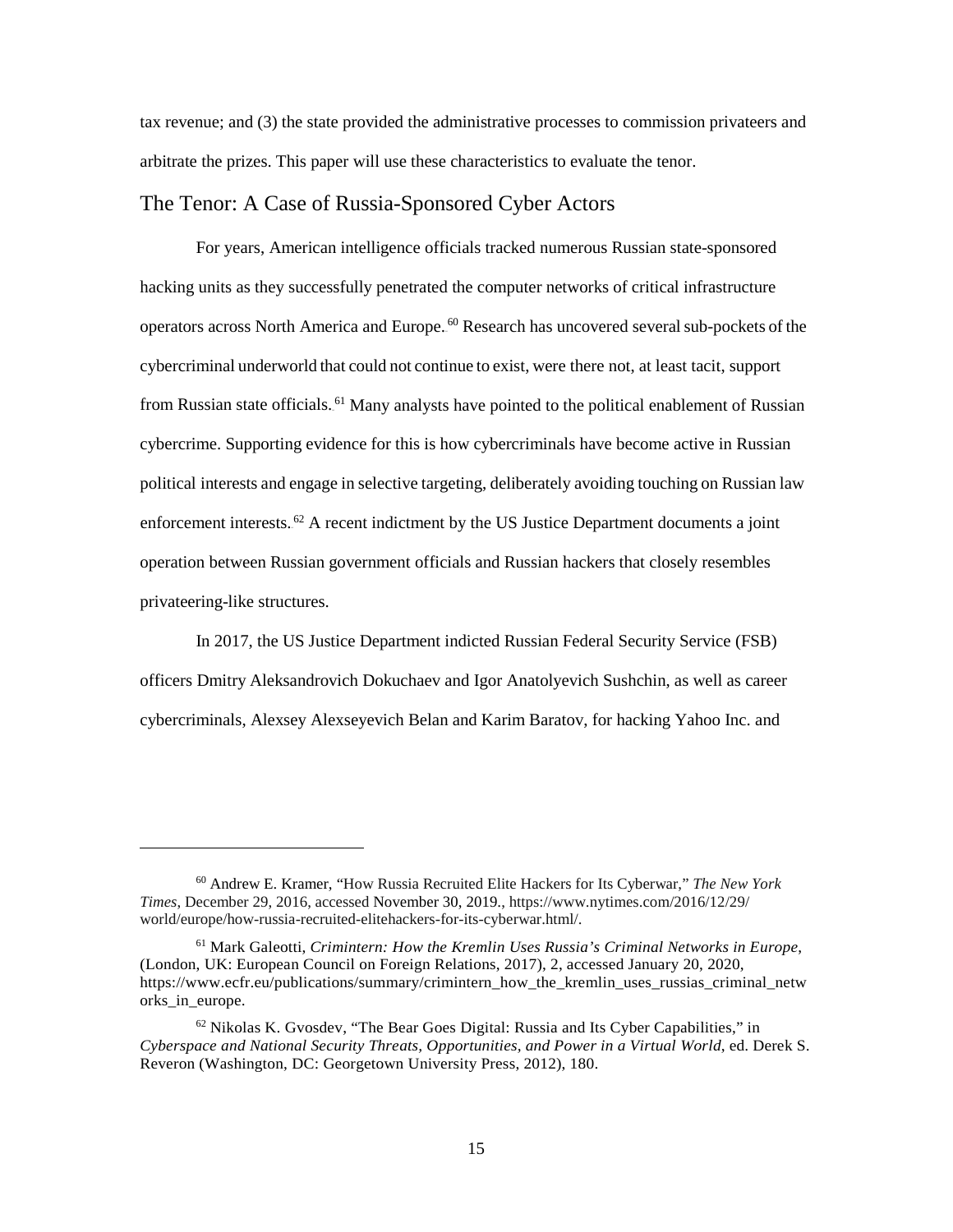other webmail providers between  $2014$  and  $2016$ .<sup>63</sup> According to the allegations of the indictment, the FSB officer defendants, Dokuchaev and Sushchin, protected, directed, facilitated, and paid the criminal hackers to collect information through computer intrusions in the United States and elsewhere. They worked with co-defendants Alexsey Belan and Karim Baratov to obtain access to the email accounts of thousands of individuals.<sup>64</sup> The Justice Department charged the four men with several offenses, including conspiracy to commit economic espionage, theft of trade secrets, and a range of *Computer Fraud and Abuse Act* (CFAA) offenses. The indictment shed light on the level of collaboration between criminal hackers and FSB officers, who worked for the FSB Center for Information Security.<sup>65</sup>

The defendants used unauthorized access to Yahoo's systems to steal information from about at least 500 million Yahoo accounts and then used some of that stolen information to obtain unauthorized access to the contents of accounts at Yahoo, Google, and other webmail providers, including accounts of Russian journalists, US and Russian government officials and privatesector employees of financial, transportation and other companies. Baratov even exploited his access to Yahoo's network for his financial gain, by searching Yahoo user communications for credit card and gift card account numbers, redirecting a subset of contracts of at least 30 million Yahoo accounts to facilitate a spam campaign.<sup>66</sup>

Previously, the Federal Bureau of Investigation issued an Interpol red notice (arrest alert) for Belan in 2012, but he escaped and subsequently traveled to Russia. Instead of acting on the

<sup>63</sup> US Department of Justice, "U.S. Charges Russian FSB Officers and Their Criminal Conspirators for Hacking Yahoo and Millions of Email Accounts," press release no. 17-278, March 15, 2017, https://www.justice.gov/opa/pr/us-charges-russian-fsb-officers-and-their-criminalconspirators-hacking-yahoo-and-millions/.

<sup>64</sup> US Department of Justice, "U.S. Charges Russian FSB Officers and Their Criminal Conspirators for Hacking Yahoo and Millions of Email Accounts."

<sup>65</sup> US Department of Justice, "U.S. Charges Russian FSB Officers and Their Criminal Conspirators for Hacking Yahoo and Millions of Email Accounts."

<sup>66</sup> US Department of Justice, "U.S. Charges Russian FSB Officers and Their Criminal Conspirators for Hacking Yahoo and Millions of Email Accounts."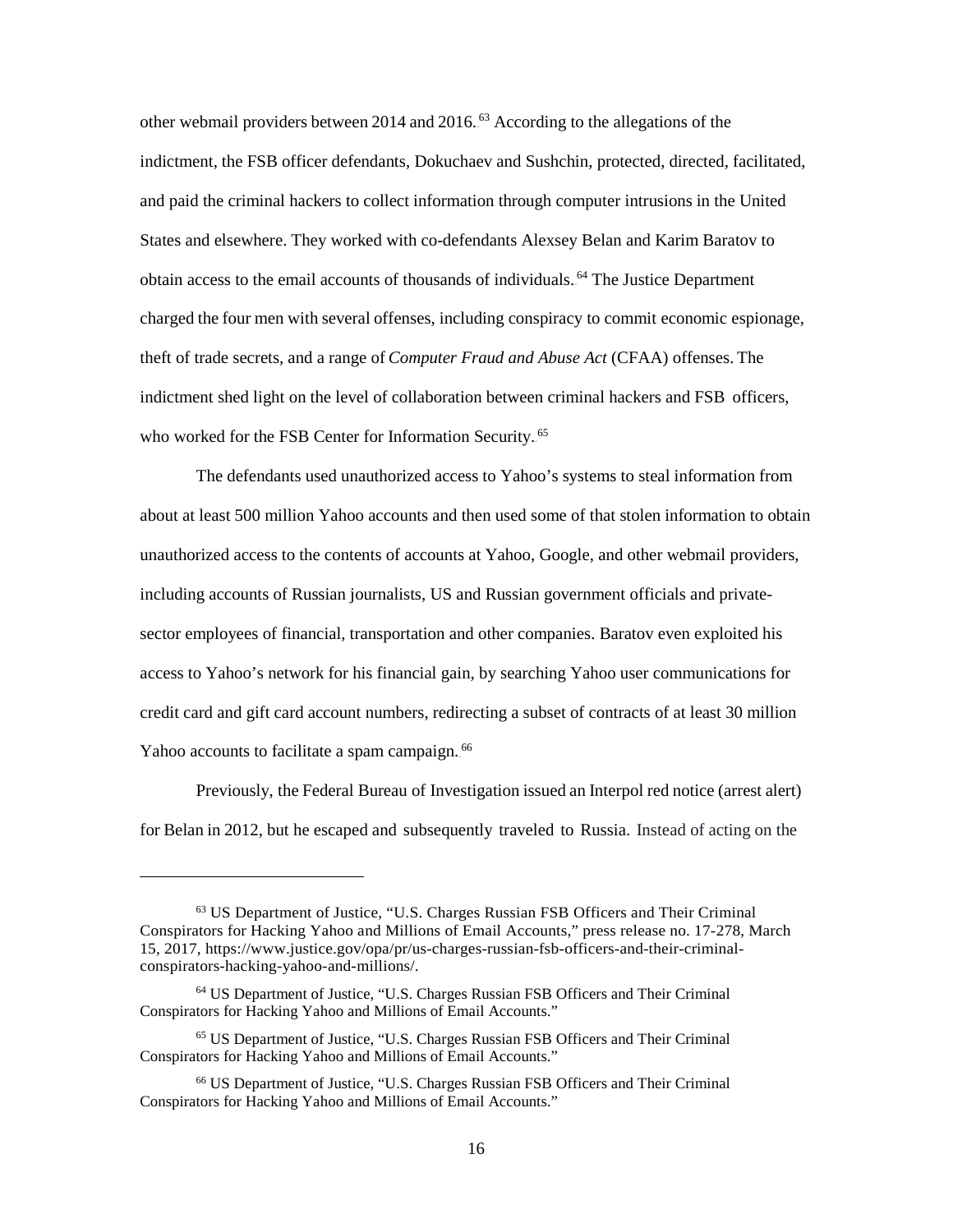US Government's Red Notice and detaining Belan after his return, Dokuchaev and Sushchin subsequently used him to gain unauthorized access to Yahoo's network. By the end of December 2014, Belan stole a copy of at least a portion of Yahoo's user database (UDB), a Yahoo trade secret that contained, among other data, subscriber information including users' names, recovery email accounts, phone numbers and certain information required to manually create account authentication web browser "cookies" for more than 500 million Yahoo accounts. Belan also obtained unauthorized access on behalf of the FSB conspirators to Yahoo's account management tool (AMT), which Yahoo uses to make alterations to user accounts. Belan, Dokuchaev, and Sushchin then used the stolen UDB copy and AMT access to locate Yahoo email accounts of interest and to create cookies for those accounts, enabling the co-conspirators to access at least  $6,500$  such accounts without authorization.<sup>67</sup>

According to the inditement, the FSB officers facilitated Belan's other criminal activities, by providing him with sensitive FSB law enforcement and intelligence information that would have helped him avoid detection by the United States and other law enforcement agencies outside Russia, including information regarding FSB investigations of computer hacking and FSB techniques for identifying criminal hackers.<sup>68</sup> Additionally, while working with his FSB conspirators, Belan used his access to steal financial information such as gift card and credit card numbers from webmail accounts, gain access to more than 30 million accounts whose contacts were then stolen, and earn commissions from fraudulently redirecting a subset of Yahoo's search engine traffic.<sup>69</sup>

<sup>67</sup> US Department of Justice, "U.S. Charges Russian FSB Officers and Their Criminal Conspirators for Hacking Yahoo and Millions of Email Accounts."

<sup>68</sup> US Department of Justice, "U.S. Charges Russian FSB Officers and Their Criminal Conspirators for Hacking Yahoo and Millions of Email Accounts."

<sup>69</sup> US Department of Justice, "U.S. Charges Russian FSB Officers and Their Criminal Conspirators for Hacking Yahoo and Millions of Email Accounts."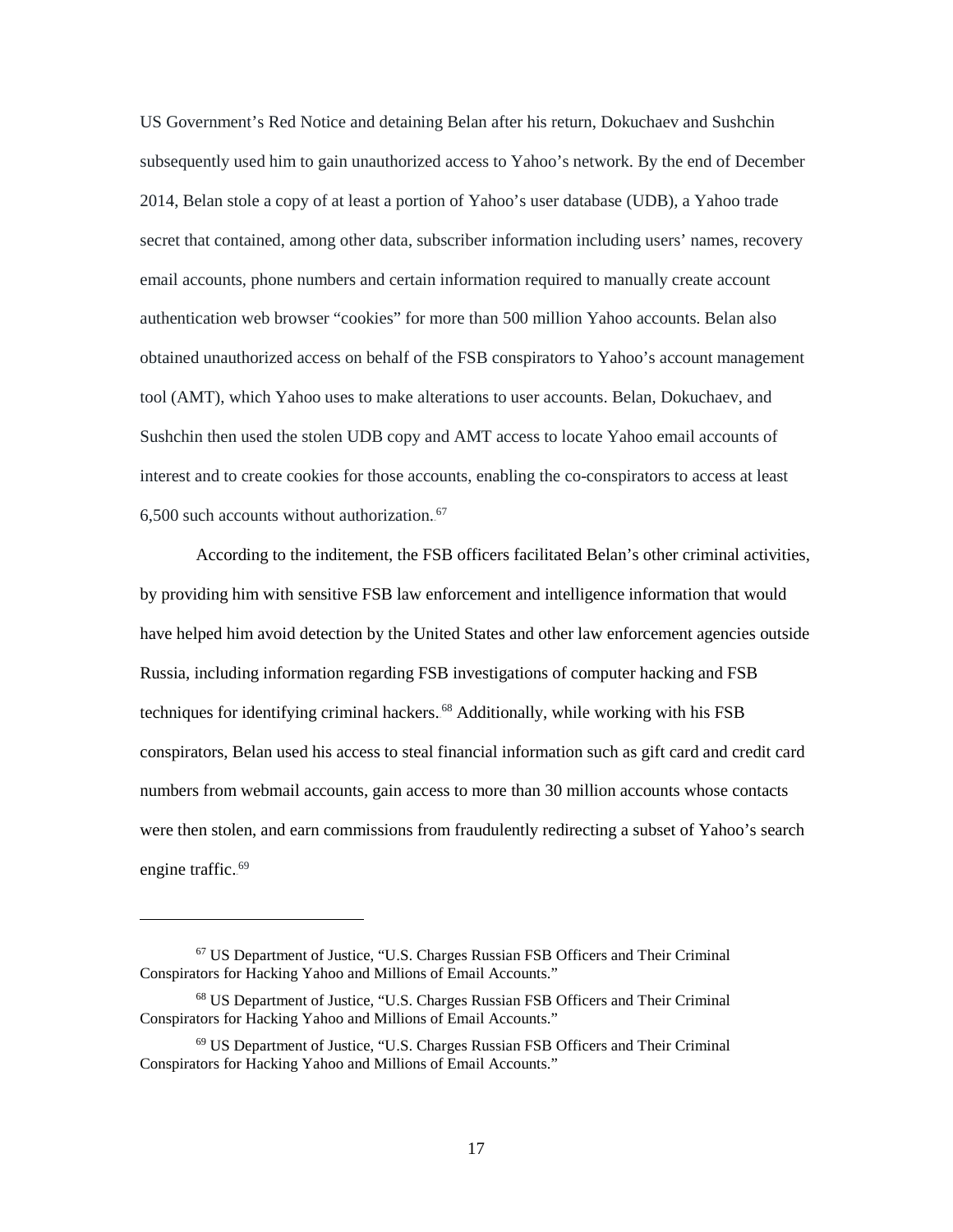When Dokuchaev and Sushchin learned that a target of interest had accounts at webmail providers other than Yahoo, including through information obtained as part of the Yahoo intrusion, they tasked their co-conspirator, Baratov, a resident of Canada, with obtaining unauthorized access to more than eighty accounts in exchange for commissions.<sup>70</sup> Compared to the operation with Belan, these webmail hacking assignments were more transactional in purpose. The FSB officers tasked Baratov with specific e-mail addresses, which he would then acquire the credentials for, usually through spear-phishing. In return, the FSB paid him Can \$100 per account. $^{71}$ 

Baratov kept a large online footprint by marketing his services online on various websites, kept an active social media profile, and used his substantial income on luxury cars.<sup>72</sup> Living in Canada, and as the only member of the conspiracy outside of Russia, the twenty-twoyear-old was arrested by the Canadian police in March 2017. Canada extradited Baratov to the United States on November 28, 2017, Baratov pleaded guilty and admitted to his role in the conspiracy.<sup>73</sup> Baratov pleaded guilty to one count of conspiracy to commit computer fraud and abuse, and eight counts of aggravated identity theft and is currently serving a five-year sentence.<sup>74</sup> As a part of his plea agreement, Baratov not only admitted to agreeing and attempting

<sup>70</sup> US Department of Justice, "U.S. Charges Russian FSB Officers and Their Criminal Conspirators for Hacking Yahoo and Millions of Email Accounts."

<sup>71</sup> US Department of Justice, "U.S. Charges Russian FSB Officers and Their Criminal Conspirators for Hacking Yahoo and Millions of Email Accounts."

 $72 \text{ US Department of Justice, "International Hacker-For-Hire Who Conspired with and Aided" }$ Russian FSB Officers Sentenced to 60 Months in Prison," press release no. 18-703, May 29, 2018, accessed January 20, 2020, https://www.justice.gov/opa/pr/international-hacker-hire-who-conspired-and-aidedrussian-fsb-officers-sentenced-60-months/.

<sup>&</sup>lt;sup>73</sup> US Department of Justice, "Canadian Hacker Who Conspired with and Aided Russian FSB Officers Pleads Guilty," press release no.17-1341, November 28, 2017, assessed January 20, 2020, https://www.justice.gov/opa/pr/canadian-hacker-who-conspired-and-aided-russian-fsb-officers-pleadsguilty/.

<sup>74</sup> US Department of Justice, "International Hacker-For-Hire Who Conspired with and Aided Russian FSB Officers Sentenced to 60 Months in Prison."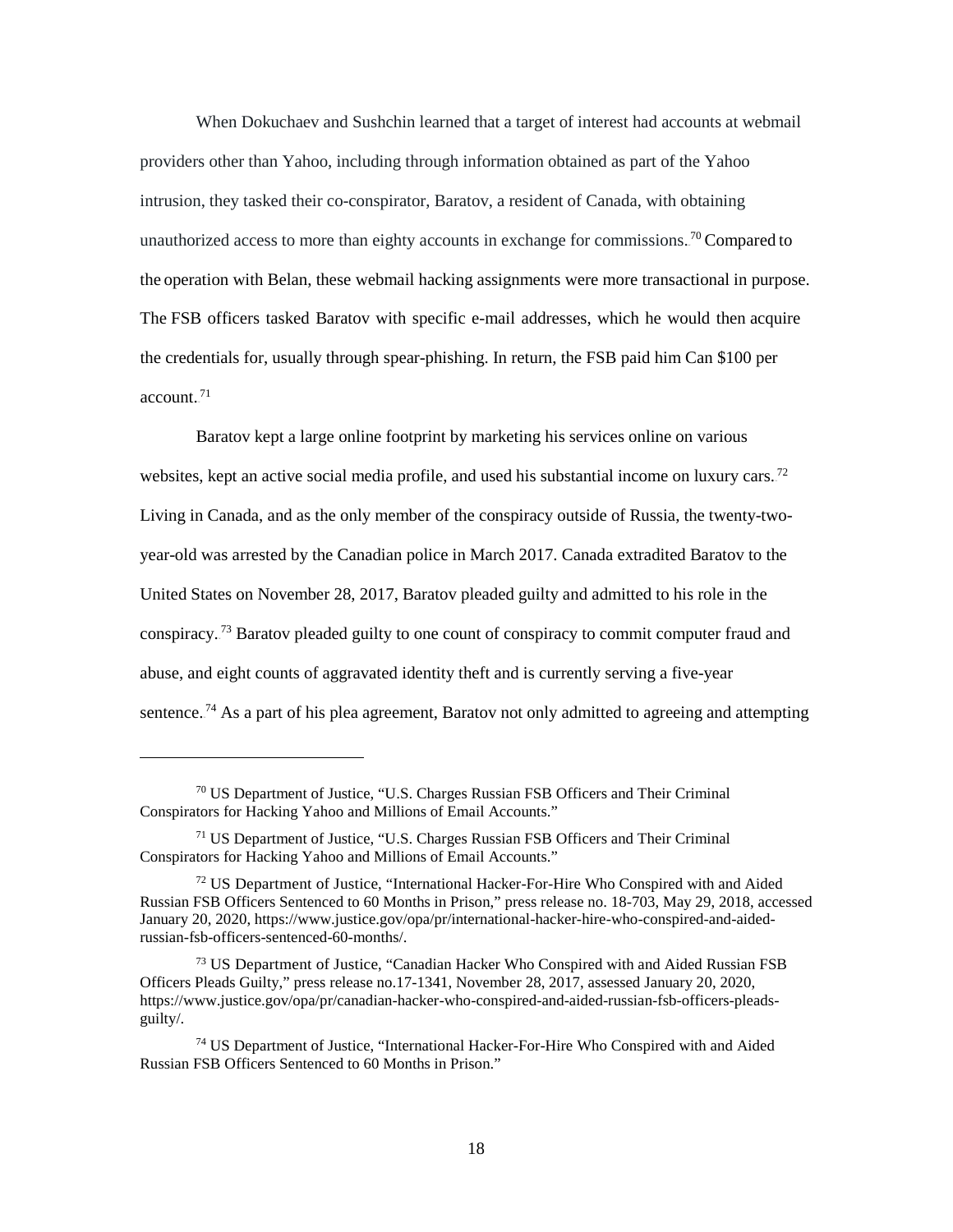to hack at least eighty webmail accounts on behalf of one of his FSB co-conspirators, but also to hacking more than 11,000 webmail accounts in total from 2010 until his arrest by Canadian authorities in March 2017.<sup>75</sup> This case may substantiate a privateering-like structure that incorporates Russian cybercrime and departments within the Russian government.

## <span id="page-26-0"></span>Similarities and Differences Between the Vehicle and Tenor

Evidence provided in both the vehicle and tenor demonstrates that semi-state actors increased a state's capacity against adversaries. When the United States went to war against Britain in June 1812, the US Navy had about fifteen warships in commission.<sup>76</sup> Throughout the war, US Navy warships captured approximately 250 vessels, but American privateers took at least five times the number of British merchant vessels—at least 1,200.<sup>77</sup> The tenor demonstrates that the FSB officers also employed Belan and Baratov for a critical capability: their cyber expertise. Several accounts substantiate that Russia hires skilled hackers from criminal networks, sometimes under threat of a court case.<sup>78</sup> Rather than rely on military personnel working out of isolated bunkers, Russian government recruiters have scouted a wide range of programmers, placing prominent ads on social media sites, offering jobs to college students and professional coders, and even speaking openly about looking in Russia's criminal underworld for potential talent.<sup>79</sup> Unlike the vehicle, however, Dokuchaev and Sushchin directed Belan and Baratov not to

<sup>75</sup> US Department of Justice, "Canadian Hacker Who Conspired with and Aided Russian FSB Officers Pleads Guilty."

<sup>76</sup> Frederick C. Leiner, "Yes, Privateers Mattered," *Naval History Magazine* 28, no. 2 (March 2014): 18, accessed January 20, 2020, https://www.usni.org/magazines/naval-historymagazine/2014/march/yes-privateers-mattered/.

<sup>77</sup> Leiner, "Yes, Privateers Mattered," 18.

<sup>78</sup> Kramer, "How Russia Recruited Elite Hackers for Its Cyberwar."

<sup>79</sup> Kramer, "How Russia Recruited Elite Hackers for Its Cyberwar."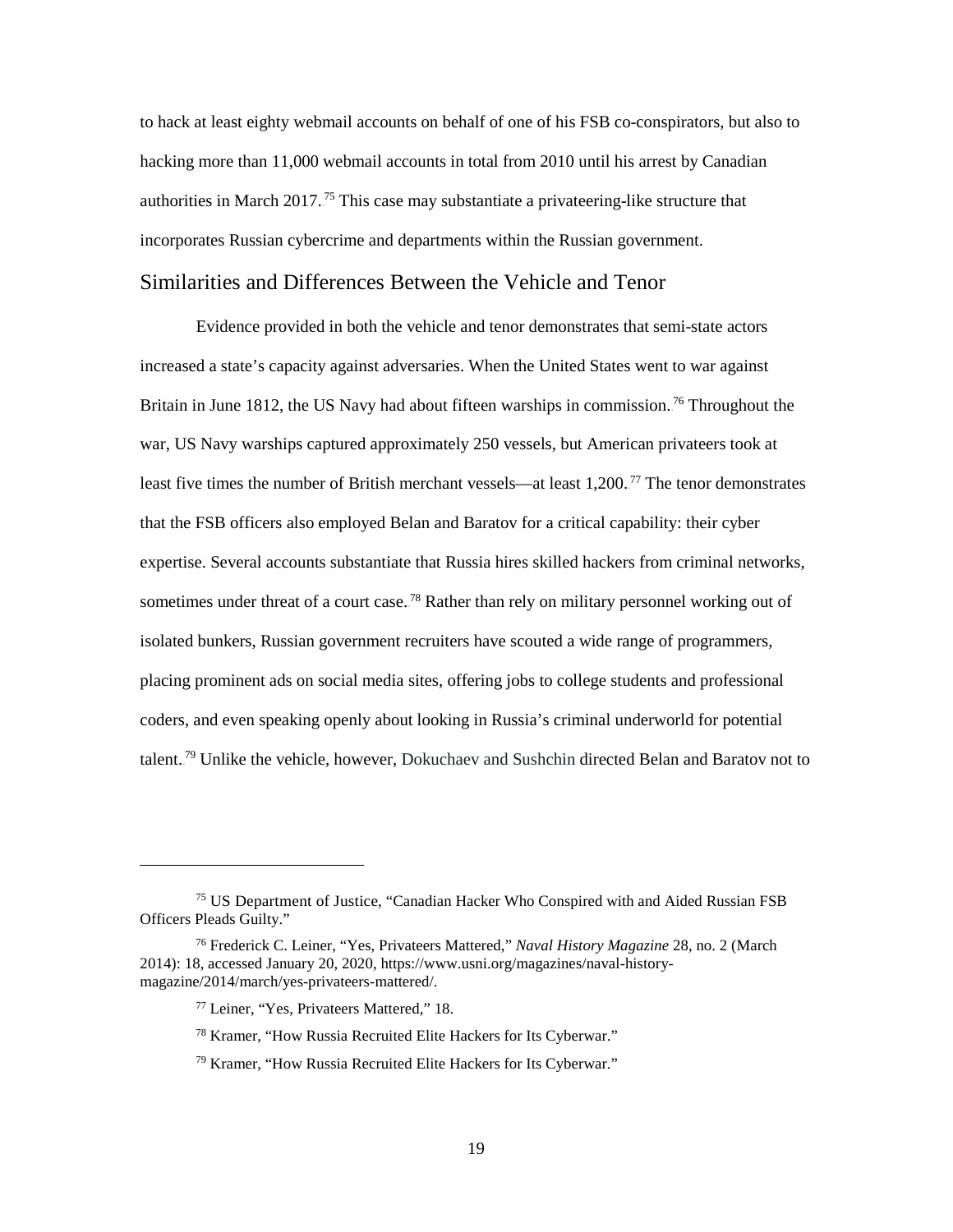target a declared adversary, but instead to collect information on Russian journalists, US and Russian government officials and private-sector employees for intelligence purposes. 80

The vehicle demonstrates that American privateering during the War of 1812 was an economic venture, diminishing the commerce capacity of Britain while incentivizing the privateer and the US with potential profit from prizes and tax revenue. When a privateer captured a valuable prize, a prize master and crew operated it and set sail for the nearest friendly port. A court would then verify the lawfulness of the prize.<sup>81</sup> Once auctioned, the US Government received taxes and duties on the prize, and the privateer received the remaining value as profit. In contrast to the vehicle, the tenor depicts an exchange between the FSB officers and the cyber actors for services rendered. The cyber exploitation operations executed by Belan and Baratov appear to be symbiotic with respect to Russian government objectives. Belan gained from the protection and information that the FSB officers allegedly provided him to elude law enforcement officers, as all as the tacit support to steal financial information, gain access to more than 30 million accounts, and earn commissions from fraudulently redirecting a subset of Yahoo's search engine traffic.<sup>82</sup> Dokuchaev and Sushchin paid Baratov Can \$100 for each webmail account he hacked.<sup>83</sup> Unlike the vehicle, which explains that US-sanctioned privateers attacked an enemy's commerce capacity, the tenor does not demonstrate this behavior. Belan and Baratov executed cyber exploitation operations against multiple targets across the world, not an enemy of Russia.

The vehicle also demonstrates the US provided the administrative processes to commission privateers and arbitrate the prizes during the War of 1812. Congress granted

<sup>80</sup> US Department of Justice, "U.S. Charges Russian FSB Officers and Their Criminal Conspirators for Hacking Yahoo and Millions of Email Accounts."

<sup>81</sup> Tabarrok and Nowrasteh, "Privateers! Their History and Future," 56.

<sup>82</sup> US Department of Justice, "U.S. Charges Russian FSB Officers and Their Criminal Conspirators for Hacking Yahoo and Millions of Email Accounts."

<sup>83</sup> US Department of Justice, "U.S. Charges Russian FSB Officers and Their Criminal Conspirators for Hacking Yahoo and Millions of Email Accounts."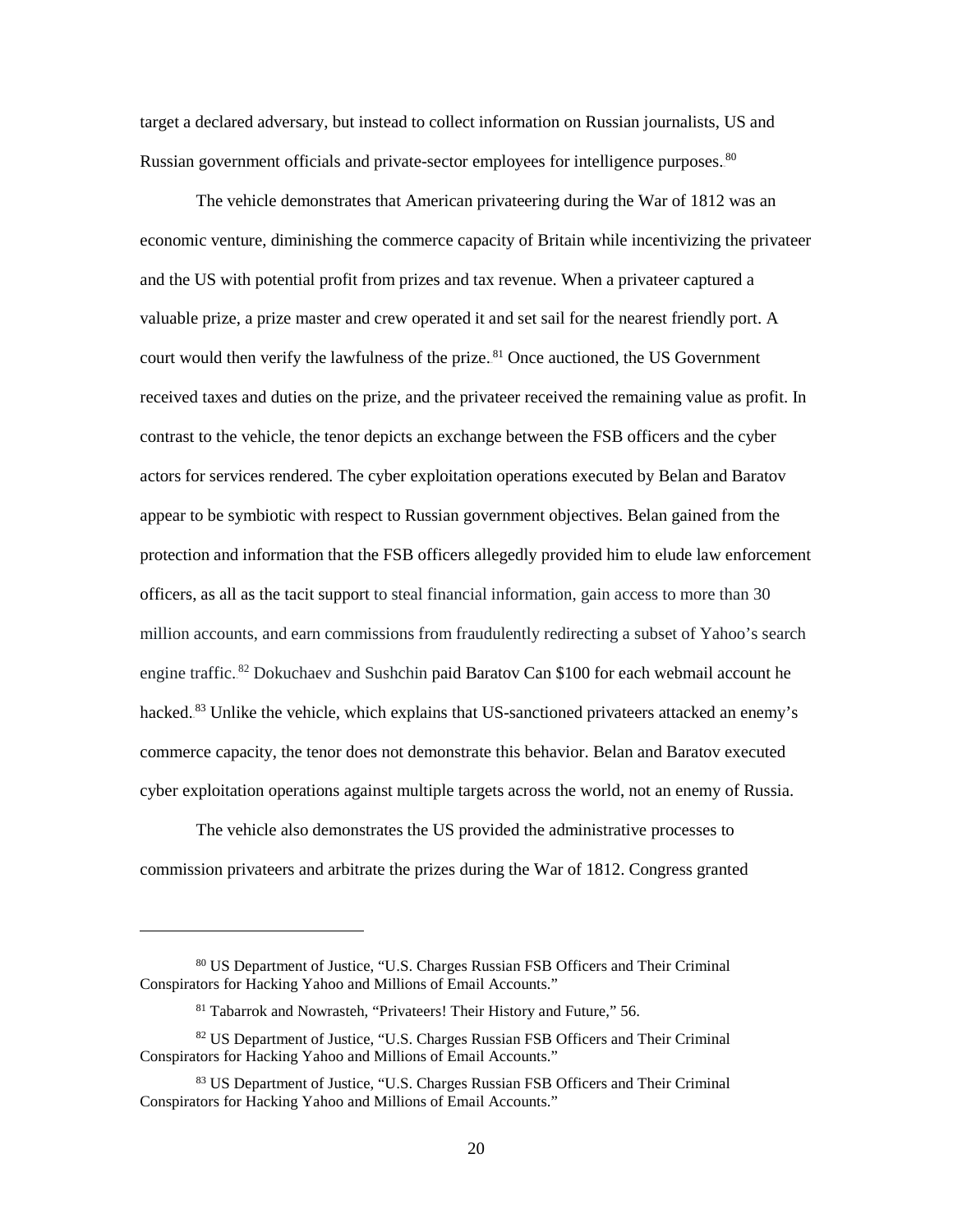commissions to authorize the seizure of prizes on the sea. These commissions were tools to deputize and regulate private actors operating internationally as agents of the state. In the military context, the intent behind the letter of marque was for governments to retain control over commissioned vessels while simultaneously expanding military capabilities. When privateers exceeded their commission, they were no longer under the governmental authority and could be treated like criminals. US privateering courts arbitrated prizes once privateers returned from sea to verify the seizure's legality.

The tenure does not demonstrate the administrative structure that the vehicle depicts. The indictment does not provide any information about the contractual relationship between the FSB officers and Belan. From the information provided in the indictment, it is conceivable that the two FSB officers assisted Belan to avoid arrest in return for providing his cyber expertise, and there is no indication of how voluntary such an agreement might have been. Baratov's case depicts that Dokuchaev and Sushchin informally contracted him as a hacker-for-hire to execute targeted cyber exploitation operations against specified targets.<sup>84</sup>

### <span id="page-28-0"></span>Novel Insights About the Tenor

 $\overline{a}$ 

Privateering was an accepted institution during the age of sail.<sup>85</sup> The practice had evolved over centuries, and European powers accepted the behavior as an aspect of naval warfare. Letters of marque and reprisal, granted since the twelfth century, were designed to transform the anarchy of retaliation in war into lawful methods of seeking restitution.<sup>86</sup> The state provided the administrative infrastructure to enable privateering operations, issuing letters of marque and

<sup>84</sup> US Department of Justice, "International Hacker-For-Hire Who Conspired with and Aided Russian FSB Officers Sentenced to 60 Months in Prison."

<sup>85</sup> Peter L. Berger and Thomas Luckmann, *The Social Construction of Reality: A Treatise in the Sociology of Knowledge* (New York, NY: Doubleday, 1966), 72. Berger and Luckman expound upon the development of institutions in social context, describing that institutionalization occurs whenever there is a reciprocal typification of habitualized actions by types of actors.

<sup>86</sup> Tabarrok and Nowrasteh, "Privateers! Their History and Future," 56.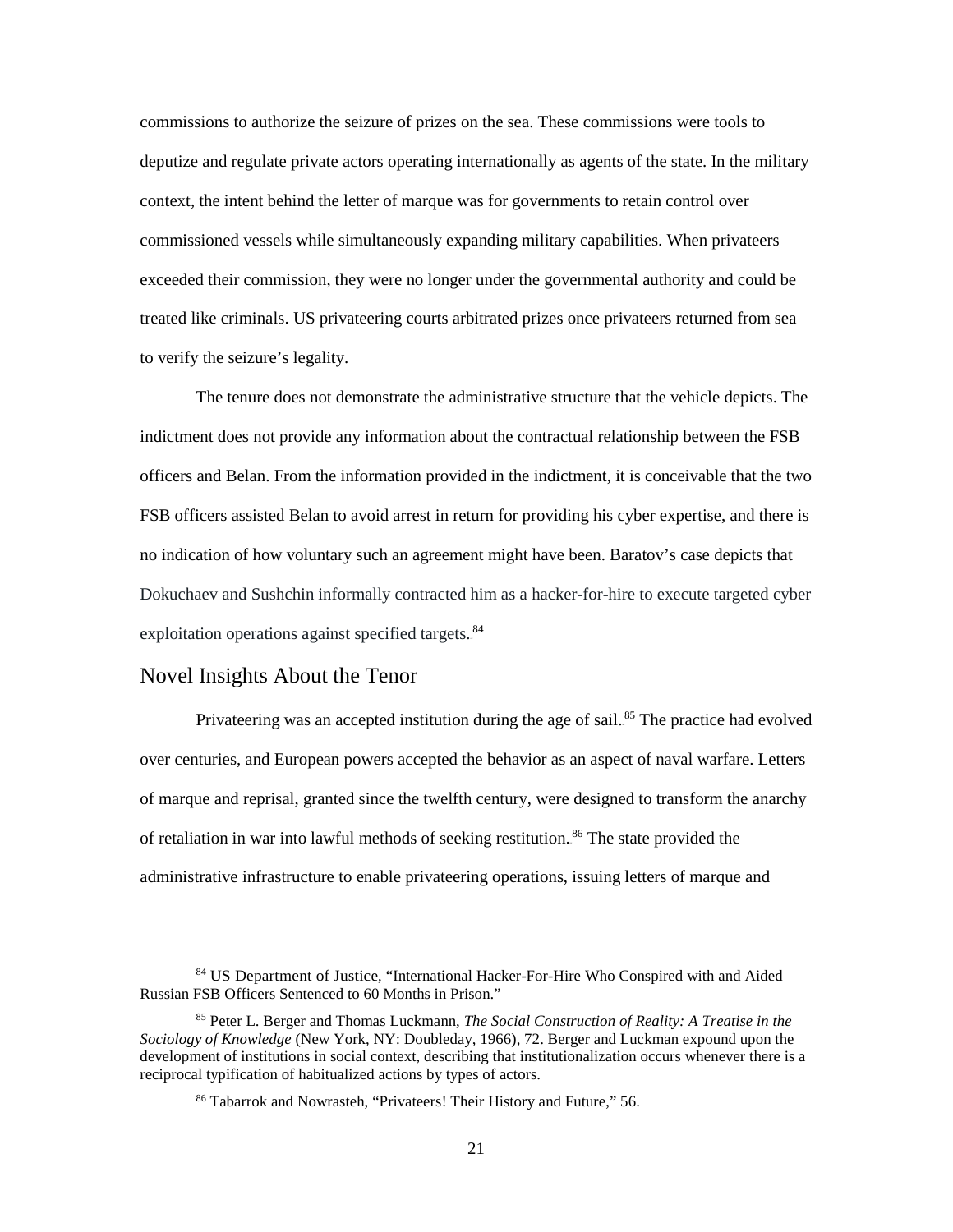reprisal to raid enemy ships during wartime or periods of heightened international tensions, and creating a legal system to arbitrate and tax seized prizes. These special mechanisms allowed private means to be dedicated to public wars and increased the state's naval capacity against its enemies.

The tenor does not demonstrate that such an institution exists in cyberspace. Rather, the evidence depicts that both Belan and Baratov were semi-state actors hired by Dokuchaev and Sushchin to conduct cyber exploitation operations on behalf of the Russian government. Belan used the information and resources provided by the two FSB officers to not only execute operations on behalf of the Russian government but for personal gain. The Russian officials were likely aware of Belan's profiteering efforts but did not enforce laws that would have prevented him from executing those operations.<sup>87</sup> Both Dokuchaev and Sushchin paid Baratov for each webmail account he exploited on behalf of the FSB.

The analogy of privateering proves to be most similar to Belan's relationship to Dokuchaev and Sushchin. As the indictment case shows, the FSB likely benefited from the intelligence value of Belan's cyber operations. Belan benefited from the Russian government's efforts to help him evade capture from international authorities and personally profit from the resources provided by the FSB. Unlike privateering, however, there is no evidence that the FSB or Russian government commissioned Belan to specifically execute offensive cyber operations against Russian adversaries to diminish their economic capacity. It appears that Belan's profiteering operations were instead targets of opportunity.

<sup>87</sup> US Department of Justice, "U.S. Charges Russian FSB Officers and Their Criminal Conspirators for Hacking Yahoo and Millions of Email Accounts."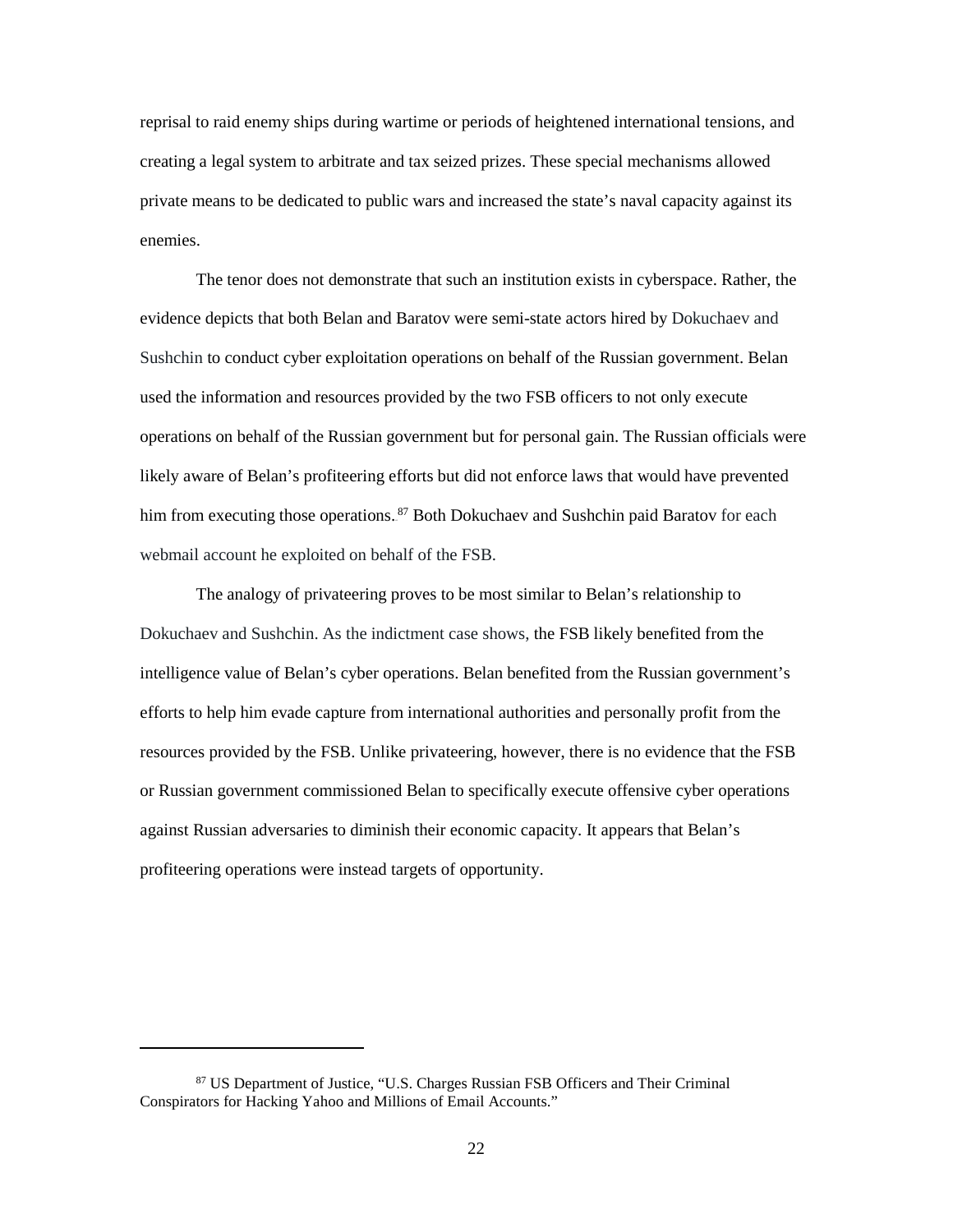#### US Privateers in Cyberspace

<span id="page-30-0"></span>The Congress of Paris abolished privateering as a naval practice following the Crimean War in 1856, enacting the *Paris Declaration Respecting Maritime Law*. The law named Britain, the dominant sea power at the time, to commit to the protection of neutral commerce. In return, other powers relinquished the right to privateering. The settlement also represented a move against the United States, which still relied on turning its large merchant cruisers into privateers in case of naval conflict.<sup>88</sup> To this day, the US Government has never signed the agreement, and the letters of marque and reprisal clause still exist in the US Constitution. This section answers the question, can the US Government commission cyber privateers in the current operating environment?

## <span id="page-30-1"></span>Current United States Policy for Operational Contract Support

Privateering commissions were tools to deputize and regulate private actors operating internationally as agents of the state. Contemporary contractual interactions between private military companies and the US Government may offer a similar association. Title 32 of the United States *Code of Federal Regulations* (CFR) is the principal set of rules and regulations issued by federal agencies of the United States regarding national defense. Part 158 of Title 32 outlines the policy, assigns responsibilities, and provides procedures for Operational Contract Support (OCS), including OCS program management, contract support integration, and integration of defense contractor personnel into contingency operations outside the United States.<sup>89</sup>

<sup>88</sup> Jan Martin Lemnitzer, *Power, Law and the End of Privateering* (Basingstoke, UK: Palgrave Macmillan, 2014), 48-51.

<sup>89 &</sup>quot;Operational Contract Support," *Code of Federal Regulations*, title 32, sec. 158 (2020).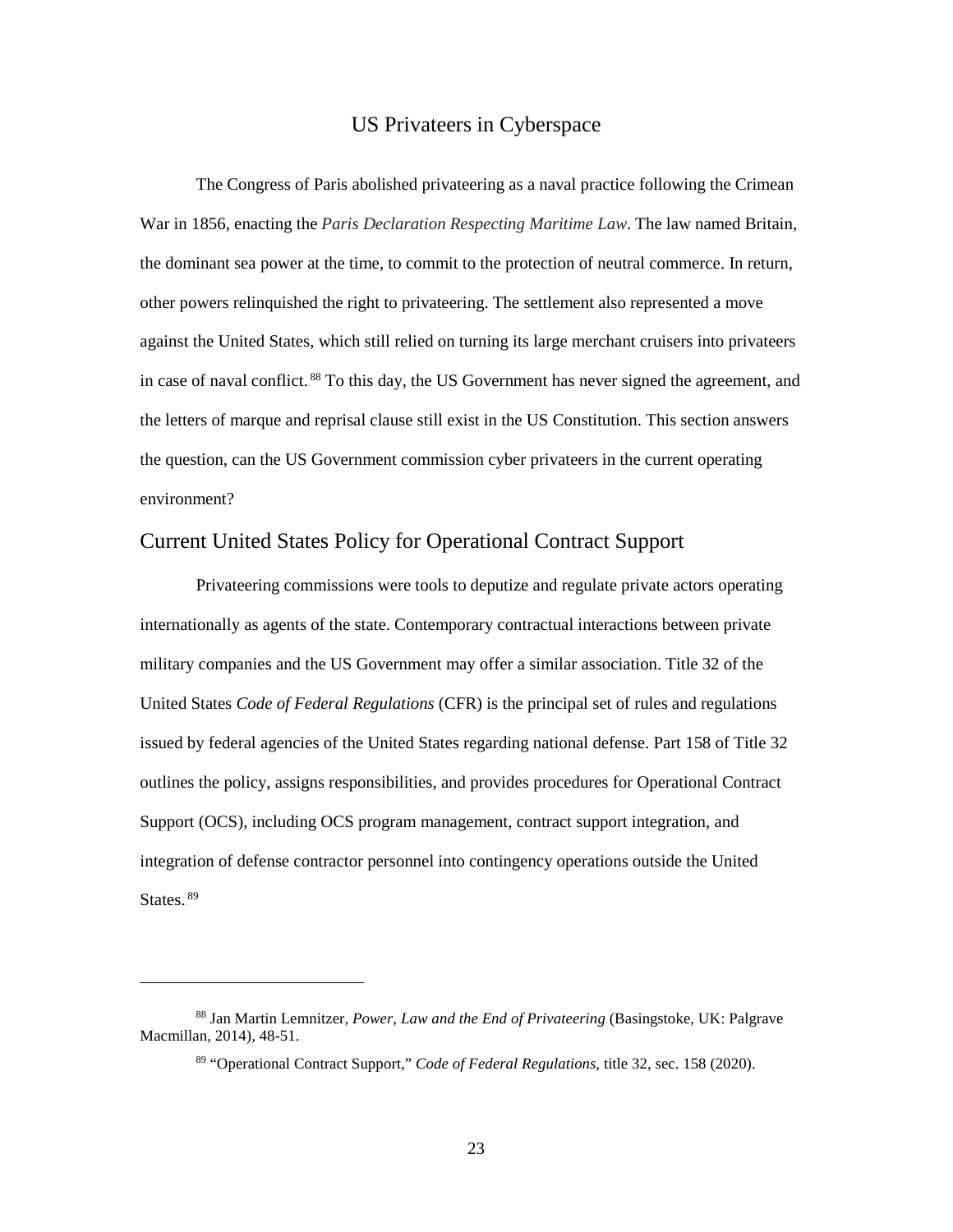Title 32 defines a contingency contract as a legally binding agreement for supplies, services, and construction let by government contracting officers in the operational area, as well as other contracts that have a prescribed area of performance within a designated operational area.<sup>90</sup> Contingency contractor personnel are the individual contractors, individual subcontractors at all tiers, contractor employees, and sub-contractor employees at all tiers under all contracts supporting the military services during contingency operations.<sup>91</sup>

According to Title 32, the US government may utilize contracted services in applicable contingency operations for all functions that are not inherently governmental. US forces operating in such operations must designate these contractors as "contractors authorized to accompany the force" (CAAF) and provide these contractors with an appropriate identification card pursuant to the Geneva Convention Relative to the Treatment of Prisoners of War.<sup>92</sup> CAAF status does not apply to contractor personnel supporting domestic contingencies.<sup>93</sup>

The regulation explains what type of contract support may be applicable to combat operations. Contractor personnel may support appropriate contingency operations such as by providing communications support, transporting munitions and other supplies, performing maintenance functions for military equipment, providing private security services, providing foreign language interpretation and translation services, and providing logistic services such as billeting and messing.<sup>94</sup> The US government prohibits contractors from conducting offensive military operations. When armed for personal protection, contingency contractor personnel are only authorized to use force for individual self-defense. Unless immune from local jurisdiction by

<sup>&</sup>lt;sup>90</sup> "Operational Contract Support," CFR, title 32, sec. 158 (2020).

<sup>&</sup>lt;sup>91</sup> "Operational Contract Support," CFR, title 32, sec. 158 (2020).

<sup>92</sup> "Operational Contract Support," CFR, title 32, sec. 158 (2020).

<sup>93 &</sup>quot;Operational Contract Support," CFR, title 32, sec. 158 (2020).

<sup>&</sup>lt;sup>94</sup> "Operational Contract Support," CFR, title 32, sec. 158 (2020).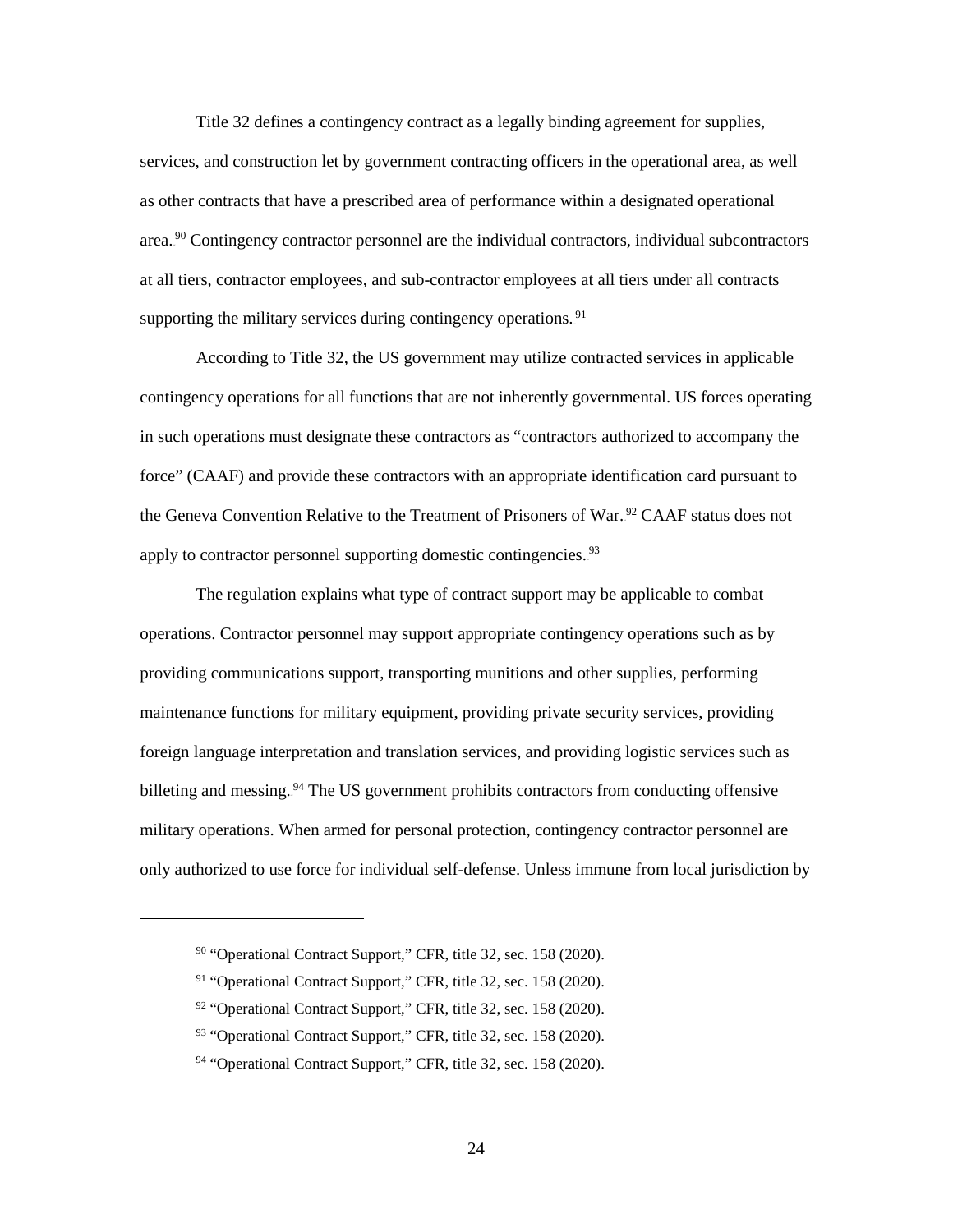an international agreement or international law, the contract shall include language advising contingency contractor personnel that the inappropriate use of force could subject them to the United States and local prosecution, as well as civil liability.<sup>95</sup>

### <span id="page-32-0"></span>Current United States Policy for Private Security Contractors

While Part 158 offers insight on operational contract support, Part 159 of Title 32 establishes policy, assigns responsibilities, and provides procedures for the regulation of the selection, accountability, training, equipping, and conduct of personnel performing private security functions under a covered contract. It also assigns responsibilities and establishes procedures for incident reporting, use of and accountability for equipment, rules for the use of force, and a process for administrative action or the removal, as appropriate, of Private Security Contractors (PSCs) and their personnel.<sup>96</sup> During contingency operations, a PSC is a company employed by the Department of Defense (DoD) performing private security functions. In a designated area of combat operations or other significant military operations, the term "PSC" expands to include all companies employed by US Government agencies performing private security functions under a covered contract.<sup>97</sup>

The selection, training, equipping, and conduct of PSC personnel, including the establishment of appropriate processes, shall be coordinated between the DoD and the Department of State. Part 159 mandates that coordination shall encompass the contemplated use of PSC personnel during the planning stages of contingency operations so as to allow guidance to be developed. Geographic combatant commanders will provide tailored PSC guidance and procedures for the operational environment in their area of responsibility (AOR). In a designated

 $\ddot{\phantom{a}}$ 

<sup>95</sup> "Operational Contract Support," CFR, title 32, sec. 158 (2020).

<sup>96 &</sup>quot;Private Security Contractors Operating in Contingency Operations," *Code of Federal Regulations*, title 32, part 159 (2020).

<sup>97 &</sup>quot;Private Security Contractors Operating in Contingency Operations," CFR, title 32, sec. 159 (2020).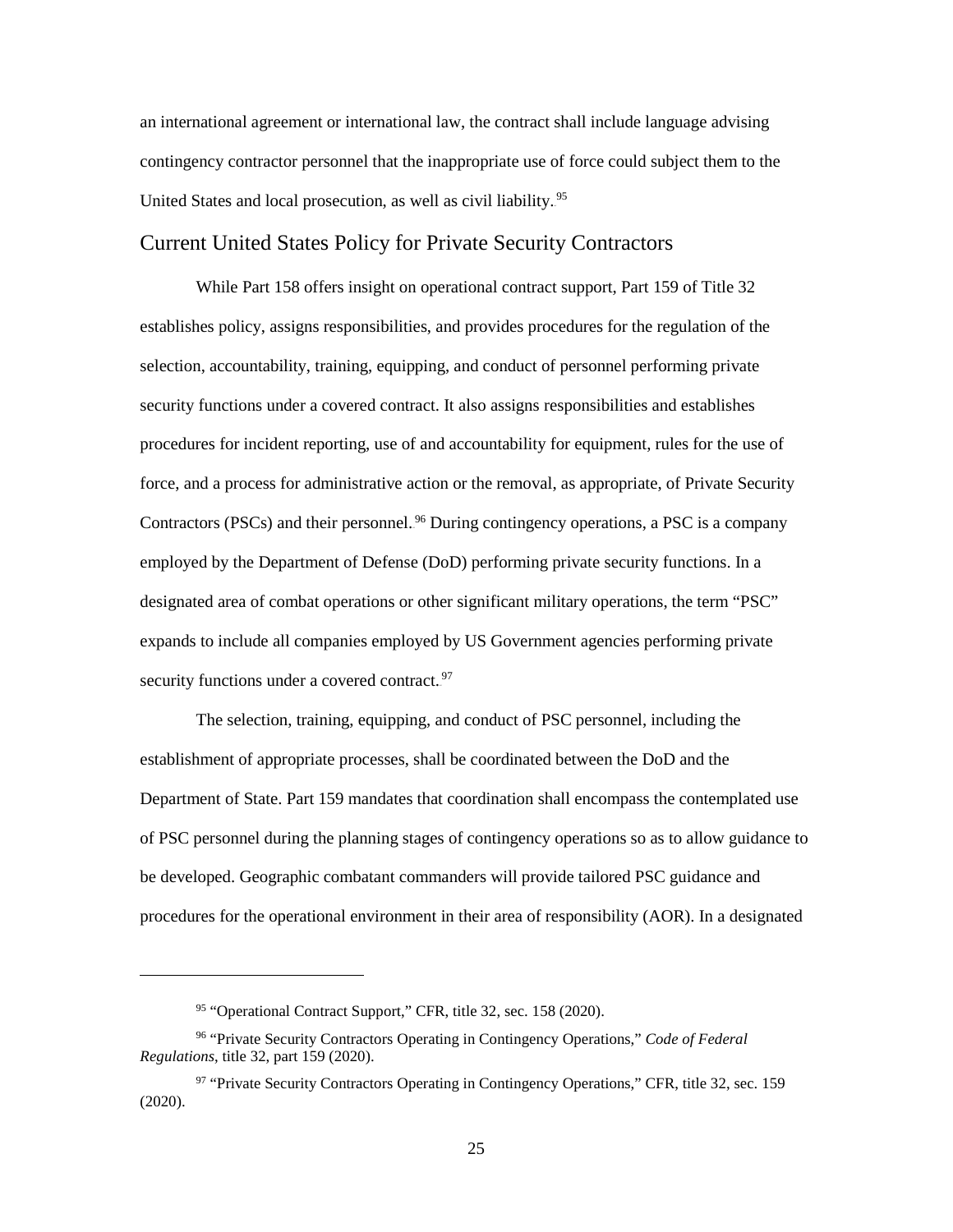area of combat operations or other significant military operations, the relevant chief of mission will be responsible for developing and issuing implementing instructions for non-DoD PSCs and their personnel consistent with the standards set forth by the geographic combatant commander. Chairman of the Joint Chiefs of Staff Instruction (CJCSI) 3121.01B guides the standing rules of engagement and establishes standing rules for the use of force for DoD operations worldwide, to include PSC personnel.<sup>98</sup>

#### <span id="page-33-0"></span>Inherently Governmental Responsibilities

 $\overline{a}$ 

The sociologist and political economist Max Weber defined the state as having a monopoly on the legitimate use of physical force.<sup>99</sup> He emphasized that a primary concern overusing any type of private security in the modern era is the argument that their military-like service is inherently governmental.<sup>100</sup> This argument posits that governments should have a monopoly on the military profession and national security. Peter Singer warns that when a state privatizes a sovereign function and transfer that power to private entities, the state is forever expatriated as the sole legitimate right to force and organized violence. An important precedent has taken place. PSCs simultaneously strengthen the state as they disassemble them.<sup>101</sup>

Department of Defense Instruction (DODI) 1100.22, *Policy and Procedures for Determining Workforce Mix*, establishes policy, assigns responsibilities, and prescribes

<sup>98</sup> Chairman of the Joint Chiefs of Staff, Chairman of the Joint Chiefs of Staff Instruction (CJCSI) 3121.01B, *Standing Rules of Engagement/Standing Rules for the Use of Force for US Forces* (Washington, DC: Government Printing Office, 2005), 1, accessed January 20, 2020, https://www.jag.navy.mil/distrib/instructions/CJCSI%203121.01B13Jun05.pdf. CJCSI 3121.01B outlines

the standing rules of engagement and establishes standing rules for the use of force for DoD operations. For security purposes, the US government classifies CJCSI 3121.01B (2018) as secret.

<sup>99</sup> Max Weber, *The Theory of Social and Economic Organization*, ed. Talcott Parsons, trans. Talcott Parsons and A. M. Henderson (1948; repr., New York, NY: The Free Press, 1964), 315.

<sup>100</sup> Weber, *The Theory of Social and Economic Organization*, 154.

<sup>&</sup>lt;sup>101</sup> Peter W. Singer, "Corporate Warriors: The Rise and Ramifications of the Privatized Military Industry," *International Security* 26, no. 3 (Winter 2001-2002): 187, accessed January 20, 2020, https://www.jstor.org/stable/i355580/.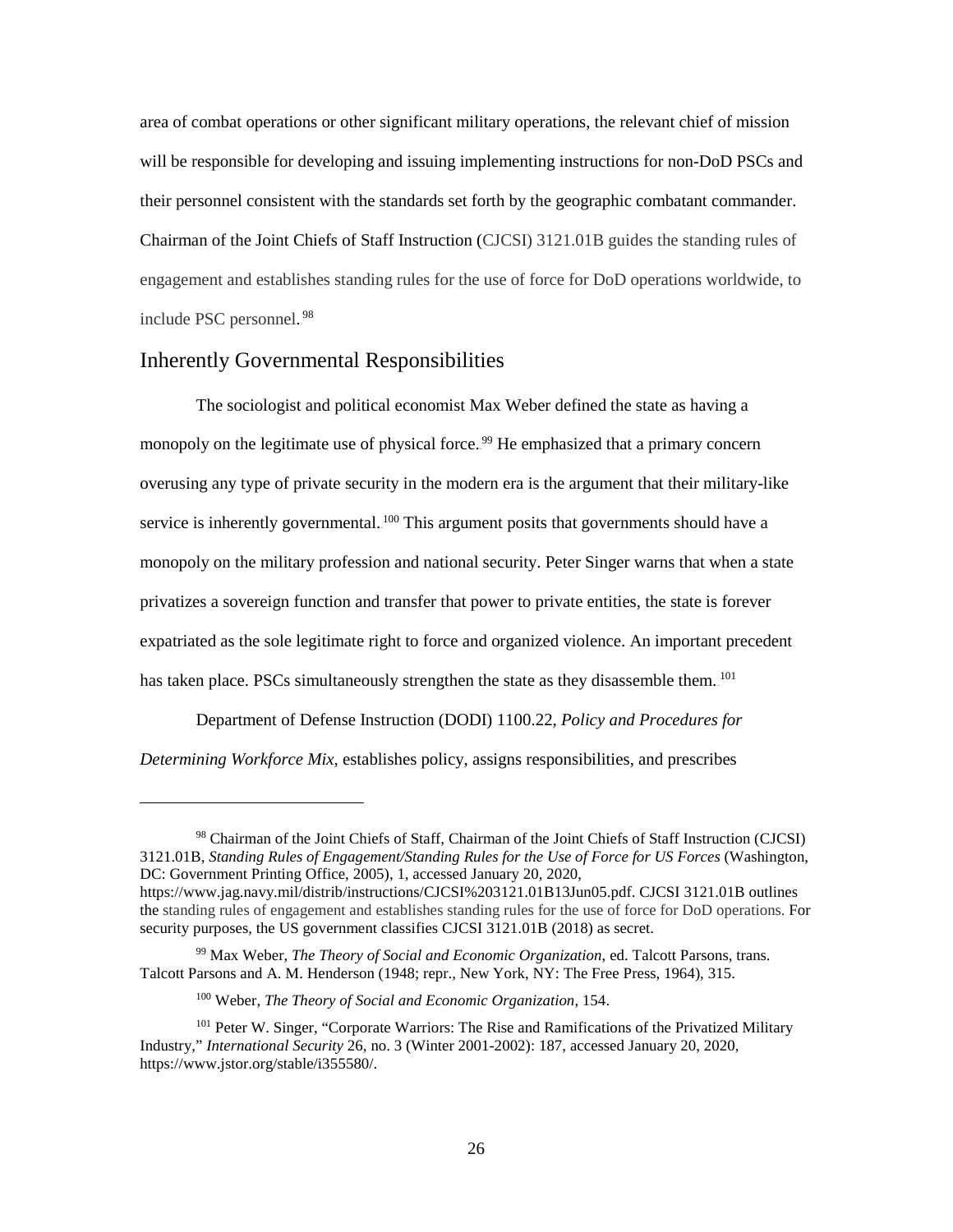procedures for determining the appropriate mix of the workforce (military and DoD civilian) and private sector support.<sup>102</sup> Most importantly, DODI 1100.22 provides guidance on which workforce actions are inherently governmental and which can be performed by private entities. Its guidance distinctly summaries the role of government actions in combat.

Outlined by DODI 1100.22, combat operations authorized by the US Government are inherently governmental and designated for military execution. The US Government has exclusive responsibility for discretionary decisions concerning the appropriate, measured use of combat power, including the offensive use of destructive or deadly force on behalf of the United States. Combat operations authorized by the US Government entail the exercise of sovereign government authority and involve substantial discretion. <sup>103</sup> The appropriate, measured use of combat power during hostilities is of critical national interest.

DODI 1100.22 explains that under certain circumstances, the United States can be liable for its misuse or compelled to make restitution due to its unintended collateral effects. The Department of Defense safeguards US sovereign authority and reduces the risk of misusing destructive or disruptive force by delegating responsibility for combat operations only to military commanders through the military chain of command and holding military commanders and their forces accountable for the appropriate and controlled use of combat power and adherence to rules of engagement and the law of war. <sup>104</sup> Because of these mitigation measures, the US Government will not delegate responsibility for combat operations to private entities.

<sup>&</sup>lt;sup>102</sup> US Department of Defense, Under Secretary of Defense for Personnel and Readiness, Department of Defense Instruction (DODI) 1100.22, Change 1*, Policy and Procedures for Determining Workforce Mix* (Washington, DC: Government Printing Office, 2017), 1.

<sup>&</sup>lt;sup>103</sup> US Department of Defense, USD (P&R), DODI 1100.22, Change 1, 1.

<sup>104</sup> US Department of Defense, USD (P&R), DODI 1100.22, Change 1, 1.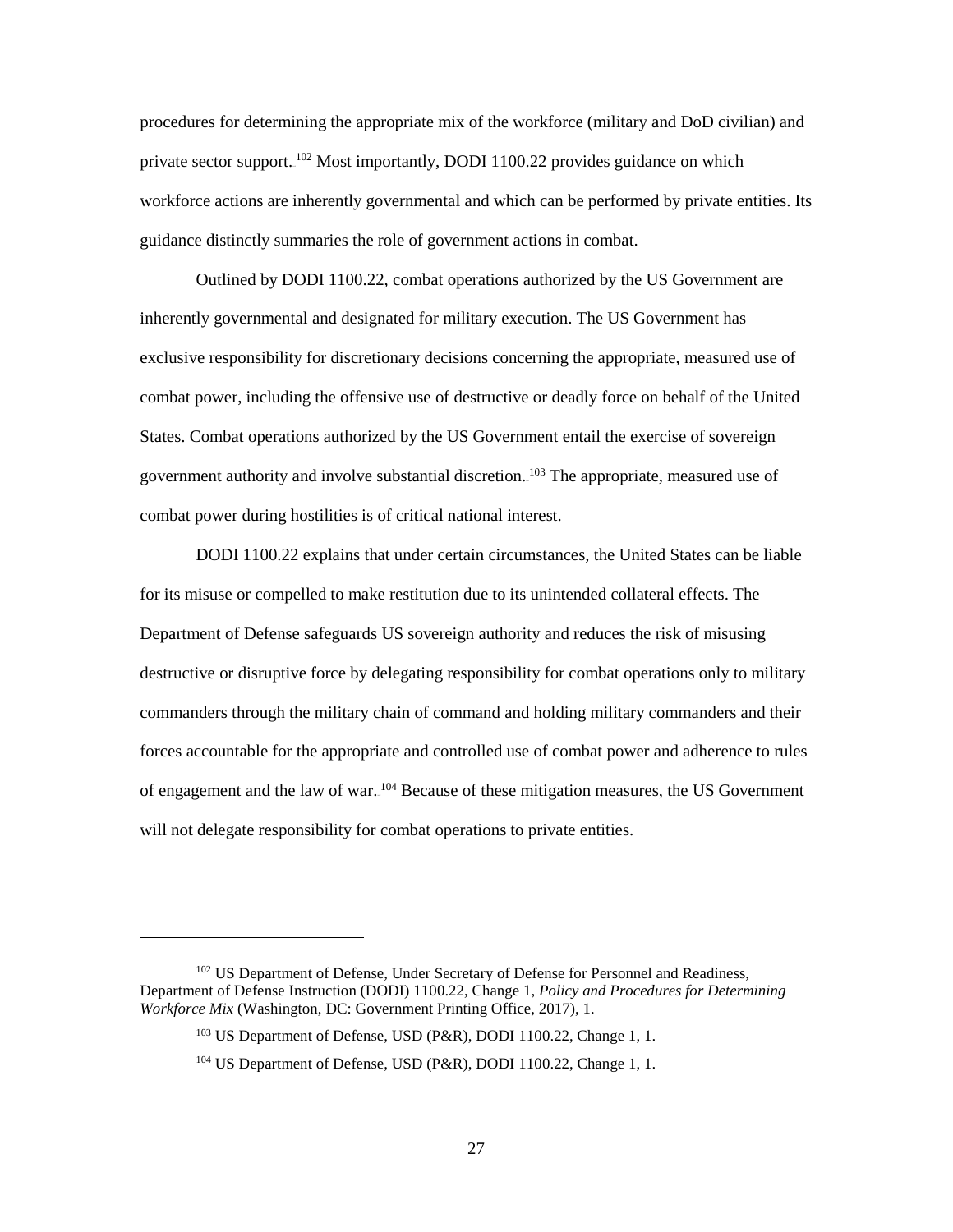DODI 1100.22 states explicitly that the planned use of destructive combat capabilities is part of the mission assigned to this organization (including destructive capabilities involved in offensive cyber operations, electronic attack, missile defense, and air defense) is inherently governmental. The *Federal Activities Inventory Reform Act of 1998* defines that an inherently governmental function is "a function so intimately related to the public interest as to require performance by Federal Government employees." <sup>105</sup> Inherently governmental functions include manpower located both inside and outside a theater of operations if the personnel operate a weapon system against an enemy or hostile force (e.g., bomber crews, inter-continental ballistic missile crews, and unmanned aerial vehicle operators). DODI 1100.22 allows the private sector to provide technical advice on the operation of weapon systems or other support of a nondiscretionary nature performed in direct support of combat operations.<sup>106</sup>

DODI 1100.22 warns that activities closely associated with inherently governmental functions may become inherently government because of the way they are performed or the circumstances under which they are performed. Decisions as to whether a function is inherently government should emphasize the degree to which the conditions or facts restrict or put at risk the discretionary authority, decision-making responsibility, or accountability of Defense officials. When an activity is so closely associated with an inherently governmental function that it cannot be separated or distinguished from the inherently governmental function, it should be identified as inherently governmental to preclude transferring governmental authority, responsibility, or accountability to the private sector. $107$ 

<sup>105</sup> Federal Activities Inventory Reform Act of 1998, Public Law 105-270, *US Statutes at Large* 112 (1998): 2382-2385.

<sup>106</sup> US Department of Defense, USD (P&R), DODI 1100.22, Change 1, 19.

<sup>107</sup> US Department of Defense, USD (P&R), DODI 1100.22, Change 1, 19.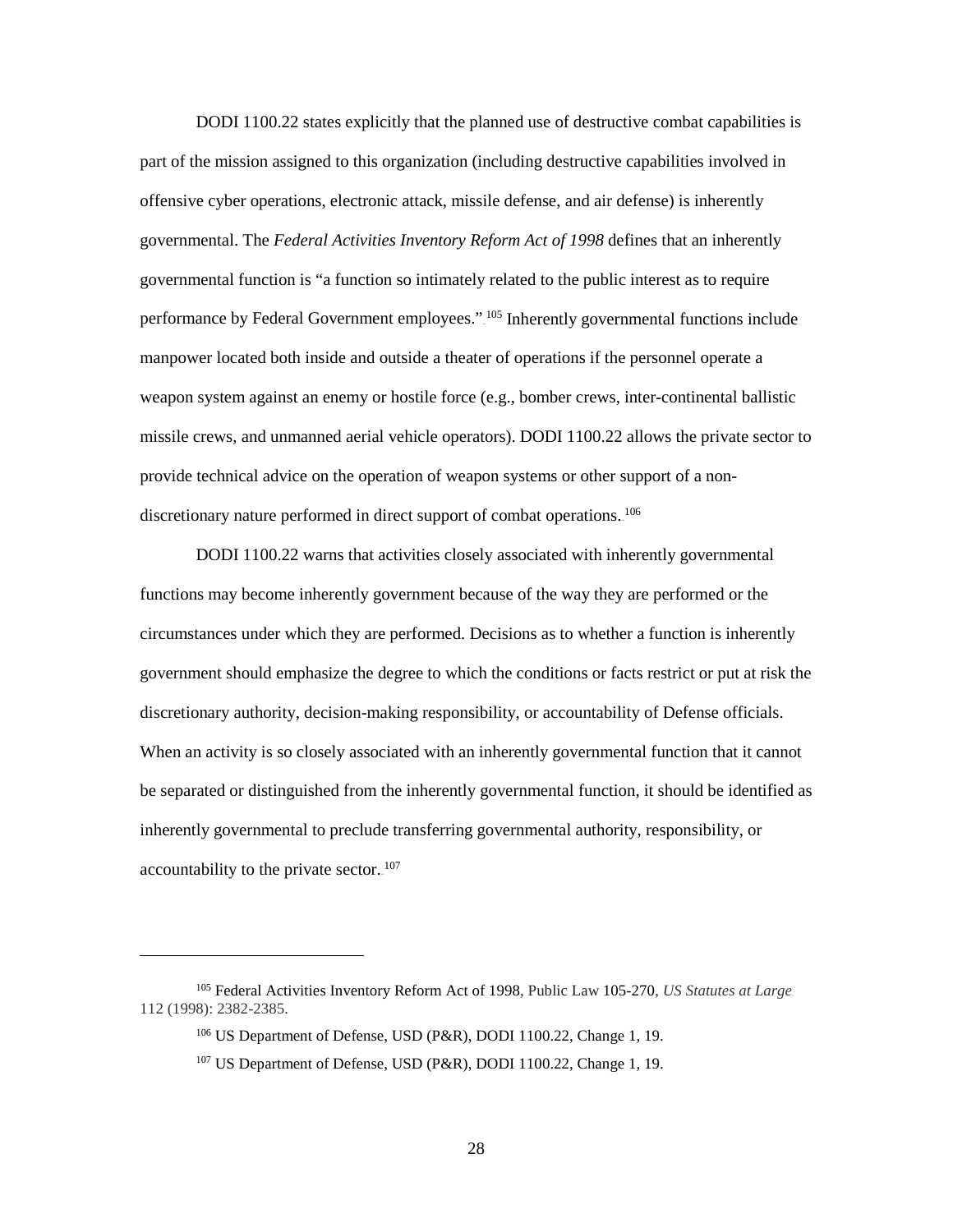#### <span id="page-36-0"></span>Computer Fraud and Abuse Act

 $\overline{a}$ 

The CFAA was enacted in 1986 as an amendment to the first federal computer fraud law to address computer hacking. The law amended Section 1030, Title 18 of the US Code, which Congress had previously established in 1984 to address federal computer-related offenses. <sup>108</sup> In addition to clarifying a number of the provisions in the original Section 1030, the CFAA Broadened the definition of "protected computer" to the full extent of Congress's commerce power by including those computers used in or affecting interstate or foreign commerce or communication. Because of this, the measure effectively bans any future cyber privateering operations.

The law identifies the term "computer" as an electronic, magnetic, optical, electrochemical, or other high-speed data processing device performing logical, arithmetic, or storage functions, and includes any data storage facility or communications facility directly related to or operating in conjunction with such equipment. The term "protected computer" means a computer exclusively for the use of a financial institution or the US Government, or, in the case of a computer not exclusively for such use, used by or for a financial institution or the US Government and the conduct constituting the offense affects that use by or for the financial institution or the government; or which is used in or affecting interstate or foreign commerce or communication, including a computer located outside the United States that is used in a manner that affects interstate or foreign commerce or communication of the United States. 109

<sup>108</sup> US Department of Justice, Computer Crime and Intellectual Property Section, *Prosecuting Computer Crimes: Computer Crime and Intellectual Property Section Criminal Division*, OLE Litigation Series, ed. Scott Eltringham, 2nd ed. (Washington, DC: Executive Office for United States Attorneys, 2010), 1-3, accessed January 20, 2020, https://www.justice.gov/sites/default/files/criminalccips/legacy/2015/01/14/ccmanual.pdf.

<sup>109</sup> Fraud and Related Activity in Connection with Computers, *US Code 18* (1984), § 1030, Legal Information Institute, Cornell Law School, accessed January 19, 2020, https://www.law.cornell.edu/uscode/ text/18/1030/.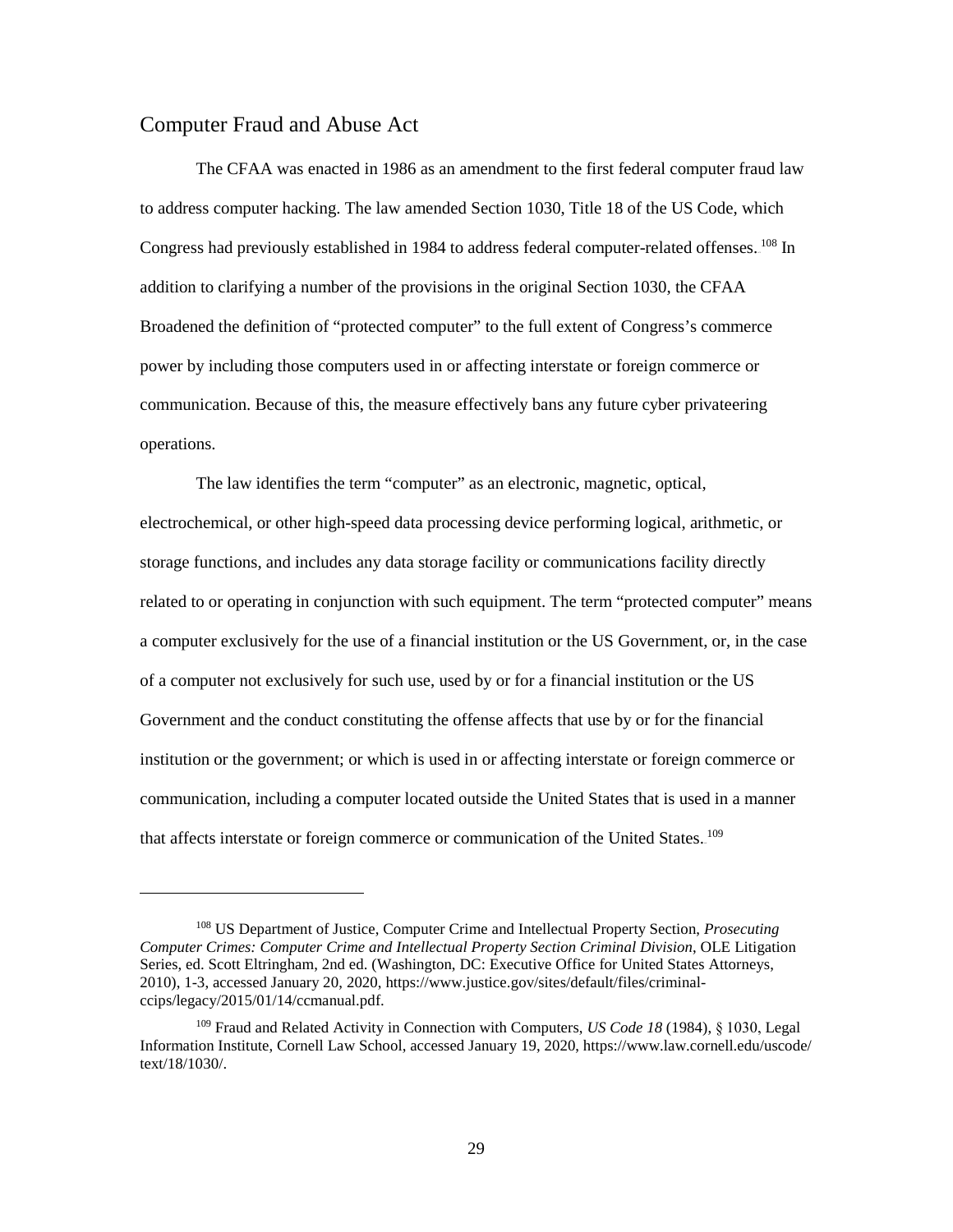In 2008, Congress amended the definition of "protected computer" to make clear that this term includes computers outside of the United States so long as they affect "interstate or foreign commerce or communication of the United States.".<sup>110</sup> The changes to 18 USC  $\S 1030(e)(2)(B)$ (2001) address situations where an attacker within the United States attacks a computer system located abroad and situations were individuals in foreign countries route communications through the United States as they hack from one foreign country to another.<sup>[111</sup> Therefore, both situations can be violations of Section 1030.

The CFAA prohibits any individual or organization from knowingly or unintentionally accessing a protected computer without authorization, and as a result of such conduct, causes damage. It also outlaws the trafficking of passwords and similar information relating to interstate trade or foreign commerce with the intent to defraud and criminalizes cyber extortion. <sup>112</sup> The current version of the CFAA includes seven types of criminal activity, outlined in [table 2.](#page-37-0)

<span id="page-37-0"></span>Table 2. Summary of CFAA Penalties

 $\ddot{\phantom{a}}$ 

| Offense                                                 | Section   | Sentence*       |
|---------------------------------------------------------|-----------|-----------------|
| Obtaining National Security Information                 | (a)(1)    | $10(20)$ years  |
| Accessing a Computer and Obtaining Information          | (a)(2)    | $1$ or $5(10)$  |
| Trespassing in a Government Computer                    | (a)(3)    | 1(10)           |
| Accessing a Computer to Defraud & Obtain Value          | (a)(4)    | 5(10)           |
| Intentionally Damaging by Knowing Transmission          | (a)(5)(A) | $1$ or $10(20)$ |
| Recklessly Damaging by Intentional Access               | (a)(5)(B) | $1$ or $5(20)$  |
| Negligently Causing Damage & Loss by Intentional Access | (a)(5)(C) | 1(10)           |
| Trafficking in Passwords                                | (a)(6)    | 1(10)           |
| <b>Extortion Involving Computers</b>                    | (a)(7)    | 5(10)           |

\* The maximum prison sentences for second convictions are noted in parentheses.

*Source:* US Department of Justice, Computer Crime and Intellectual Property Section, *Prosecuting Computer Crimes: Computer Crime and Intellectual Property Section Criminal Division*, OLE Litigation Series, ed. Scott Eltringham, 2nd ed. (Washington, DC: Executive Office for United States Attorneys, 2010), 3, table 1, accessed January 20, 2020, https://www.justice.gov/sites/default/files/criminal-ccips/legacy/2015/01/14/ccmanual.pdf.

<sup>110</sup> US Department of Justice, Computer Crime and Intellectual Property Section, *Prosecuting Computer Crimes*, 4.

<sup>111</sup> US Department of Justice, Computer Crime and Intellectual Property Section, *Prosecuting Computer Crimes*, 4.

<sup>112</sup> Fraud and Related Activity in Connection with Computers, *US Code 18* (1984), § 1030.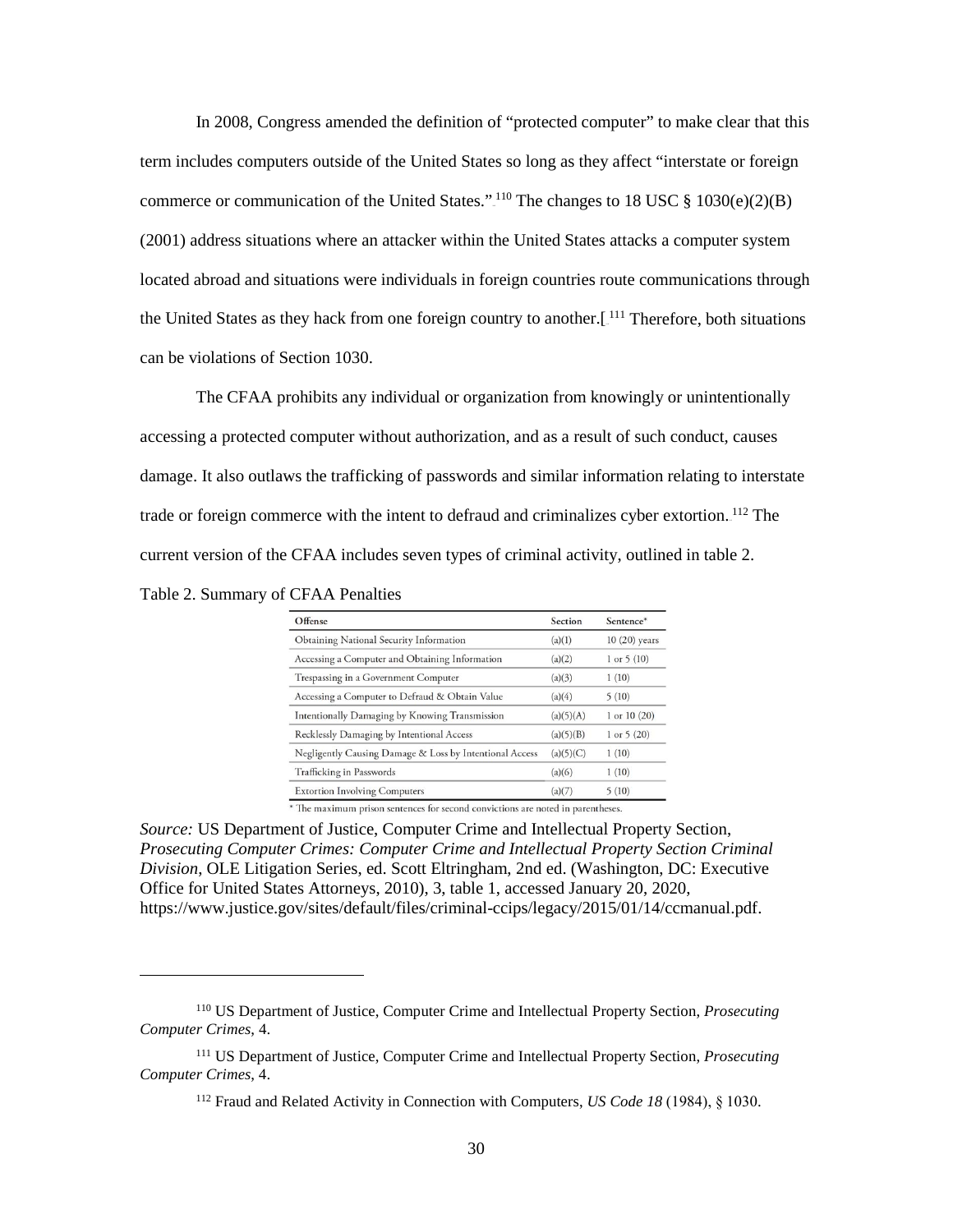### <span id="page-38-0"></span>The Issue with Pillaging

During the age of sail, letters of marque and reprisal allowed privateers to pillage enemy commerce ships on behalf of the issuing sovereign. When a privateer captured a valuable prize, a prize master and crew operated it and set sail for the nearest friendly port. From the moment a prize arrived, its new owners were subject to rules regulating how they profited from the ship and its holdings. The cargo and ship could not be legally disturbed until the privateer had proven in a court of law that the vessel was owned by the enemy.<sup>113</sup> The privateer relied on the captured ship's papers, and the court would question the prize's captured officers, crew, and passengers. If the prize was found to be lawful, it was sold in a court-ordered auction.<sup>114</sup>

Rules of warfare, however, have changed since then. Rule 52 of the customary International Humanitarian Law (IHL) specifies that pillaging is prohibited. Pillage (or plunder) defined as "the forcible taking of private property by an invading or conquering army from the enemy's subjects.".<sup>115</sup> The International Criminal Court's (ICC) publication, *Elements of Crimes*, specifies that pillaging occurs when a "perpetrator intends to deprive the owner of property and to appropriate it for his private or personal use.".<sup>116</sup> As such, the prohibition of pillage is a specific application of the general principle of law prohibiting theft. This prohibition is to be found in national criminal legislation around the world. Pillage is generally punishable under military law or general penal law.

<sup>113</sup> Tabarrok and Nowrasteh, "Privateers! Their History and Future," 56.

<sup>114</sup> Tabarrok and Nowrasteh, "Privateers! Their History and Future," 56.

<sup>115</sup> *Black's Law Dictionary*, s.v. "Pillage," 1033.

<sup>116</sup> International Criminal Court, "Article 8 (2) (b) (xvi)," in *Elements of Crime* (The Hague, Netherlands: International Criminal Court, 2011), 26, https://www.icc-cpi.int/NR/rdonlyres/336923D8- A6AD-40EC-AD7B-45BF9DE73D56/0/ElementsOfCrimesEng.pdf; International Criminal Court, "Article 8 (2) (e) (v)," in *Elements of Crime* (The Hague, Netherlands: International Criminal Court, 2011), 36, https://www.icc-cpi.int/NR/rdonlyres/336923D8-A6AD-40EC-AD7B-45BF9DE73D56/0/ElementsOf CrimesEng.pdf.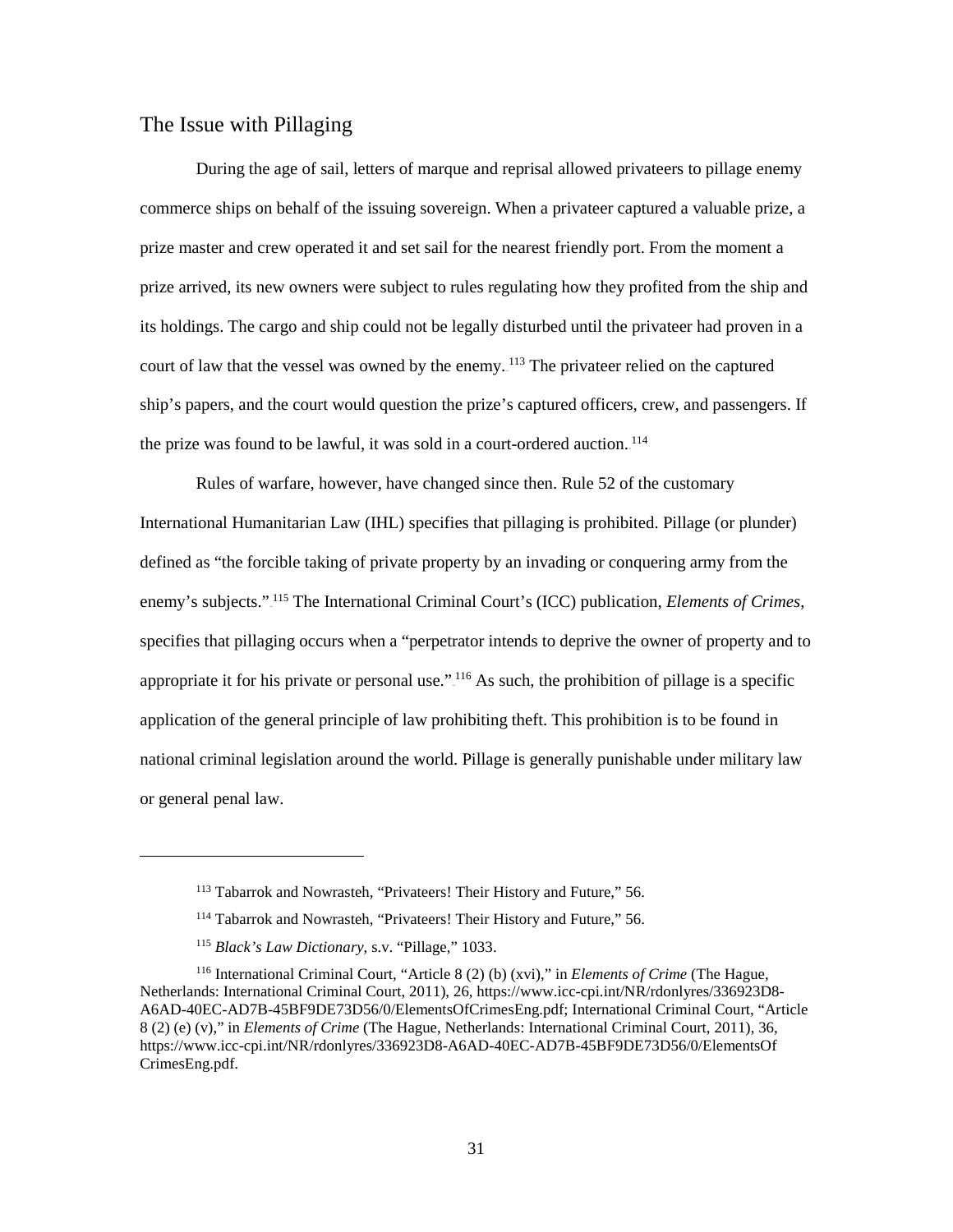Pillage is also prohibited under all circumstances under the Hague regulations. <sup>117</sup> Pillage is identified as a war crime in the *Report of the Commission on Responsibility* set up after the First World War, as well as by the Charter of the International Military Tribunal of Nuremberg established following the Second World War. <sup>118</sup>The Fourth Geneva Convention also prohibits pillaging.<sup>119</sup> Under the Statute of the International Criminal Court, "pillaging a town or place, even when taken by assault," constitutes a war crime in international armed conflicts. $120$ 

#### <span id="page-39-0"></span>Legal Assessment

 $\overline{a}$ 

Though the Constitution empowers Congress to grant letters of marque, current domestic and international laws prevent the employment of cyber privateers by the US Government. Title 32 allows the federal government to hire both OSCs and PSCs to support combat operations, but both are unauthorized to perform inherently government functions. DODI 1100.22 further clarifies that operating a weapon system against an enemy or hostile force is an inherently

<sup>117</sup> International Peace Conference, The Hague, *Convention (IV) respecting the Laws and Customs of War on Land and its annex: Regulations concerning the Laws and Customs of War on Land. The Hague, 18 October 1907,* January 26, 1910, Article 28, accessed January 22, 2020, https://ihldatabases.icrc.org/applic/ihl/ihl.nsf/ART/195-200038?OpenDocument; International Peace Conference, The Hague, *Convention (IV) respecting the Laws and Customs of War on Land and its annex: Regulations concerning the Laws and Customs of War on Land. The Hague, 18 October 1907*, January 26, 1910, Article 47, accessed January 22, 2020, https://ihl-databases.icrc.org/applic/ihl/ihl.nsf/Article.xsp?action= openDocument&documentId=FA13E789FD4EAFF0C12563CD005168CC.

<sup>118</sup> United Nations, *Report of the Commission on the Responsibility of the Authors of the [First World] War and on Enforcement of Penalties, March 29, 1919*, 159, accessed January 20, 2020, https://digital-commons.usnwc.edu/cgi/viewcontent.cgi?article=1917&context=ils; United Nations, *United Kingdom of Great Britain and Northern Ireland, United States of America, France, Union of Soviet Socialist Republics: Agreement for the Prosecution and Punishment of the Major War Criminals of the European Axis, Signed at London, August 8, 1945*, Article 6 (b), 288, accessed January 20, 2020, https://www.un.org/en/genocideprevention/documents/atrocity-crimes/Doc.2\_Charter%20of%20IMT %201945.pdf.

<sup>119</sup> International Committee of the Red Cross, *Geneva Convention Relative to the Protection of Civilian Persons in Time of War (Fourth Geneva Convention), 12 August 1949*, October 21, 1950, 75 U.N.T.S. 287, Article 33, 180, accessed January 22, 2020, https://ihldatabases.icrc.org/applic/ihl/ ihl.nsf/Treaty.xsp?action=openDocument&documentId=AE2D398352C5B028C12563CD002D6B5C.

<sup>120</sup> International Criminal Court, "Article 8 (2) (b) (xvi)," 26.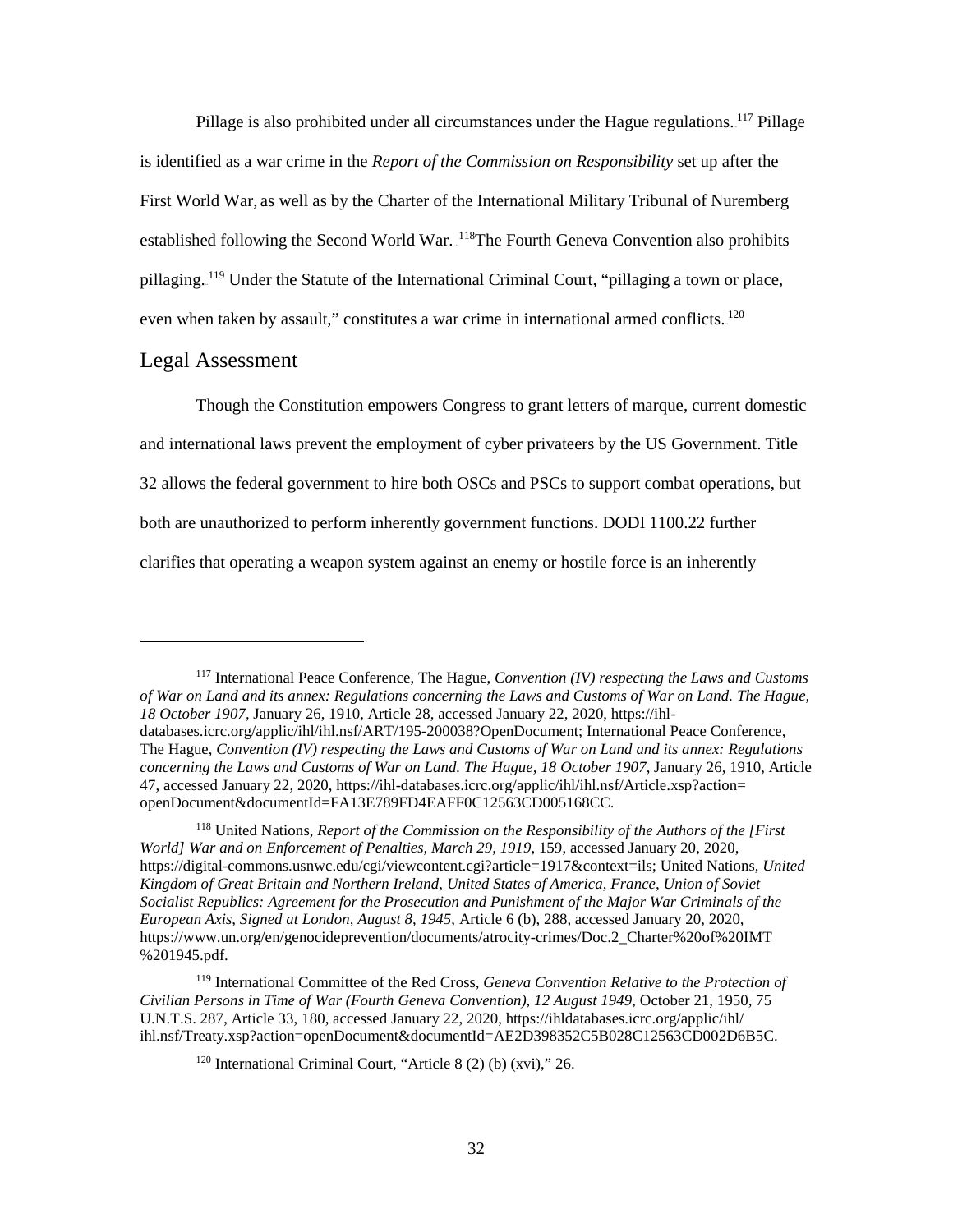governmental responsibility. The CFAA prevents the employment of cyber privateers since the law prohibits individuals and organizations from attacking "protected computers" abroad. Seizing prizes from enemies during cyber privateering operations qualify as pillaging, which the IHL, ICC, Hague regulations, and the Fourth Geneva Convention specifically prohibit in combat operations. Under the current construct of international and domestic regulations and laws, US privateering is unfeasible in the cyber domain.

US-sponsored privateers would also violate national cyber policy objectives. The *National Cyber Strategy of the United States of America* explains that the United States will promote a framework of responsible state behavior in cyberspace built upon international law, adherence to voluntary, non-binding norms of responsible state behavior that apply during peacetime, and the consideration of practical confidence-building measures to reduce the risk of conflict stemming from malicious cyber activity.  $^{121}$  It further describes how principles should form a basis for cooperative responses to counter irresponsible state actions inconsistent with this framework.<sup>122</sup> The inherent nature of seizing prizes from privateering operations is against international law, and thus, incompatible with US national policy.

#### Conclusion and Recommendations

<span id="page-40-0"></span>During the age of sail, naval powers issued privateering licenses to shipowners, allowing and encouraging them to raid enemy commerce during periods of war. Privateering provided those involved with the opportunity to obtain wealth by seizing bounty from enemy vessels and supporting the national interests of the sovereigns that hired them. This monograph followed a pragmatist methodology to pursue the use of a historical analogy and compare characteristics of privateering to a recent Russia-sponsored cyber operation. The indictment of Dokuchaev,

<sup>121</sup> Donald J. Trump, *National Cyber Strategy of the United States of America* (Washington, DC: The White House, 2018), 20.

<sup>122</sup> Trump, *National Cyber Strategy of the United States of America*, 20.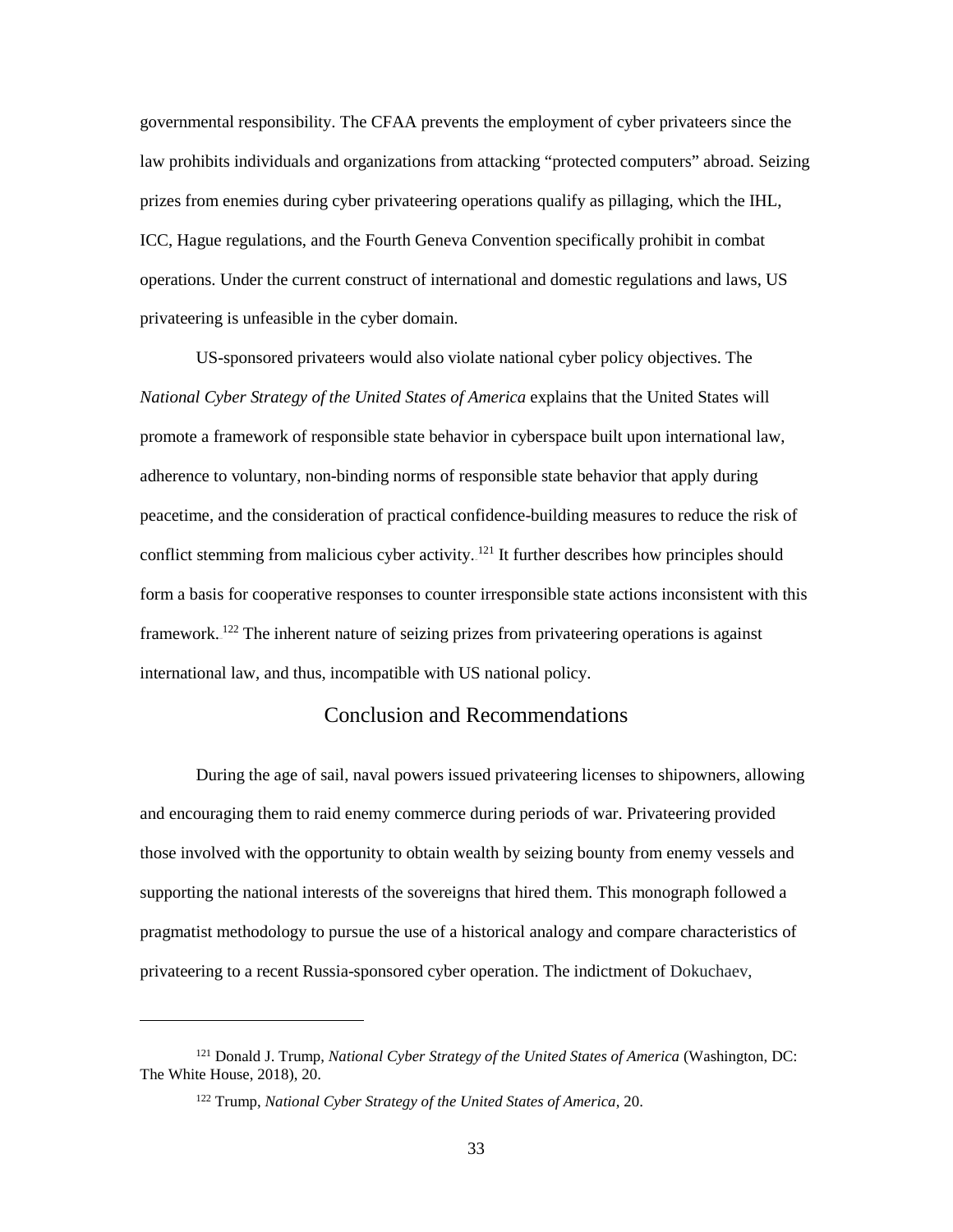Sushchin, Belan, and Baratov demonstrates an example of semi-state actors acting on behalf of state interests. The privateering analogy proves to be most similar to Belan's relationship with elements of the Russian government. The FSB benefited from the intelligence value of Belan's cyber operations, and Belan benefited from the Russian government's efforts to help him evade capture and profit from the resources provided by the FSB. Unlike privateering, however, there is no evidence that the FSB or Russian government commissioned Belan and Baratov to specifically execute offensive cyber operations against Russian adversaries to diminish their economic capacity. Rather, Dokuchaev and Sushchin likely directed Belan and Baratov to target individuals for intelligence purposes. <sup>123</sup> Privateering was also an institution during the age of sail, and European powers accepted the behavior as an aspect of naval warfare. There is currently no formalized institution in cyberspace that recognizes such relationships between state and semistate actors.

Although the Constitution empowers Congress to grant letters of marque and reprisal, both domestic and international would prohibit efforts by the UG government to introduce the practice in cyberspace. The US Government specifies that offensive cyber operations are an inherently governmental function, outlined by DODI 1100.22. The CFAA prohibits private individuals and organizations from conducting offensive cyber operations against state and nonstate actors. Furthermore, the potential prizes seized in cyber privateering operations would likely qualify as violations of international law under the Hague conventions, Rome Statute of the ICC, and of norms established during the Nuremberg Tribunal after World War II.

#### <span id="page-41-0"></span>Recommendations

 $\overline{a}$ 

An international agreement is a possible way to regulate the proliferation of semi-state actors in cyberspace, similar to how the Congress of Paris of eliminated privateering in 1856 with

<sup>123</sup> US Department of Justice, "U.S. Charges Russian FSB Officers and Their Criminal Conspirators for Hacking Yahoo and Millions of Email Accounts."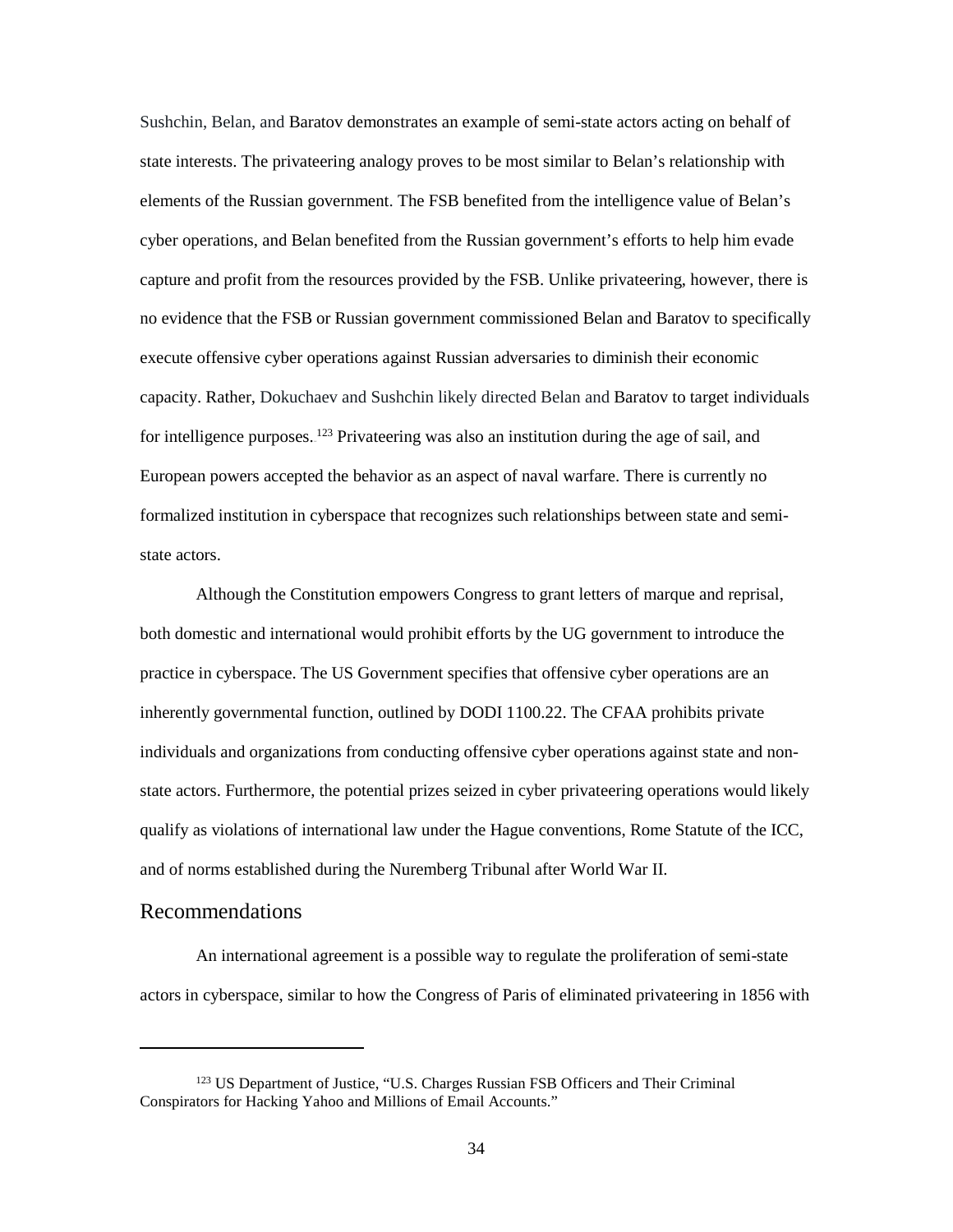the passage of the *Paris Declaration Respecting Maritime Law*. In June 2017, the fifth UN Group of Governmental Experts (UN GGE) was unable to agree on a consensus report that would have brought additional clarity to how international law regulates cyberspace.<sup>124</sup> Cyberspace remains absent of international law. Voluntary, non-binding norms of responsible state behavior attempt to reduce risks to international peace, security, and stability. Norms reflect the expectations of the international community, set standards for responsible state behavior and allow the international community to assess the activities and intentions of states. $125$  A future researcher should explore why there is a current absent of law in cyberspace, who benefits from the absence of international law, and what measures should be taken, if any, by the international community to safeguard the cyber domain.

Cyber threats to the United States are persistent. A study from the University of Maryland describes that every thirty-nine seconds, a computer connected to the internet is attacked by cybercriminals.<sup>126</sup> In response to the growing cyber threat the Secretary of Defense directed the establishment of a new military command devoted to cyber activities in 2009. US Cyber Command's stated mission is to "direct the operations and defense of specified Department of Defense information networks and; prepare to, and when directed, conduct full-spectrum military cyberspace operations in order to enable actions in all domains, ensure United

<sup>&</sup>lt;sup>124</sup> Anders Henriksen, "The End of the Road for the UN GGE Process: The Future Regulation of Cyberspace," *Journal of Cybersecurity* 5, no. 1 (2019), accessed February 15, 2020, https:/www.doi.org/10.1093/cybsec/tyy009/.

<sup>125</sup> Peter J. Katzenstein, "Introduction: Alternative Perspectives on National Security," in *The Culture of National Security: Norms and Identity in World Politics*, ed. Peter J. Katzenstein (New York, NY: Columbia University Press, 1996) 5.

<sup>126</sup> Michel Cukier, "Study: Hackers Attack Every 39 Seconds," A. James Clark School of Engineering, University of Maryland, February 9, 2007, accessed January 20, 2020, https://eng.umd.edu/news/story/study-hackers-attack-every-39-seconds/.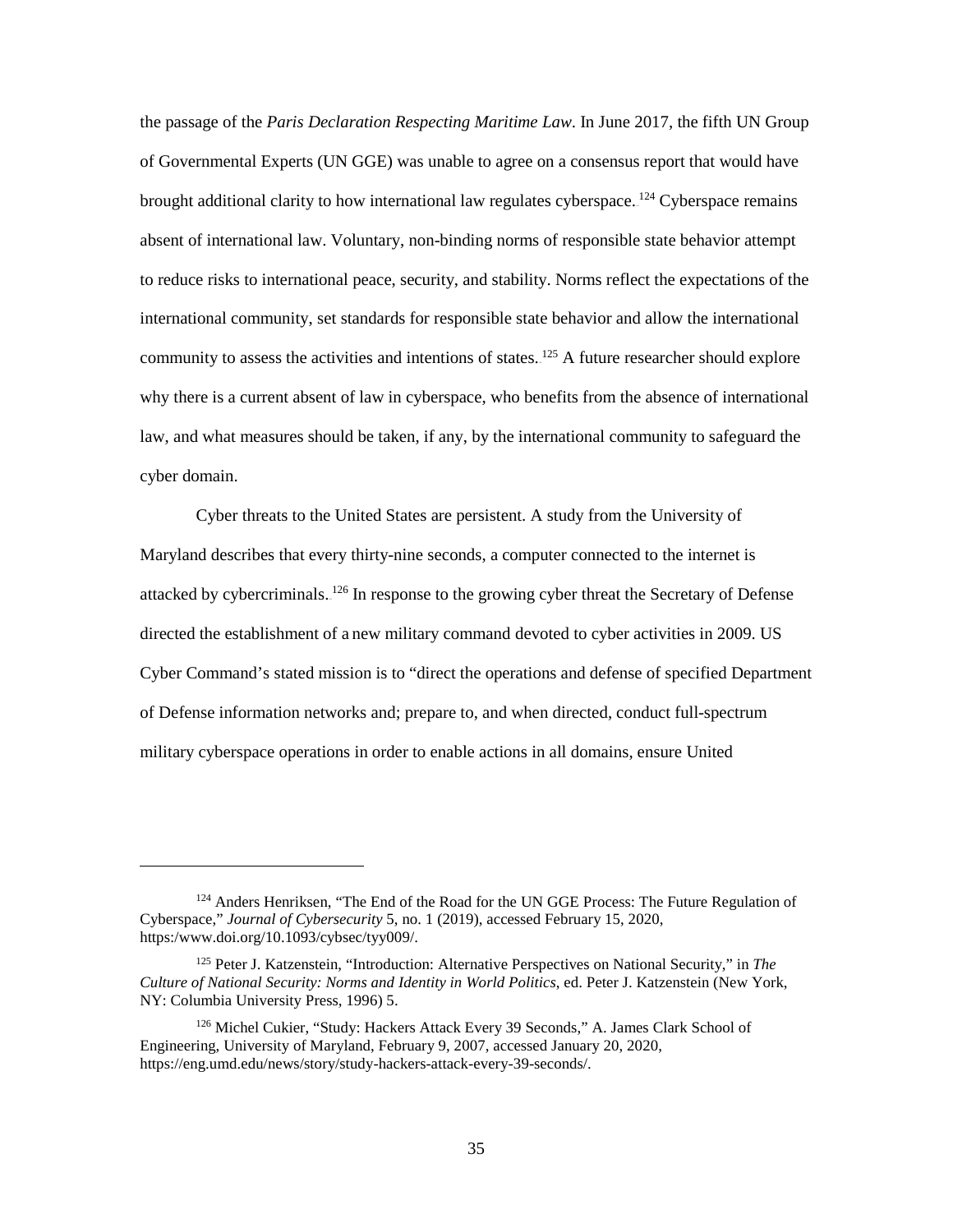States/Allied freedom of action in cyberspace and deny the same to our adversaries."<sup>127</sup> The DoD began to build a National Cyber Mission Force (NCMF) in 2012 to carry out DoD's cyber missions. The NCMF consists of 133 teams that are organized to meet DoD's three cyber missions: Offensive Cyberspace Operations, Defensive Cyberspace Operations, and DoD Information Network Operations. The NCMF reached full operational capacity at over 6,200 individuals in May  $2018.<sup>128</sup>$ 

Though the employment of US privateers in cyberspace is unfeasible, cyber contractors may offer an alternative to augment offensive US cyber operations during conflict. Other states have already sought to employ contractors to both defend their cyber infrastructure and execute offensive cyber operations against adversaries. <sup>129</sup> Compared to the number of attacks the United States confronts in the cyber domain, the size of the NCMF is relatively small. A future researcher should explore the possibility of cyber contractors conducting offensive operations on behalf of the US Government. Alterations to Title 32 CFR, DODI 1100.22, and CFAA may enable cyber contractors with the necessary authorities to execute offensive cyber operations. The use of bonds may also play a role, ensuring that contractors carefully execute operations in accordance with the guidelines outlined in their contracts.

<sup>127</sup> US Library of Congress, Congressional Research Service, *Defense Primer: Cyberspace Operations*, by Catherine A. Theohary, IF10537 (January 14, 2020), 1, accessed January 20, 2020, https://crsreports.congress.gov/product/pdf/IF/IF10771/.

<sup>128</sup> US Library of Congress, CRS, *Defense Primer: Cyberspace Operations*, 1.

 $129$  Ellen Nakashima, "As Cyberwarfare Heats Up, Allies Turn to US Companies for Expertise," *The Washington Post*, November 22, 2012, accessed February 15, 2020, https://www.washingtonpost .com/world/national-security/as-cyberwarfare-heats-up-allies-turn-to-us-companies-for-expertise/ 2012/11/22/a14f764c-192c-11e2-bd10-5ff056538b7c\_story.html/.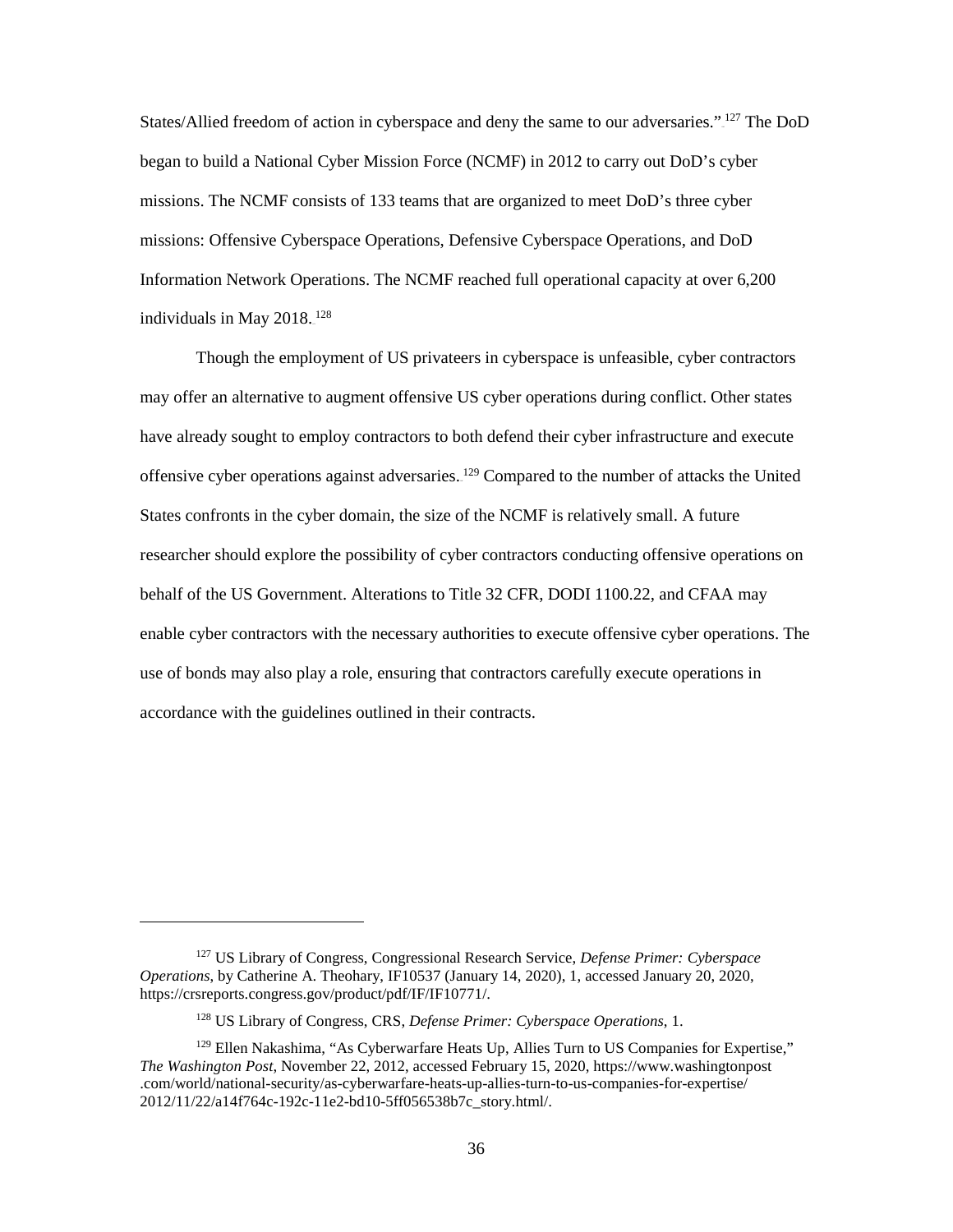## Bibliography

<span id="page-44-0"></span>Berger, Peter L., and Thomas Luckmann. *The Social Construction of Reality: A Treatise in the Sociology of Knowledge*. New York, NY: Doubleday, 1966.

*Black's Law Dictionary*, 5th ed. St. Paul, MO: West Publishing, 1979.

- Chairman of the Joint Chiefs of Staff. Chairman of the Joint Chiefs of Staff Instruction (CJCSI) 3121.01B, *Standing Rules of Engagement/Standing Rules for the Use of Force for US Forces* (Washington, DC: Government Printing Office, 2005), 1. Accessed January 20, 2020. https://www.jag.navy.mil/distrib/instructions/CJCSI%203121.01B13Jun05.pdf.
- Corbet, Julian. *Sir Francis Drake*. 1890. Reprint, Coppell, TX: CreateSpace Independent Publishing Platform, 2016.
- Cukier, Michel. "Study: Hackers Attack Every 39 Seconds." A. James Clark School of Engineering, University of Maryland. February 9, 2007. Accessed January 20, 2020. https://eng.umd.edu/news/story/study-hackers-attack-every-39-seconds/.
- Earl, Edward Mead. "Adam Smith, Alexander Hamilton, Fredrich List: The Economic Foundations of Military Power. In *Makers of Modern Strategy from Machiavelli to the Nuclear Age*, edited by Peter Paret, 221-222. Princeton, NJ: Princeton University Press, 1986.
- Gaddis, John. *Landscape of History: How Historians Map the Past*. New York, NY: Oxford University Press, 2004.
- Galeotti, Mark. *Crimintern: How the Kremlin Uses Russia's Criminal Networks in Europe*. London, UK: European Council on Foreign Relations, 2017. Accessed January 20, 2020. https://www.ecfr.eu/publications/summary/crimintern\_how\_the\_kremlin\_uses\_russias\_cr iminal networks in europe.
- Golden Hind. "The Circumnavigation, 1577-1580." 2019. Accessed November 30, 2019. https://goldenhind.co.uk/pages/history/the-circumnavigation-1577-1580/106/.
- Gvosdev. Nikolas K. "The Bear Goes Digital: Russia and Its Cyber Capabilities." In *Cyberspace and National Security Threats, Opportunities, and Power in a Virtual World*, edited by Derek S. Reveron. Washington, DC: Georgetown University Press, 2012.
- Henriksen, Anders. "The End of the Road for the UN GGE Process: The Future Regulation of Cyberspace." *Journal of Cybersecurity* 5, no. 1 (2019). Accessed February 15, 2020. https://doi.org/10.1093/cybsec/tyy009.
- Hume, David. *The History of England*. Indianapolis, IN: Liberty Fund, Incorporated, 1983.
- International Committee of the Red Cross. *Geneva Convention Relative to the Protection of Civilian Persons in Time of War (Fourth Geneva Convention), 12 August 1949*. October 21, 1950, 75 U.N.T.S. 287, Article 33. Accessed January 22, 2020. https://ihldatabases.icrc.org/applic/ihl/ihl.nsf/Treaty.xsp?action=openDocument&documentId=AE 2D398352C5B028C12563CD002D6B5C.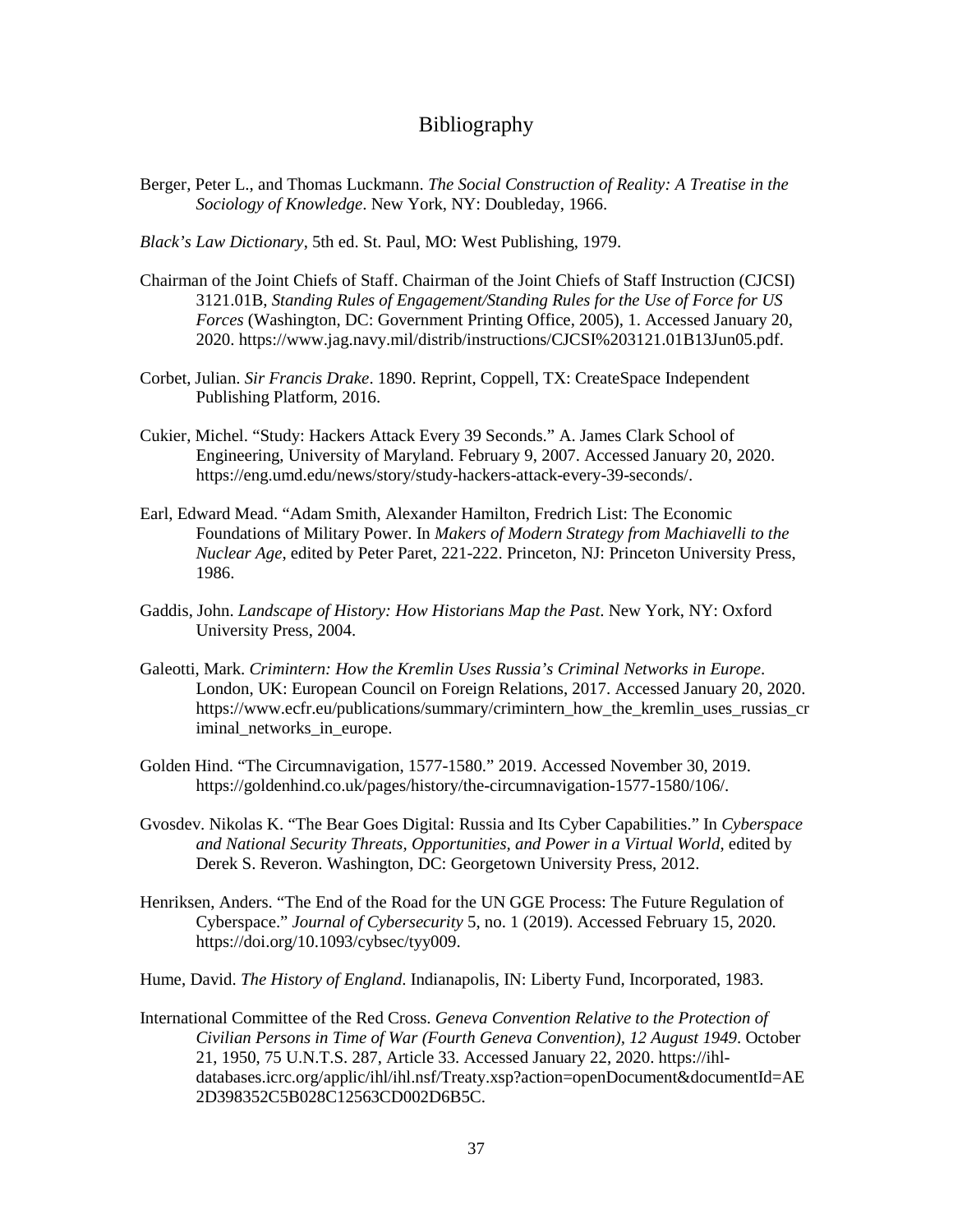International Criminal Court. "War Crime of Excessive Incidental Death, Injury, or Damage" Elements of Crimes. Accessed January 20, 2020. https://www.icc-cpi.int/resourcelibrary/ official-journal/elements-of-crimes.aspx#article8-2b-iv/.

-. "War Crime of Pillaging." Accessed January 20, 2020. https://www.icccpi.int/resourcelibrary/official-journal/elements-of-crimes.aspx#article8-2e-v/.

- International Peace Conference. *The Hague, Convention (IV) respecting the Laws and Customs of War on Land and its annex: Regulations concerning the Laws and Customs of War on Land*. The Hague, October 18, 1907, January 26, 1910, Article 28. Accessed January 22, 2020. https://ihl-databases.icrc.org/applic/ihl/ihl.nsf/ART/195-200038?OpenDocument.
- ———. *The Hague, Convention (IV) respecting the Laws and Customs of War on Land and its annex: Regulations concerning the Laws and Customs of War on Land*. The Hague, October 18, 1907, January 26, 1910, Article 47. Accessed January 22, 2020. https://ihldatabases.icrc.org/applic/ihl/ihl.nsf/Article.xsp?action=openDocument&documentId=FA 13E789FD4EAFF0C12563CD005168CC.
- Katzenstein, Peter J. "Introduction: Alternative Perspectives on National Security." In *The Culture of National Security: Norms and Identity in World Politics*. Edited by Peter J. Katzenstein. New York: Columbia University Press, 1996, 5.
- Kramer, Andrew E. "How Russia Recruited Elite Hackers for Its Cyberwar." *The New York Times*. December 29, 2016. Accessed November 30, 2019. https://www.nytimes.com/ 2016/12/29/world/europe/how-russia-recruited-elitehackers-for-its-cyberwar.html/.
- Leiner, Frederick C. "Yes, Privateers Mattered." *Naval History Magazine* 28, no. 2 (March 2014): 16-21. Accessed January 20, 2020. https://www.usni.org/magazines/naval-historymagazine/2014/march/yes-privateers-mattered/.
- Lemnitzer, Jan Martin. Power, *Law and the End of Privateering* (Basingstoke, UK: Palgrave Macmillan, 2014), 48–51.
- Mabee, Bryan. "Pirates, Privateers and the Political Economy of Private Violence" *Global Change, Peace & Security* 21, no. 2 (June 2009): 139-152. Accessed January 20, 2020. https://www.doi.org/10.1080/14781150902871994.
- Mahan, Alfred Thayer. *The Influence of Sea Power Upon History, 1660-1783*. Boston, MA: Little, Brown and Company, 1890. Accessed November 23, 2019. http://www.gutenberg. org/files/13529/13529-h/13529-h.htm.
- *Merriam-Webster Dictionary*, accessed January 20, 2020, https://www.merriamwebster.com/dictionary/analogy.
- Nakashima, Ellen. "As Cyberwarfare Heats Up, Allies Turn to US Companies for Expertise." *The Washington Post*. November 22, 2012. Accessed February 15, 2020. https://www.washingtonpost.com/world/national-security/as-cyberwarfare-heats-upallies-turn-to-us-companies-for-expertise/2012/11/22/a14f764c-192c-11e2-bd10- 5ff056538b7c\_story.html/.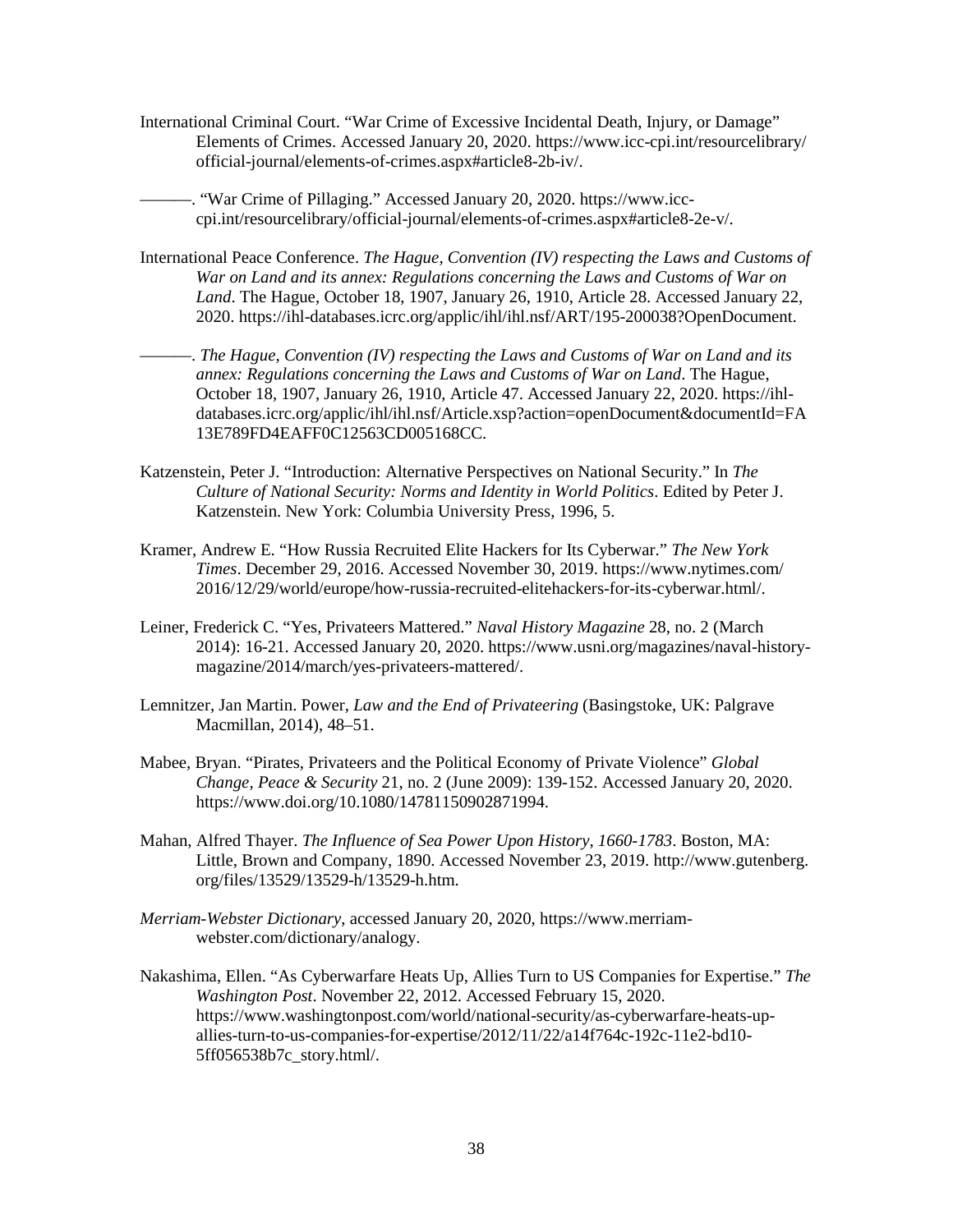- Roksund, Arne. *The Jeune École: The Strategy of the Weak*. Leiden, Netherlands: Brill Academic Publishers, 2007. Accessed December 20, 2019. http://ebookcentral.proquest.com/ lib/carl-ebooks/detail.action?docID=468356/.
- Rome Statute of the International Criminal Court, art. 8(2)(b)(xvi). https://www.icccpi.int/NR/rdonlyres/ADD16852-AEE9-4757-ABE7-9CDC7CF02886/ 283503/RomeStatutEng1.pdf/.
- Shomette, Donald Grady. *Privateers of the Revolution: War on the New Jersey Coast, 1775-1783*. Atglen, PA: Schiffer Publishing, 2016.
- Singer, Peter W. "Corporate Warriors: The Rise and Ramifications of the Privatized Military Industry," *International Security* 26, no. 3 (Winter 2001-2002): 186-220. Accessed January 20, 2020. https://www.jstor.org/stable/i355580/.
- Tabarrok, Alexander, and Alex Nowrasteh. "Privateers! Their History and Future." *Fletcher Security Review 2*, no. 1 (Jan 2015): 55-84.
- Theohary, Catherine A. IF10537. *Defense Primer: Cyberspace Operations*. Washington, DC: Congressional Research Service, January 14, 2020. Accessed January 20, 2020. https://crsreports.congress.gov/product/pdf/IF/IF10771/.
- Trump, Donald J. *National Cyber Strategy of the United States of America*. Washington, DC: The White House, 2018.
- United Nations. *United Kingdom of Great Britain and Northern Ireland, United States of America, France, Union of Soviet Socialist Republics: Agreement for the Prosecution and Punishment of the Major War Criminals of the European Axis, Signed at London, August 8, 1945*, Article 6 (b), 288. Accessed January 20, 2020. https://www.un.org/en/genocideprevention/documents/atrocitycrimes/Doc.2\_Charter%20of%20IMT%201945.pdf.
- United Nations. *Report of the Commission on the Responsibility of the Authors of the [First World] War and on Enforcement of Penalties, March 29, 1919*. Accessed January 20, 2020, https://digital-commons.usnwc.edu/cgi/viewcontent.cgi?article=1917& context=ils.
- US Department of Defense, Joint Staff. *DOD Dictionary of Military and Associated Terms*. Washington DC, Government Printing Office, 2018.
- ———. Joint Staff, Under Secretary of Defense for Personnel and Readiness. Department of Defense Instruction (DODI) 1100.22, *Policy and Procedures for Determining Workforce Mix.* Change 1*.* Washington, DC: Government Printing Office, 2017.
- ———. Joint Staff. Joint Publication (JP) 3-12, *Cyberspace Operations.* Washington, DC: Government Printing Office, 2018.

———. Joint Staff. Joint Publication (JP) 3-32, *Joint Maritime Operations.* Washington, DC: Government Printing Office, 2020.